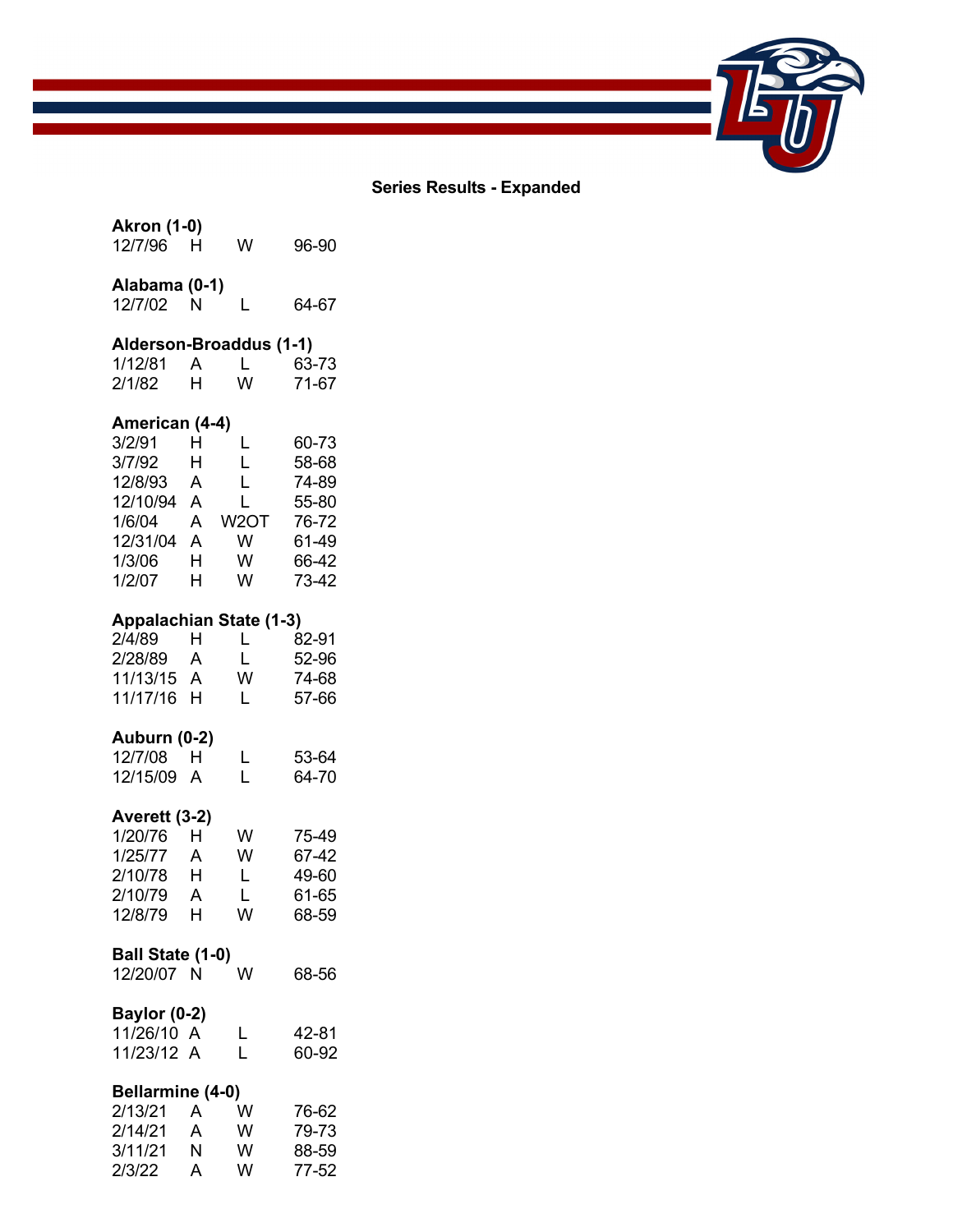## **Belmont Abbey (3-0)**

| 12/11/86 | н | w | 78-77 |
|----------|---|---|-------|
| 12/8/87  | A | w | 65-60 |
| 11/9/21  | н | w | 89-40 |

## **Bethune-Cookman (3-2)**

| 12/9/95  | N | L   | 52-68 |
|----------|---|-----|-------|
| 12/8/97  | А | w   | 78-55 |
| 12/10/98 | н | w   | 84-50 |
| 12/8/02  | N | w   | 70-42 |
| 11/9/18  | А | LOT | 76-81 |

## **Binghamton (2-0)**

| 11/25/06 A |   | w | 62-45 |
|------------|---|---|-------|
| 12/8/07    | н | w | 76-40 |

## **Birmingham-Southern (14-0)**

| 1/2/02  | А | w | 74-59 |
|---------|---|---|-------|
| 2/18/02 | н | w | 72-56 |
| 1/18/03 | н | w | 66-56 |
| 1/24/04 | н | w | 62-42 |
| 2/21/04 | А | w | 59-39 |
| 3/13/04 | н | w | 54-41 |
| 1/24/05 | н | w | 73-48 |
| 2/14/05 | А | w | 70-41 |
| 3/11/05 | н | w | 80-44 |
| 1/28/06 | А | w | 51-40 |
| 2/27/06 | н | w | 60-47 |
| 2/5/07  | н | w | 52-44 |
| 2/26/07 | А | w | 79-66 |
| 3/8/07  | N | w | 70-58 |

### **Bluefield (4-0)**

| 1/23/79  | А | w | 44-42  |
|----------|---|---|--------|
| 1/11/85  | н | w | 91-33  |
| 12/9/86  | н | w | 107-55 |
| 11/23/96 | н | w | 89-45  |

## **Bluefield State (6-2)**

| 2/3/79   | A | w | 79-77 |
|----------|---|---|-------|
| 1/29/80  | н | w | 91-58 |
| 1/17/81  | A | w | 75-58 |
| 11/24/81 | н | w | 88-77 |
| 2/14/84  | А | L | 72-87 |
| 11/29/84 | н | L | 74-76 |
| 12/13/12 | н | w | 82-46 |
| 12/14/21 | н | w | 76-30 |
|          |   |   |       |

## **Boise State (1-0)**

| 12/7/99 | W | 64-47 |
|---------|---|-------|
|         |   |       |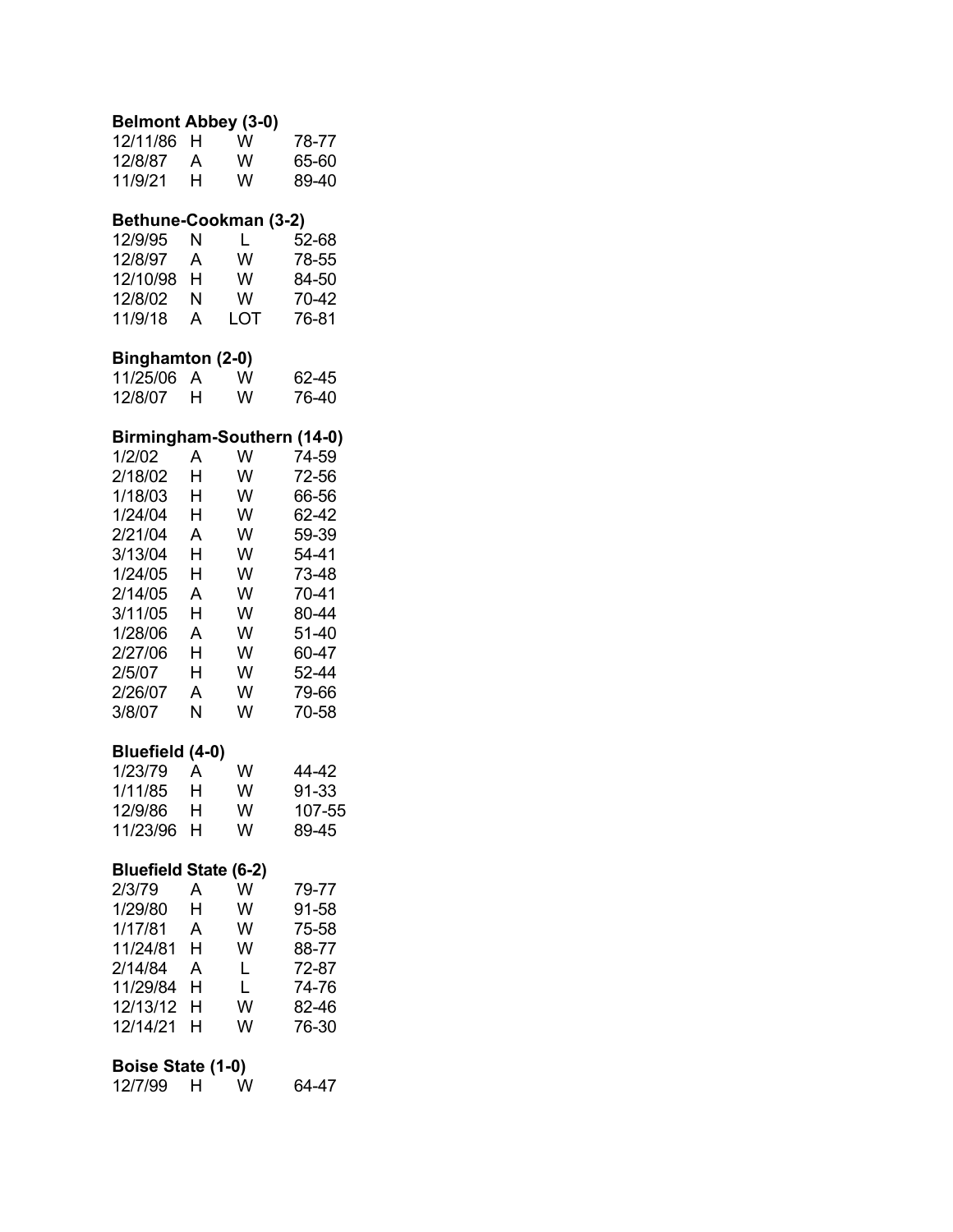| <b>Boston College (0-1)</b><br>12/6/03                                                                                                                                     | N                                                                   | LOT                                                                    | 70-74                                                                                                                      |
|----------------------------------------------------------------------------------------------------------------------------------------------------------------------------|---------------------------------------------------------------------|------------------------------------------------------------------------|----------------------------------------------------------------------------------------------------------------------------|
| <b>Boston University (0-1)</b><br>12/8/88                                                                                                                                  | $\mathsf{A}$                                                        | L.                                                                     | 62-73                                                                                                                      |
| <b>Bowie State (0-1)</b><br>2/13/88                                                                                                                                        | A                                                                   | L                                                                      | 61-72                                                                                                                      |
| <b>Bowling Green (1-0)</b><br>11/28/21                                                                                                                                     | N                                                                   | W                                                                      | 76-72                                                                                                                      |
| Bradley (1-0)<br>12/20/19 N                                                                                                                                                |                                                                     | W                                                                      | 75-63                                                                                                                      |
| Bridgewater (5-5)<br>1975-76<br>12/12/77<br>12/12/78 H<br>12/13/79 A<br>12/6/80 H<br>1/16/82 A<br>1/15/83 H<br>1/13/84 A<br>12/12/84 H<br>12/9/85                          | A<br>A<br>A                                                         | L<br>L<br>L<br>L<br>L<br>W<br>W<br>W<br>W<br>W                         | 41-75<br>38-79<br>48-64<br>54-80<br>57-58<br>72-61<br>73-71<br>74-71<br>85-51<br>75-63                                     |
| Bristol (1-0)<br>12/2/87                                                                                                                                                   | н                                                                   | w                                                                      | 79-71                                                                                                                      |
| Buffalo (1-0)<br>11/17/01 N                                                                                                                                                |                                                                     | W                                                                      | 59-40                                                                                                                      |
| California (0-1)<br>11/17/15 N                                                                                                                                             |                                                                     | L                                                                      | 72-77                                                                                                                      |
| Campbell (23-13)<br>11/19/81<br>12/13/82<br>2/3/84<br>3/6/90<br>11/27/90<br>1/14/92<br>2/20/92<br>3/13/92<br>1/18/93<br>2/6/93<br>3/11/93<br>1/15/94<br>2/19/94<br>2/27/95 | A<br>н<br>A<br>Н<br>A<br>A<br>H<br>N<br>H.<br>A<br>N<br>A<br>H<br>H | L<br>L<br>L<br>L<br>L<br>L<br>W<br>LOT<br>W<br>WOT<br>W<br>L<br>W<br>L | 61-94<br>55-65<br>52-68<br>71-92<br>69-80<br>61-67<br>70-62<br>68-73<br>73-52<br>81-78<br>66-57<br>71-76<br>60-59<br>51-64 |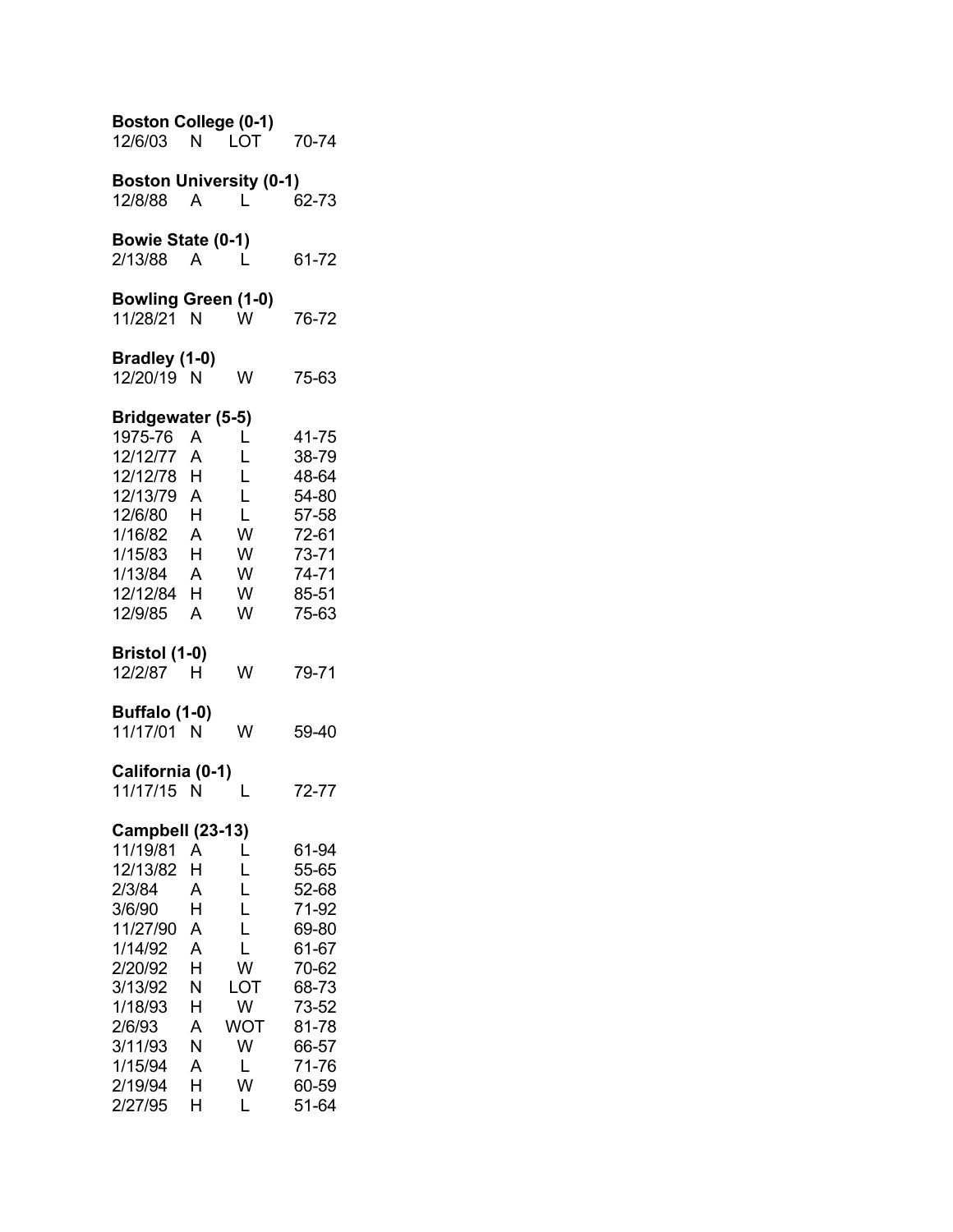| 2/13/96<br>12/12/96<br>11/25/97<br>12/5/98<br>11/29/99<br>1/9/12<br>2/4/12<br>1/19/13<br>1/31/13<br>3/9/13<br>12/28/13<br>2/1/14<br>1/24/15<br>2/28/15<br>3/7/15<br>12/29/15<br>2/9/16<br>1/31/17 | A<br>Н<br>Н<br>A<br>Н<br>Н<br>A<br>H<br>A<br>Ν<br>Н<br>A<br>H<br>A<br>N<br>A<br>H<br>A | L<br>W<br>W<br>LOT<br>$\mathsf{L}$<br>W<br>W<br>W<br>W<br>W<br>W<br>LOT<br>W<br>W<br>W<br>W<br>W<br>W | 54-79<br>79-67<br>85-77<br>69-73<br>59-64<br>90-61<br>58-45<br>65-58<br>78-56<br>70-56<br>75-52<br>55-61<br>64-40<br>64-57<br>71-43<br>62-52<br>67-55<br>58-52 |
|---------------------------------------------------------------------------------------------------------------------------------------------------------------------------------------------------|----------------------------------------------------------------------------------------|-------------------------------------------------------------------------------------------------------|----------------------------------------------------------------------------------------------------------------------------------------------------------------|
| 3/4/17                                                                                                                                                                                            | H                                                                                      | W                                                                                                     | 57-47                                                                                                                                                          |
| 1/20/18<br>2/10/18                                                                                                                                                                                | H<br>A                                                                                 | W<br>W                                                                                                | 60-42<br>46-33                                                                                                                                                 |
| 3/16/22                                                                                                                                                                                           | H                                                                                      | W                                                                                                     | 50-44                                                                                                                                                          |
| Canisius (1-1)<br>12/2/94<br>11/24/01                                                                                                                                                             | Н<br>N                                                                                 | L<br>W                                                                                                | 66-83<br>78-49                                                                                                                                                 |
| Carson-Newman (1-0)<br>12/13/20                                                                                                                                                                   | н                                                                                      | W                                                                                                     | 85-60                                                                                                                                                          |
| Cedarville (2-0)                                                                                                                                                                                  |                                                                                        |                                                                                                       |                                                                                                                                                                |
| 1/6/94<br>12/13/97                                                                                                                                                                                | A<br>H                                                                                 | W<br>W                                                                                                | 90-61<br>103-61                                                                                                                                                |
|                                                                                                                                                                                                   |                                                                                        |                                                                                                       |                                                                                                                                                                |
| <b>Central Arkansas (1-1)</b><br>12/19/16 N L 41-61                                                                                                                                               |                                                                                        |                                                                                                       |                                                                                                                                                                |
| 1/22/22                                                                                                                                                                                           | Α                                                                                      | W                                                                                                     | 79-51                                                                                                                                                          |
| <b>Charleston Southern (60-7)</b>                                                                                                                                                                 |                                                                                        |                                                                                                       |                                                                                                                                                                |
| 2/21/90<br>3/3/90                                                                                                                                                                                 | Α<br>Н                                                                                 | W<br>W                                                                                                | 91-79<br>89-78                                                                                                                                                 |
| 12/3/90                                                                                                                                                                                           | A                                                                                      | W                                                                                                     | 91-68                                                                                                                                                          |
| 1/22/91                                                                                                                                                                                           | Н                                                                                      | W                                                                                                     | 97-37                                                                                                                                                          |
| 1/20/92                                                                                                                                                                                           | Н                                                                                      | W                                                                                                     | 80-39                                                                                                                                                          |
| 2/24/92                                                                                                                                                                                           | A                                                                                      | W                                                                                                     | 74-47                                                                                                                                                          |
| 1/11/93                                                                                                                                                                                           | A                                                                                      | W                                                                                                     | 57-50                                                                                                                                                          |
| 1/30/93                                                                                                                                                                                           | Н                                                                                      | W                                                                                                     | 77-52                                                                                                                                                          |
| 12/10/93                                                                                                                                                                                          | Н                                                                                      | L                                                                                                     | 66-69                                                                                                                                                          |
| 2/5/94                                                                                                                                                                                            | A                                                                                      | W                                                                                                     | 65-62                                                                                                                                                          |
| 12/17/94                                                                                                                                                                                          | Α                                                                                      | W                                                                                                     | 55-53                                                                                                                                                          |
| 2/18/95                                                                                                                                                                                           | Н                                                                                      | W                                                                                                     | 61-47                                                                                                                                                          |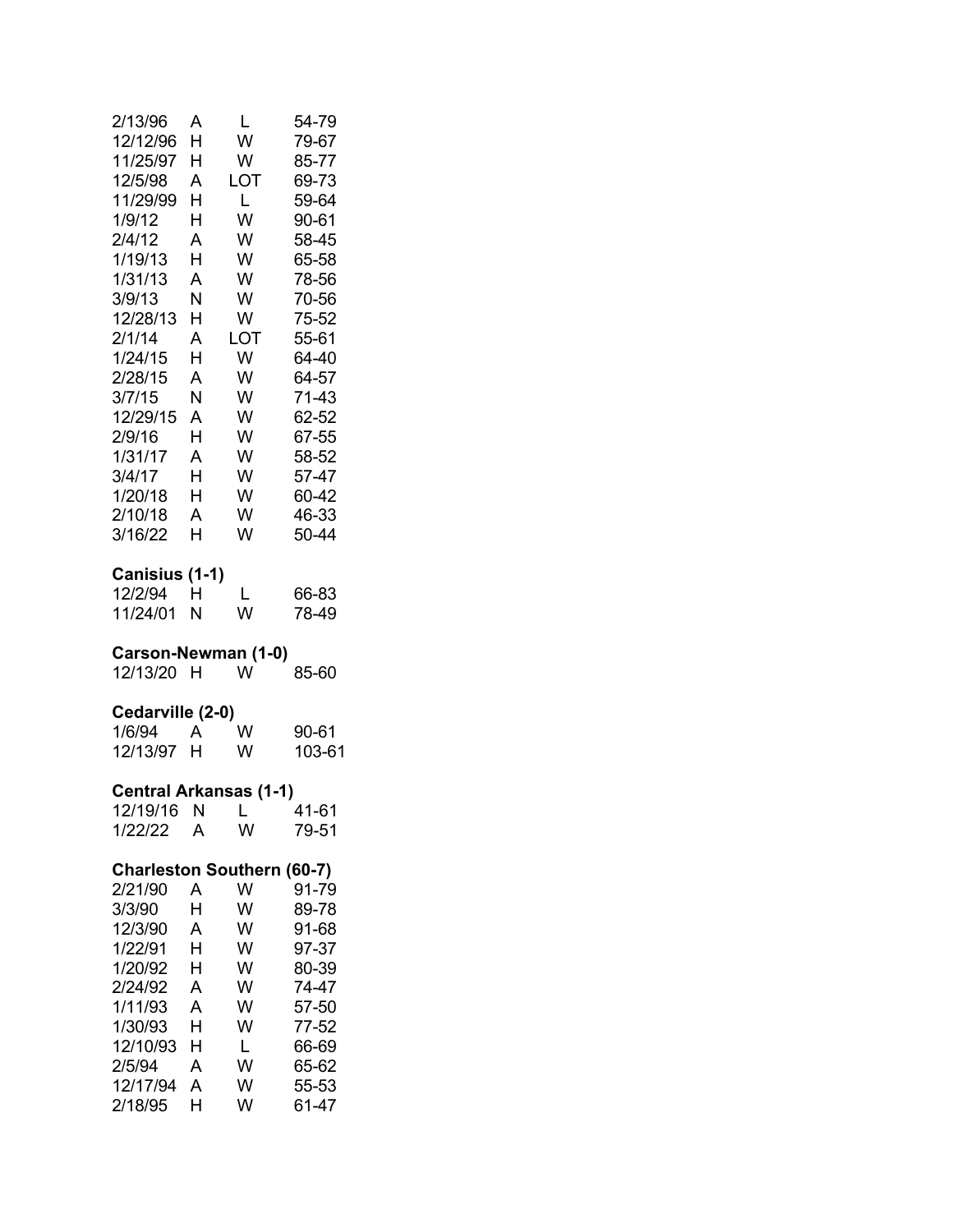| 1/20/96 | Н | L    | 64-65 |
|---------|---|------|-------|
| 2/17/96 | A | L    | 63-72 |
| 1/18/97 | A | L    | 69-73 |
| 2/15/97 | H | W    | 66-48 |
| 1/24/98 | H | W    | 67-56 |
| 2/16/98 | A | W    | 78-65 |
| 2/27/98 | H | W    | 64-54 |
| 1/18/99 | A | L    | 60-66 |
| 2/6/99  | Н | W    | 54-47 |
| 2/26/99 | N | W    | 70-55 |
| 1/24/00 | A | W    | 67-65 |
| 2/5/00  | H | W    | 70-52 |
| 1/6/01  | Н | W    | 65-50 |
| 2/12/01 | A | W    | 57-36 |
| 1/5/02  | A | W    | 71-62 |
| 2/9/02  | H | W    | 76-62 |
| 3/1/02  | N | W    | 54-41 |
| 1/2/03  | H | W    | 83-52 |
| 2/1/03  | A | W    | 69-50 |
| 1/19/04 | A | W    | 82-44 |
| 2/16/04 | H | W    | 70-42 |
|         |   |      | 84-44 |
| 1/17/05 | Н | W    |       |
| 2/19/05 | A | W    | 67-24 |
| 1/14/06 | H | W    | 78-41 |
| 2/13/06 | A | W    | 63-49 |
| 3/7/06  | H | W    | 62-46 |
| 1/15/07 | A | W    | 72-39 |
| 2/19/07 | Н | W    | 91-40 |
| 1/19/08 | A | W    | 82-53 |
| 2/18/08 | H | W    | 99-42 |
| 1/24/09 | Н | W    | 76-51 |
| 2/23/09 | A | W    | 81-59 |
| 3/13/09 | N | W    | 74-64 |
| 1/23/10 | A | W    | 65-52 |
| 2/22/10 | H | W    | 66-56 |
| 1/22/11 | Н | w    | 63-46 |
| 2/28/11 | A | L    | 51-54 |
| 1/16/12 | A | W    | 79-64 |
| 2/11/12 | Н | W2OT | 77-69 |
| 3/10/12 | N | W    | 72-52 |
| 1/10/13 | A | W    | 92-33 |
| 3/2/13  | Н | W    | 88-62 |
| 1/2/14  | A | W    | 92-69 |
| 2/8/14  | Н | W    | 66-45 |
| 1/17/15 | A | W    | 86-51 |
| 2/21/15 | Η | W    | 64-53 |
| 12/5/15 | Н | W    | 51-40 |
| 2/1/16  | A | W    | 59-49 |
| 3/11/16 | N | W    | 68-53 |
| 1/3/17  | A | W    | 81-72 |
| 2/17/17 | Н | W    | 67-56 |
|         |   |      |       |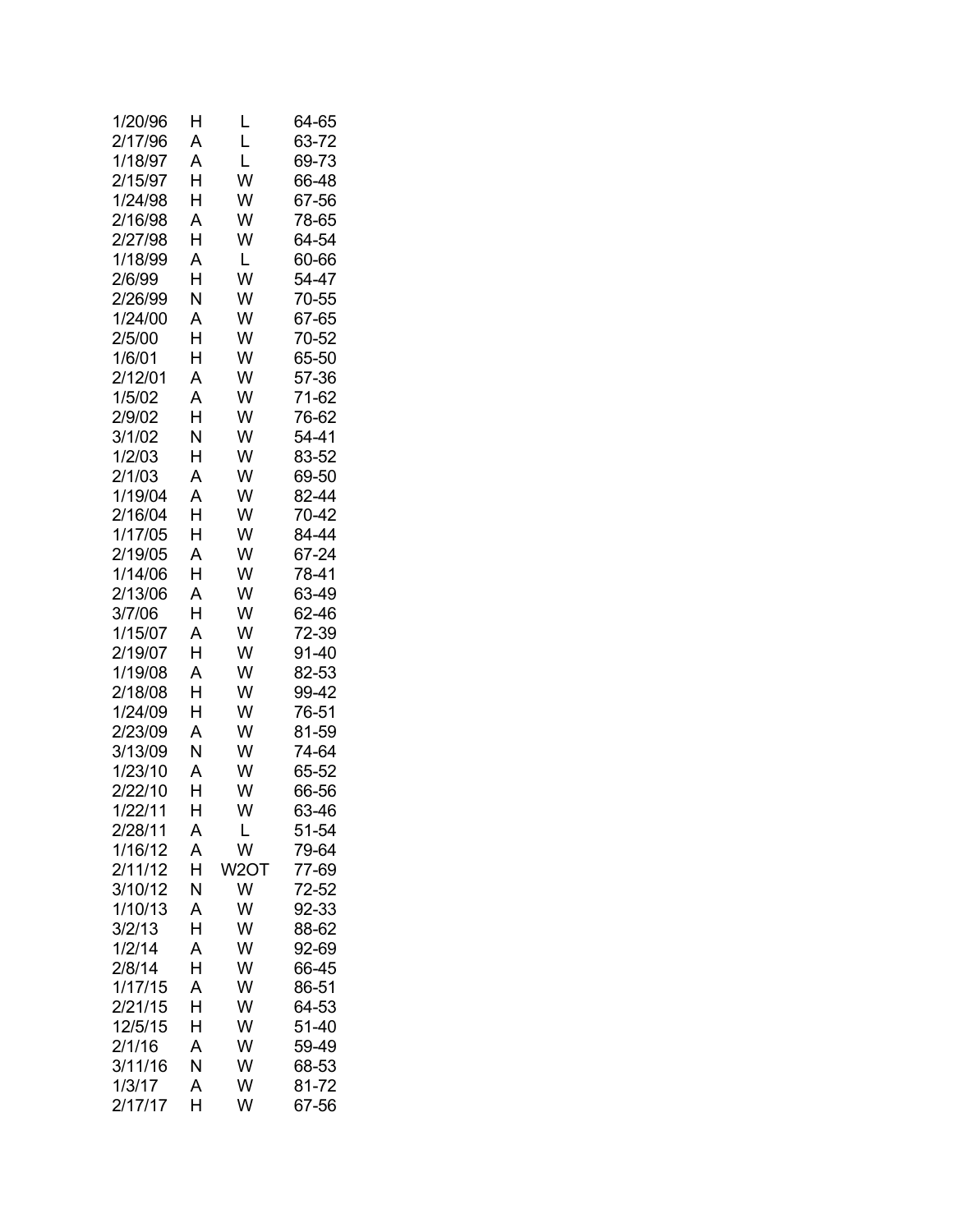| 3/10/17<br>1/6/18<br>2/24/18<br>3/9/18                                                                                                                                                                                                                 | н<br>н<br>A<br>H.                                                                                                 | L<br>W<br>W<br>W                                                                                                                                            | 50-52<br>63-53<br>95-57<br>80-53                                                                                                                                                                            |
|--------------------------------------------------------------------------------------------------------------------------------------------------------------------------------------------------------------------------------------------------------|-------------------------------------------------------------------------------------------------------------------|-------------------------------------------------------------------------------------------------------------------------------------------------------------|-------------------------------------------------------------------------------------------------------------------------------------------------------------------------------------------------------------|
| Charlotte (0-4)<br>3/16/11<br>11/8/13<br>11/14/14<br>11/24/18                                                                                                                                                                                          | A<br>A<br>н<br>N                                                                                                  | L<br>L<br>L<br>L                                                                                                                                            | 56-62<br>56-66<br>77-79<br>61-63                                                                                                                                                                            |
| Chattanooga (0-2)<br>11/21/18 A<br>11/11/19                                                                                                                                                                                                            | H.                                                                                                                | L<br>L                                                                                                                                                      | 60-75<br>54-71                                                                                                                                                                                              |
| 1/12/79<br>1/19/80<br>1/30/81<br>11/19/83                                                                                                                                                                                                              | A,<br>A<br>H.<br>H.                                                                                               | <b>Christopher Newport (3-1)</b><br>W<br>L.<br>W<br>W                                                                                                       | 2-0 (forfeit)<br>74-98<br>62-45<br>55-44                                                                                                                                                                    |
| Cincinnati (0-1)<br>11/14/03 A                                                                                                                                                                                                                         |                                                                                                                   | L                                                                                                                                                           | 62-73                                                                                                                                                                                                       |
| 12/2/88<br>1/23/89<br>1/22/90<br>2/10/90<br>1/24/91<br>2/25/91<br>1/28/92<br>2/8/92<br>3/12/92<br>1/8/93<br>1/23/93<br>12/18/93<br>2/4/94<br>1/4/95<br>2/20/95<br>1/22/96<br>2/19/96<br>1/20/97<br>2/17/97<br>2/27/97<br>1/26/98<br>2/14/98<br>1/15/99 | Α<br>н<br>H.<br>A<br>A<br>H.<br>H<br>A<br>N<br>A<br>Н<br>Н<br>A<br>A<br>Н<br>Н<br>A<br>A<br>Н<br>Н<br>н<br>н<br>н | <b>Coastal Carolina (55-8)</b><br>W<br>W<br>L.<br>W<br>W<br>W<br>W<br>W<br>W<br><b>LOT</b><br>W<br>L<br>W<br>L<br>L<br>L<br>L<br>W<br>W<br>W<br>W<br>W<br>W | 85-71<br>69-56<br>62-81<br>80-69<br>63-61<br>63-61<br>73-59<br>78-61<br>78-65<br>71-75<br>60-45<br>61-67<br>66-54<br>55-69<br>66-74<br>62-68<br>55-70<br>70-48<br>78-65<br>71-61<br>71-43<br>60-50<br>60-47 |
| 2/8/99                                                                                                                                                                                                                                                 | А                                                                                                                 | W                                                                                                                                                           | 55-46                                                                                                                                                                                                       |

2/27/99 N W 68-55 1/22/00 A W 77-46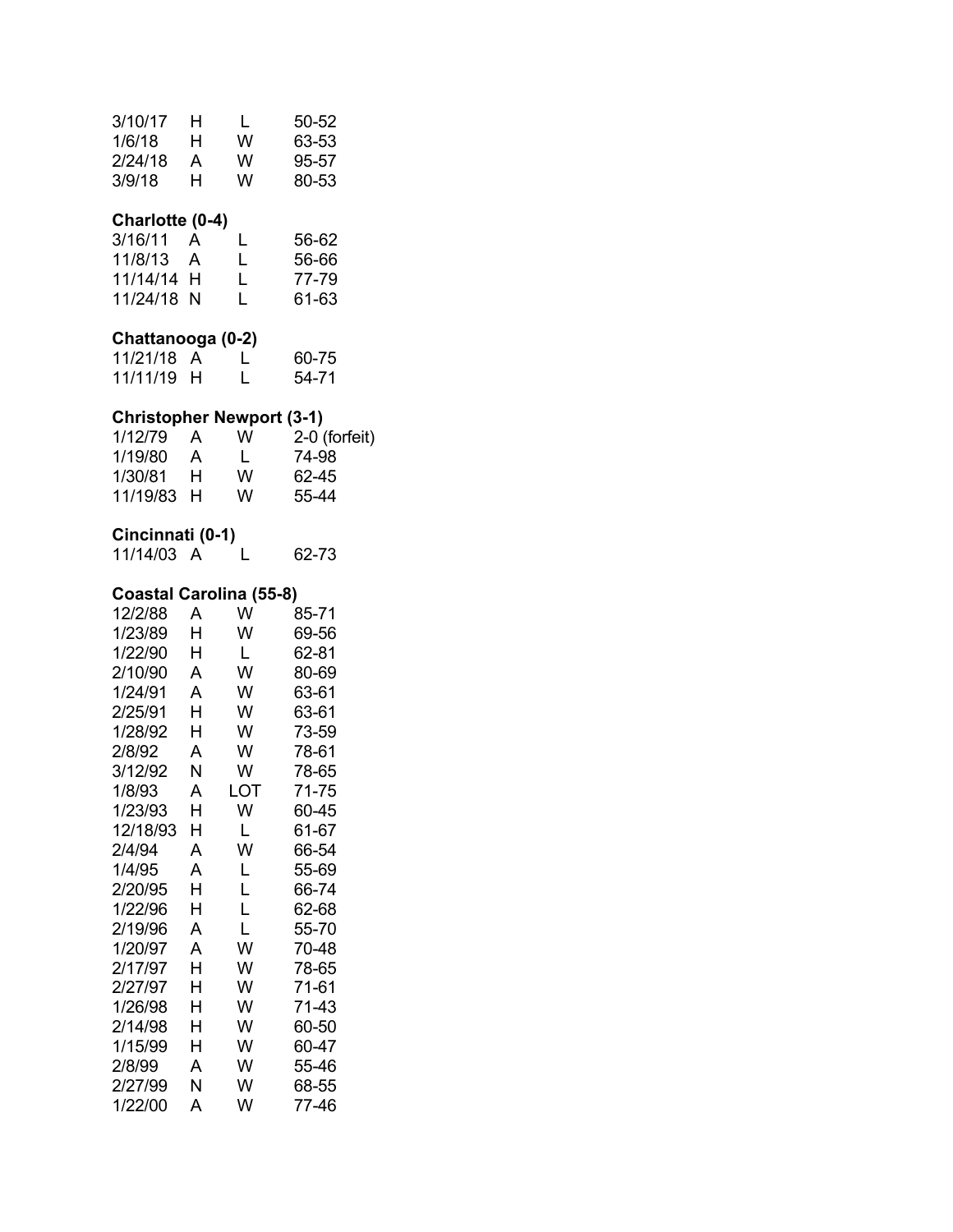| 2/7/00                             | н              | W        | 56-51     |
|------------------------------------|----------------|----------|-----------|
| 3/4/00                             | Ν              | W        | 74-64     |
| 1/8/01                             | H              | W        | 61-44     |
| 2/10/01                            | A              | W        | 75-62     |
| 1/7/02                             | A              | W        | 67-46     |
| 2/11/02                            | Н              | W        | 74-45     |
| 3/2/02                             | N              | W        | 57-33     |
| 1/4/03                             | H              | W        | 68-40     |
| 2/3/03                             | A              | W        | 82-76     |
| 3/8/03                             | N              | W        | 78-68     |
| 1/17/04                            | A              | W        | 69-58     |
| 2/14/04                            | H              | W        | 75-58     |
| 1/15/05                            | H              | W        | 59-50     |
| 2/21/05                            | A              | W        | 69-50     |
| 1/16/06                            | Н              | W        | 70-61     |
| 2/11/06                            | A              | W        | 58-51     |
| 1/13/07                            | A              | W        | 58-54     |
| 2/17/07                            | H              | W        | 59-57     |
| 1/21/08                            | A              | W        | 71-44     |
| 2/16/08                            | H              | W        | 76-39     |
| 1/26/09                            | H              | W        | 65-40     |
| 2/21/09                            | A              | W        | 77-44     |
| 1/25/10                            | A              | W        | 57-38     |
| 2/20/10                            | Н              | W        | 57-55     |
| 1/24/11                            | Н              | W        | 58-54     |
| 2/26/11                            | A              | W        | 64-44     |
| 3/11/11                            | N              | W        | 51-44     |
| 1/14/12                            | A              | W        | 82-45     |
| 2/13/12                            | H              | W        | 66-54     |
| 1/12/13                            | A              | W        | 76-48     |
|                                    | H              | W        |           |
| 2/28/13<br>1/4/14                  |                | W        | 68-31     |
|                                    | A              |          | 71-62     |
| 2/6/14                             | H              | W        | 64-46     |
| 1/8/15                             | A              | W        | 66-47     |
| 2/7/15                             | H              | W        | 78-64     |
| 1/19/16                            | $\overline{A}$ | W        | 65-63     |
| 2/20/16                            | H              | L        | 51-58     |
| <b>College of Charleston (2-2)</b> |                |          |           |
| 1/3/92                             | N              |          | LOT 62-63 |
| 12/30/97 A                         |                | <b>W</b> | 66-50     |
| 12/29/98 H                         |                | W        | 66-52     |
| 11/13/10                           | N              | L.       | 46-49     |
| <b>College of Notre Dame (3-0)</b> |                |          |           |
| 12/10/83 A WOT 82-80               |                |          |           |
| 11/16/84 H                         |                | W        | 113-41    |
| 2/8/86                             | A              | W l      | 85-59     |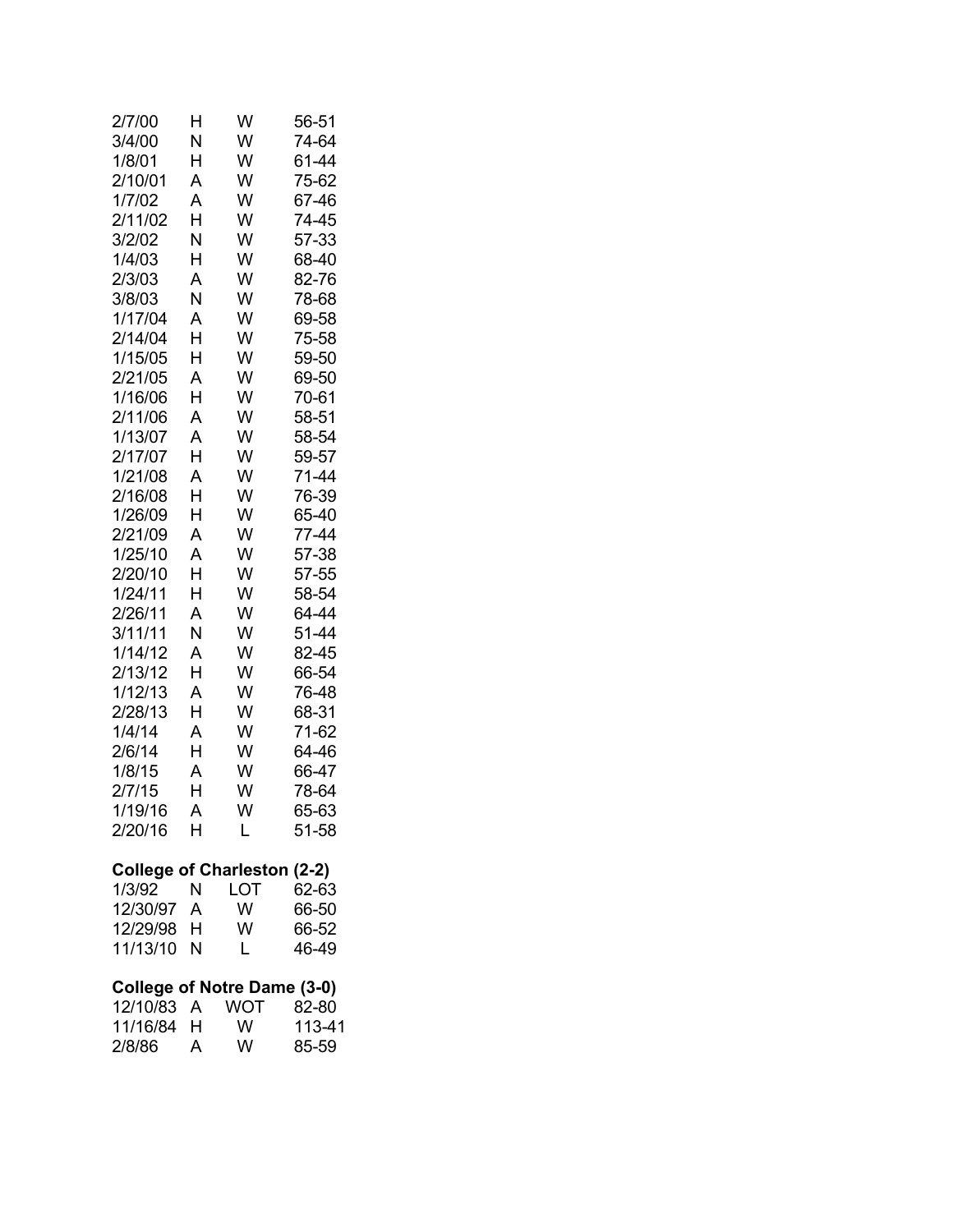| Columbia Union (2-0)       |              |              |                |
|----------------------------|--------------|--------------|----------------|
| 1/7/93                     | H            | W            | 84-56          |
| 11/16/06 H                 |              | W            | 97-27          |
| Concord (0-1)              |              |              |                |
| 12/5/85                    | A            | L            | 71-86          |
|                            |              |              |                |
| Cornell (2-1)              |              |              |                |
| 1/1/90<br>12/30/03         | Η<br>N       | L<br>W       | 53-70<br>65-63 |
| 12/28/09 N                 |              | W            | 70-40          |
|                            |              |              |                |
| Covenant (0-1)             |              |              |                |
| 12/1/78 N                  |              | L            | 36-68          |
| Creighton (0-1)            |              |              |                |
| 11/12/10 N                 |              | L            | 35-40          |
|                            |              |              |                |
| Dartmouth (1-0)            |              |              |                |
| 12/29/91 A                 |              | W            | 75-69          |
| Davidson (2-0)             |              |              |                |
| 12/12/92 H                 |              | W            | 74-40          |
| 2/3/93                     | A            | W            | 71-54          |
| Davis & Elkins             |              |              |                |
| 1/14/80                    | H            | $(3-1)$<br>W | 64-62          |
| 1/13/81                    | $\mathsf{A}$ | L            | 61-80          |
| 1/10/87                    | A            | W            | 64-60          |
| 11/23/87 H                 |              | W            | 86-72          |
|                            |              |              |                |
| Dayton (0-1)<br>12/28/16 N |              | L            | 53-82          |
|                            |              |              |                |
| Delaware (0-1)             |              |              |                |
| 11/23/01 N                 |              | L            | 56-62          |
| <b>Denver (1-0)</b>        |              |              |                |
| 12/19/17 N                 |              | W            | 82-69          |
|                            |              |              |                |
| DePaul (1-1)               |              |              |                |
| 3/22/05 N                  |              | W            | 88-79          |
| 3/18/06                    | N            | L            | 43-68          |
| Drake (0-1)                |              |              |                |
| 11/17/17 A                 |              | L            | 68-96          |
|                            |              |              |                |
| Drexel (0-2)<br>11/24/90   | N            | L            | 71-75          |
| 12/28/00                   | N            | L            | 67-71          |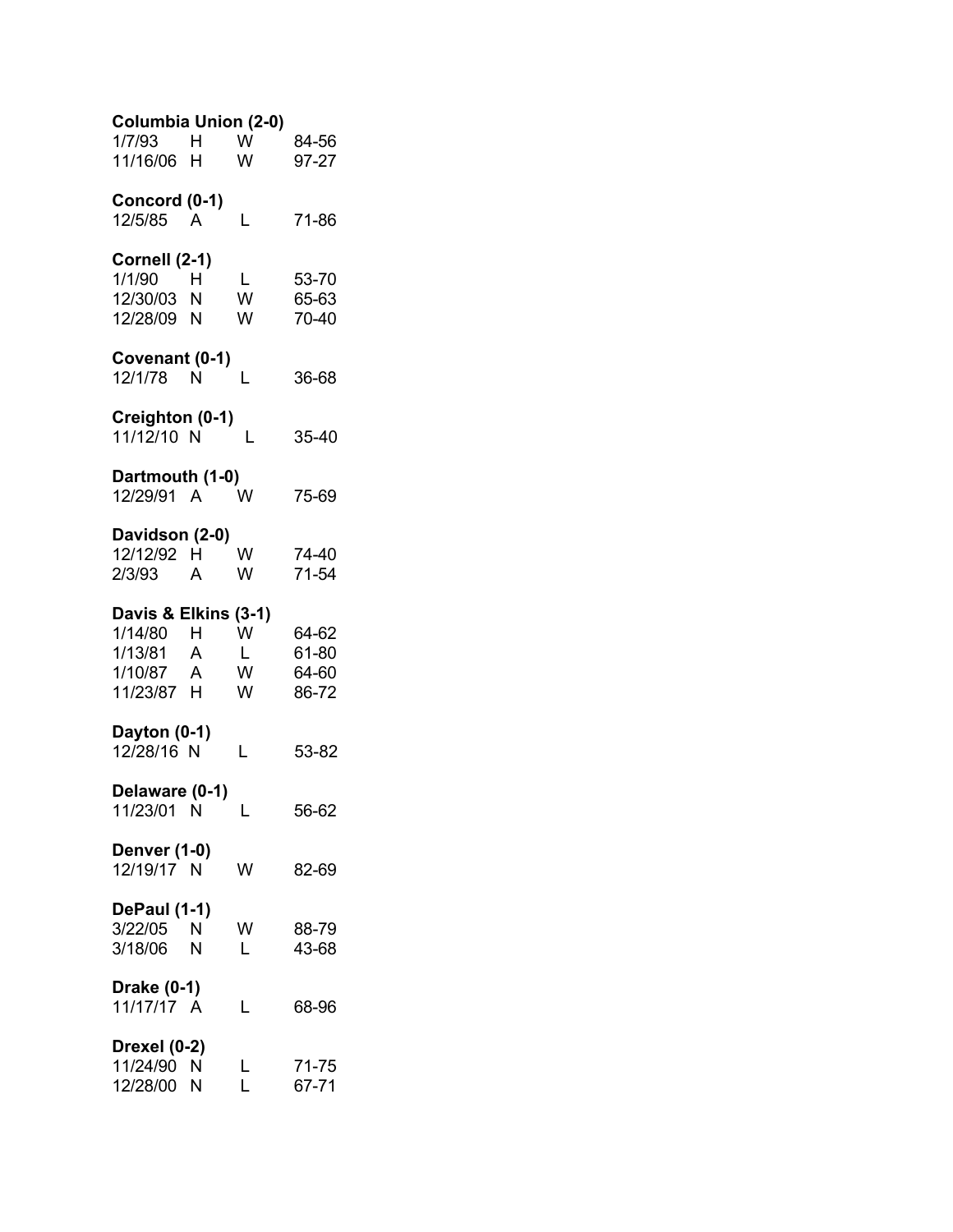| Duke (0-6)<br>12/21/99<br>12/20/01<br>12/12/04<br>12/17/15<br>11/11/16<br>12/29/17                                                                   | N<br>A<br>A<br>A<br>Н<br>A                                         | L<br>L<br>Ĺ<br>Ĺ<br>Ĺ<br>Ĺ                                                                       | 45-66<br>53-95<br>48-83<br>41-79<br>38-98<br>51-68                                                                         |
|------------------------------------------------------------------------------------------------------------------------------------------------------|--------------------------------------------------------------------|--------------------------------------------------------------------------------------------------|----------------------------------------------------------------------------------------------------------------------------|
| <b>Duquesne (1-1)</b><br>11/9/12<br>12/22/18                                                                                                         | A<br>N                                                             | L<br>W                                                                                           | 46-63<br>55-51                                                                                                             |
| East Carolina (1-1)<br>12/13/18<br>12/3/19                                                                                                           | A<br>н                                                             | L<br>W                                                                                           | 63-66<br>81-66                                                                                                             |
| 12/6/88<br>1/25/89<br>12/4/89<br>2/6/90<br>12/7/90<br>1/14/91<br>1/18/92<br>12/10/92<br>1/6/99<br>12/9/99<br>1/8/08<br>1/13/09<br>12/4/18<br>11/8/19 | н<br>A<br>Н<br>A<br>H<br>A<br>A<br>Н<br>A<br>H<br>A<br>H<br>A<br>н | East Tennessee State (6-8)<br>L<br>W<br>L<br>L<br>L<br>Ĺ<br>L<br>W<br>L<br>W<br>W<br>W<br>W<br>L | 87-93<br>78-76<br>60-88<br>51-87<br>74-86<br>60-62<br>78-84<br>73-62<br>69-80<br>74-59<br>64-60<br>64-54<br>89-86<br>62-63 |
| 2/5/22<br>3/6/22                                                                                                                                     | A<br>H                                                             | Eastern Kentucky (2-0)<br>W<br>W                                                                 | 69-55<br>77-57                                                                                                             |
| 12/14/78<br>12/11/79<br>2/17/81<br>2/27/82                                                                                                           | A<br>Н<br>A<br>н                                                   | Eastern Mennonite (3-1)<br>L<br>W<br>W<br>W                                                      | 51-79<br>56-50<br>69-48<br>89-59                                                                                           |
| Elon (12-4)<br>1/21/98<br>2/19/98<br>1/28/99<br>2/11/99<br>1/13/00<br>2/23/00<br>3/3/00<br>1/20/01                                                   | A<br>H<br>Н<br>Α<br>H<br>A<br>N<br>A                               | W<br>W<br>W<br>W<br>L<br>W<br>W<br>L                                                             | 67-46<br>57-49<br>58-41<br>68-56<br>72-77<br>73-57<br>68-51<br>58-76                                                       |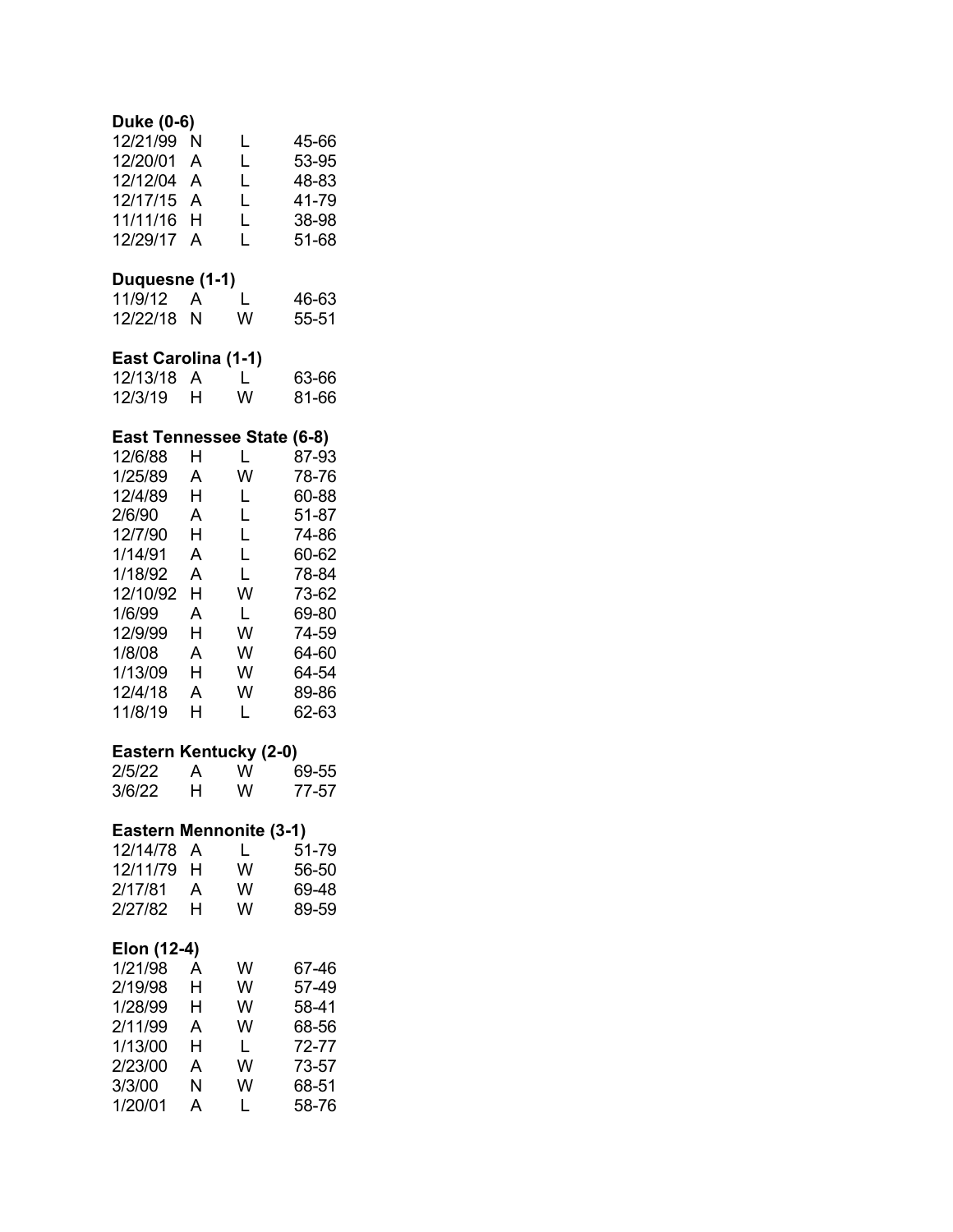| 2/20/01<br>3/3/01<br>1/21/02<br>2/14/02<br>1/28/03<br>2/22/03<br>11/25/14<br>11/16/15                                                                 | Н<br>N<br>A<br>H<br>Н<br>Α<br>A<br>H                      | W<br>W<br>L<br>W<br>W<br>W<br>L<br>W                     | 64-53<br>52-47<br>59-68<br>57-45<br>66-44<br>74-66<br>62-73<br>72-63                                      |
|-------------------------------------------------------------------------------------------------------------------------------------------------------|-----------------------------------------------------------|----------------------------------------------------------|-----------------------------------------------------------------------------------------------------------|
| Emory & Henry (4-2)<br>2/23/78<br>2/13/79<br>12/4/79<br>1/15/82<br>2/8/94<br>1/7/97<br>Evansville (0-1)                                               | A<br>A<br>H.<br>H<br>H.<br>H                              | W<br>Г<br>L<br>W<br>W<br>W                               | 52-46<br>58-68<br>42-56<br>62-58<br>75-47<br>89-49                                                        |
| 12/5/92                                                                                                                                               | H                                                         | L                                                        | 66-74                                                                                                     |
| <b>Ferrum (10-2)</b><br>2/5/76<br>2/20/76<br>2/3/77<br>2/7/77<br>2/16/78<br>2/25/78<br>2/8/79<br>1/28/82<br>2/18/86<br>1/19/87<br>2/22/88<br>11/28/89 | A<br>Н<br>A<br>H<br>Н<br>A<br>A<br>H<br>A<br>H.<br>H<br>H | W<br>W<br>W<br>W<br>L<br>W<br>L<br>W<br>W<br>W<br>W<br>W | 65-51<br>102-55<br>68-52<br>48-45<br>67-75<br>61-55<br>55-56<br>74-68<br>89-80<br>98-81<br>69-56<br>73-53 |
| <b>FGCU (0-10)</b><br>$1/5/19$ A<br>2/9/19<br>3/17/19<br>1/6/20<br>2/1/20<br>3/5/21<br>3/6/21<br>3/14/21<br>1/15/22<br>2/24/22                        | н<br>A<br>Α<br>н<br>A<br>A<br>N<br>A<br>н                 | L<br>L<br>L<br>L<br>L<br>L<br>L<br>L<br>L<br>L           | 50-68<br>64-65<br>49-72<br>57-64<br>65-74<br>60-80<br>50-65<br>62-84<br>69-73<br>61-69                    |
| First Presbyterian (1-0)<br>2/14/76                                                                                                                   | H.                                                        | W                                                        | 87-39                                                                                                     |
| Florida (0-1)                                                                                                                                         |                                                           |                                                          |                                                                                                           |

12/29/05 A L 50-73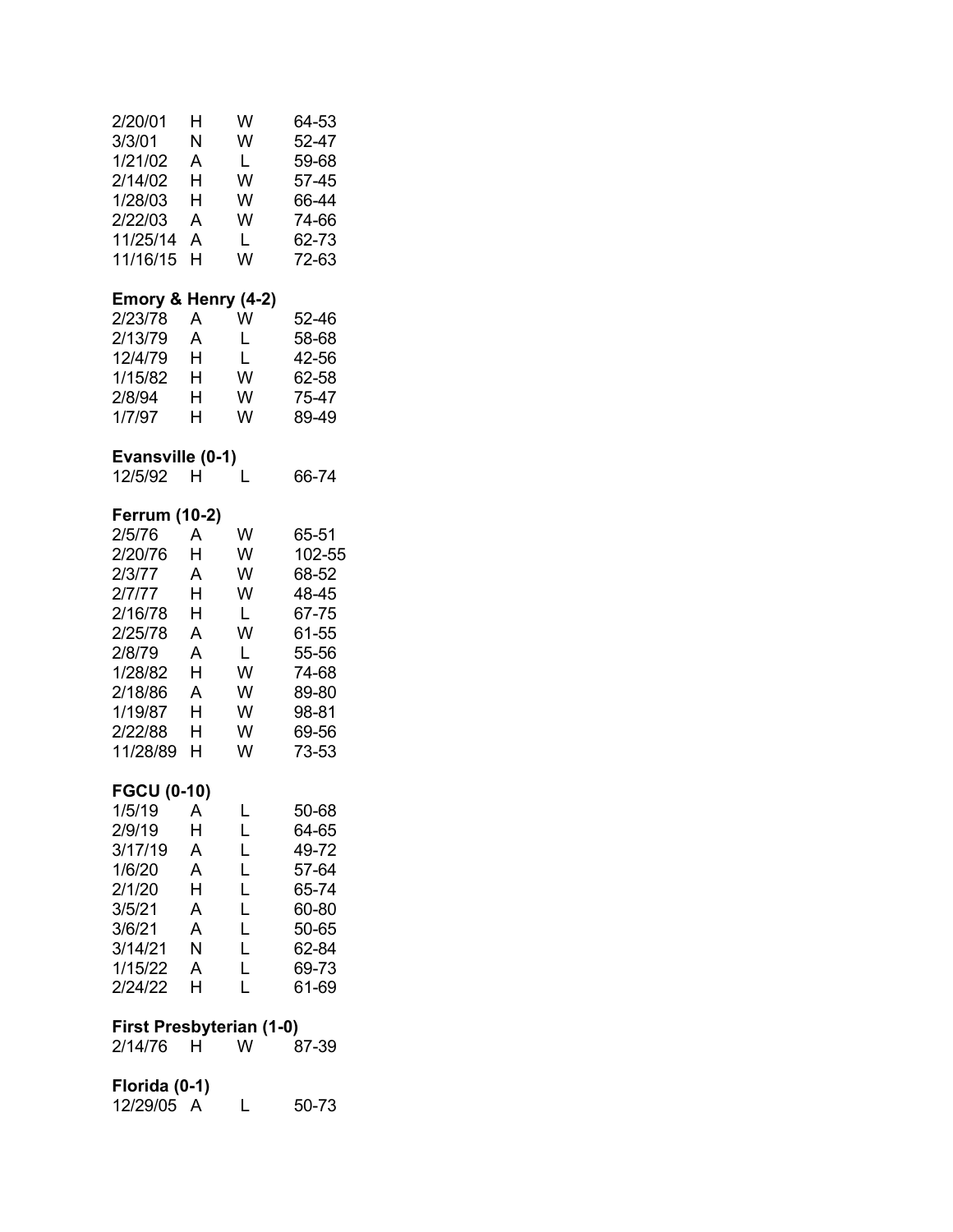| <b>Francis Marion (0-2)</b> |   |                              |        |
|-----------------------------|---|------------------------------|--------|
| 1/10/86                     | A | L                            | 67-95  |
| 1/22/87                     | A | L                            | 66-97  |
| Fresno State (0-1)          |   |                              |        |
| 11/29/13 N                  |   | L                            | 66-70  |
|                             |   | <b>Frostburg State (0-1)</b> |        |
| 1/15/79                     | A | L                            | 47-64  |
| Furman (0-1)                |   |                              |        |
| 12/16/88                    | A | L                            | 80-107 |
|                             |   | Gardner-Webb (18-5)          |        |
| 1/3/09                      | H | W                            | 55-42  |
| 2/9/09                      | А | W                            | 58-51  |
| 3/15/09                     | N | W                            | 51-50  |
| 1/2/10                      | A | L                            | 65-70  |
| 2/8/10                      | H | L                            | 56-59  |
| 3/14/10                     | N | W                            | 68-66  |
| 1/31/11                     | A | W                            | 68-56  |
| 2/12/11                     | н | W                            | 56-51  |
| 3/13/11                     | N | L                            | 66-67  |
| 1/30/12                     | A | W                            | 78-51  |
| 2/25/12                     | Н | W                            | 76-44  |
| 2/23/13                     | A | W                            | 55-40  |
| 3/8/13                      | Ν | W                            | 78-61  |
| 1/9/14                      | Н | W                            | 72-40  |
| 2/15/14                     | A | W                            | 72-62  |
| 12/13/14                    | H | W                            | 56-47  |
| 2/5/15                      | A | W                            | 61-48  |
| 12/2/15                     | A | L                            | 57-61  |
| 1/26/16                     | Н | W                            | 73-51  |
| 1/15/17                     | A | LOT                          | 82-84  |
| 2/4/17                      | H | W                            | 66-63  |
| 1/13/18                     | A | W                            | 85-60  |
| 2/6/18                      | H | W                            | 59-41  |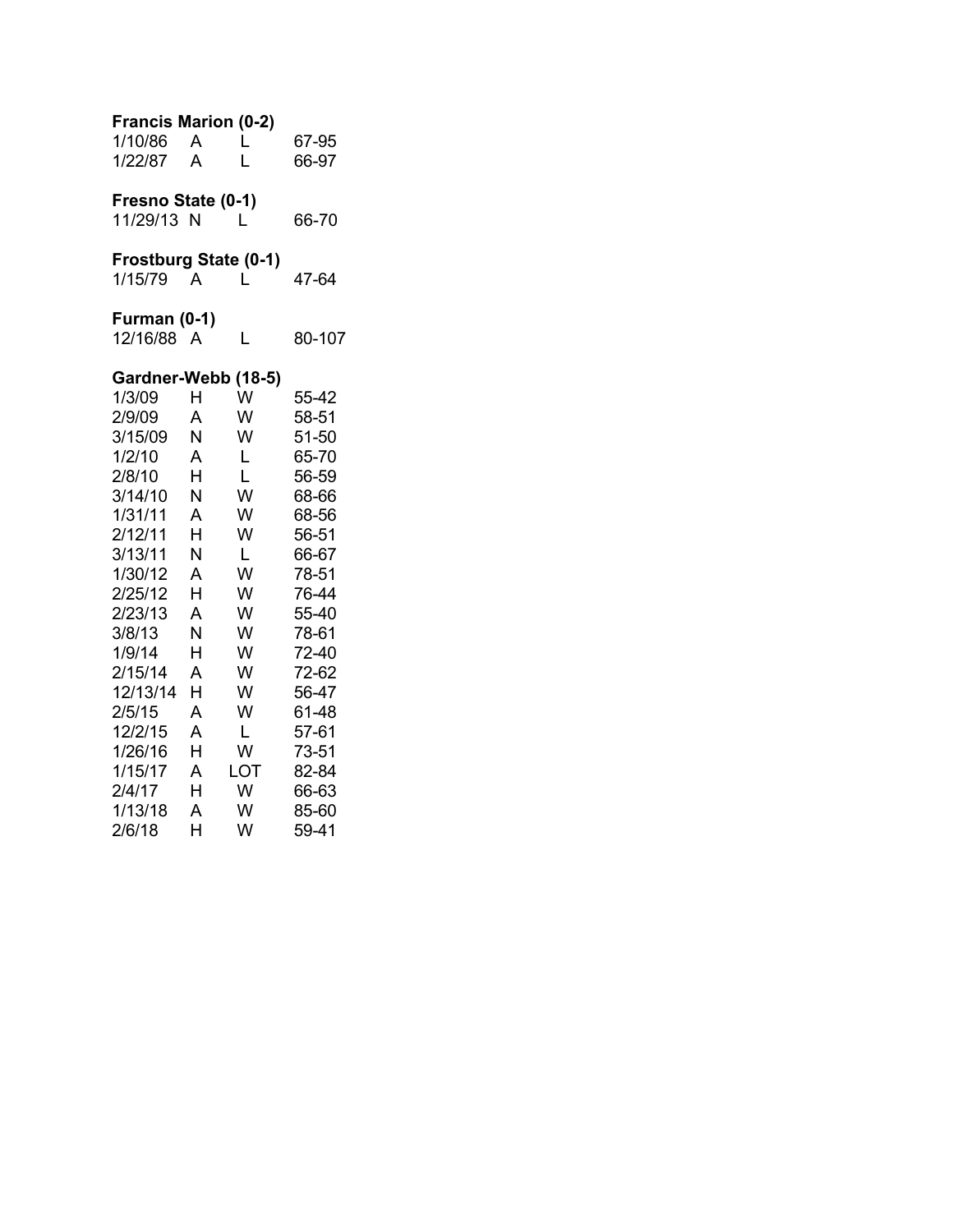## **George Mason (2-11)**

| 3/2/79   | N | L | 55-86 |
|----------|---|---|-------|
| 2/16/80  | А | L | 37-91 |
| 2/29/80  | N | L | 65-88 |
| 1/22/81  | н | L | 68-75 |
| 2/12/81  | А | L | 67-96 |
| 1/21/82  | А | L | 61-90 |
| 2/11/82  | н | L | 67-83 |
| 12/3/82  | А | L | 66-89 |
| 2/22/83  | н | L | 66-77 |
| 12/9/89  | А | L | 56-97 |
| 1/18/91  | н | L | 47-55 |
| 11/14/06 | А | w | 61-56 |
| 1/15/08  | н | w | 69-54 |

### **George Washington (1-2)**

| 11/26/76 A | w            | 55-46 |
|------------|--------------|-------|
| 12/1/77 A  | $\mathbf{L}$ | 30-74 |
| 12/10/06 A | L            | 66-74 |

## **Georgia (0-3)**

| 3/13/99 | A | L            | 52-73 |
|---------|---|--------------|-------|
| 3/16/01 | A | $\mathbf{L}$ | 48-77 |
| 3/20/04 | N | L            | 53-78 |

### **Georgia Southern (0-2)**

| 11/30/88 A |   | 62-82 |
|------------|---|-------|
| 1/6/95     | A | 55-90 |

### **Georgia State (1-0)**

| 11/30/14 A |  | W | 73-71 |
|------------|--|---|-------|
|------------|--|---|-------|

### **Glenville State (4-0)**

| 12/15/07 | н | w | 66-54  |
|----------|---|---|--------|
| 12/5/09  | H | w | 86-45  |
| 11/30/10 | н | w | 93-75  |
| 12/10/11 | н | w | 116-65 |

## **Grambling State (1-0)**

11/16/12 H W 81-50

### **Grand Canyon (1-0)**

| 12/17/21 N | W | 76-61 |
|------------|---|-------|
|            |   |       |

### **Greensboro (2-0)**

| 11/27/84 A |   | w | 86-67 |
|------------|---|---|-------|
| 2/15/86    | н | w | 95-74 |

## **Hampton (8-11)**

| 1/18/80 |   | 73-77 |
|---------|---|-------|
| 2/5/81  | A | 58-81 |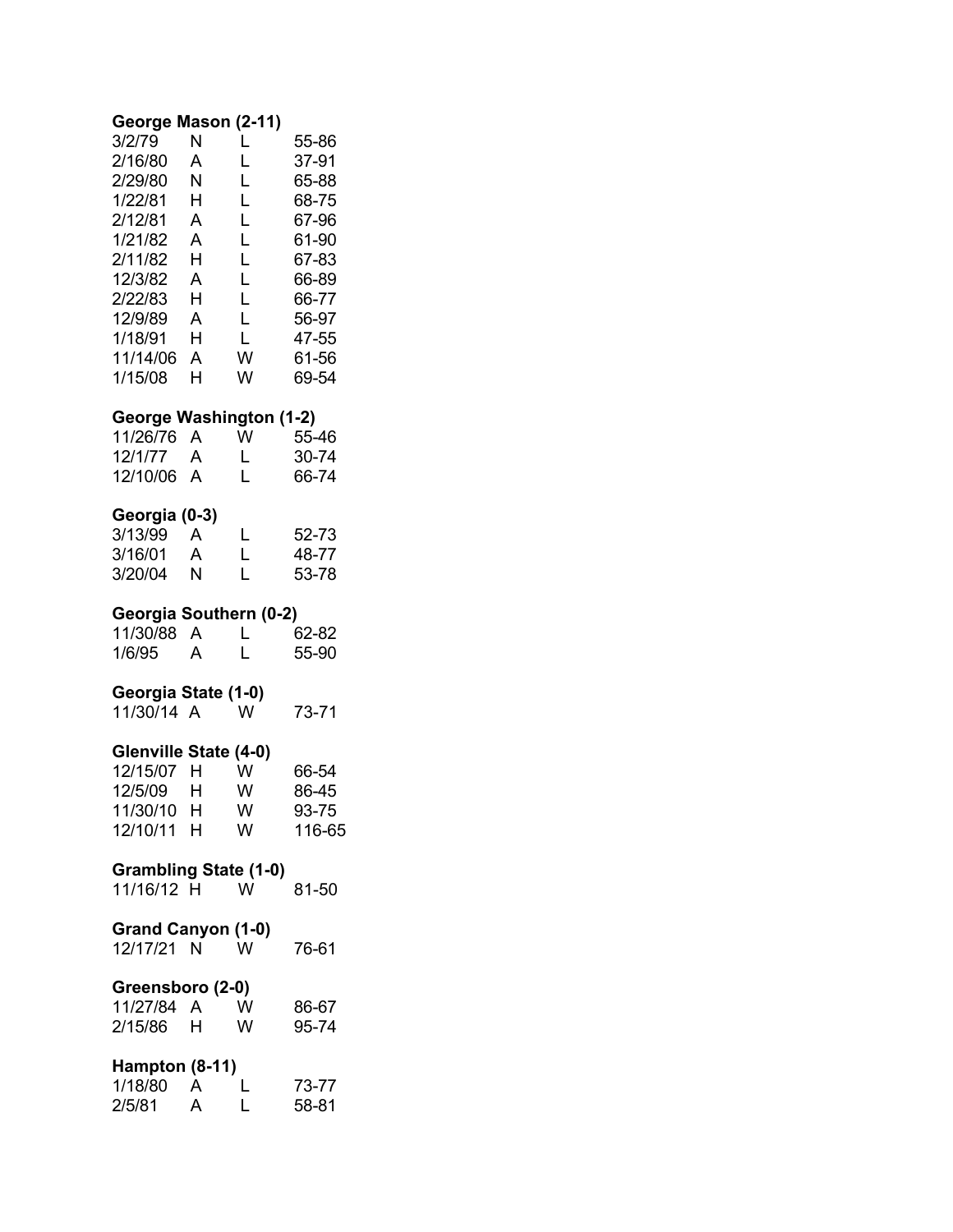| 2/10/81<br>12/10/81<br>1/18/82<br>3/4/83<br>1/19/84<br>2/26/85<br>2/2/87<br>12/1/87<br>1/11/96<br>11/25/96<br>12/2/97<br>1/2/01<br>12/15/01<br>2/6/03<br>12/14/19<br>12/9/20<br>12/1/21                                                                                                                             | H<br>A<br>Н<br>Ν<br>Н<br>Α<br>н<br>A<br>A<br>Н<br>A<br>H<br>A<br>H<br>A<br>н<br>A                                              | L<br>L<br>L<br>L<br>L<br>L<br>L<br>L<br>L<br>W<br>W<br>W<br>W<br>W<br>W<br>W<br>W                                                         | 70-71<br>58-79<br>70-76<br>57-67<br>53-62<br>74-96<br>69-85<br>76-141<br>64-73<br>85-52<br>84-69<br>81-76<br>71-60<br>86-66<br>83-59<br>67-45<br>68-48                                                                                  |
|---------------------------------------------------------------------------------------------------------------------------------------------------------------------------------------------------------------------------------------------------------------------------------------------------------------------|--------------------------------------------------------------------------------------------------------------------------------|-------------------------------------------------------------------------------------------------------------------------------------------|-----------------------------------------------------------------------------------------------------------------------------------------------------------------------------------------------------------------------------------------|
| Hartford (0-1)<br>11/28/08                                                                                                                                                                                                                                                                                          | N                                                                                                                              | L                                                                                                                                         | 39-46                                                                                                                                                                                                                                   |
| Harvard (0-1)<br>11/29/03                                                                                                                                                                                                                                                                                           | N                                                                                                                              | L2OT                                                                                                                                      | 73-75                                                                                                                                                                                                                                   |
| <b>High Point (43-14)</b><br>12/3/83<br>12/10/84<br>12/7/85<br>11/24/86<br>12/5/86<br>1/23/99<br>2/13/99<br>2/3/00<br>2/21/00<br>3/2/00<br>1/24/01<br>2/17/01<br>3/2/01<br>1/24/02<br>2/16/02<br>1/22/03<br>2/14/03<br>3/9/03<br>2/7/04<br>2/28/04<br>2/5/05<br>2/26/05<br>1/25/06<br>2/18/06<br>3/11/06<br>1/20/07 | н<br>Α<br>H<br>Н<br>Α<br>Н<br>A<br>Н<br>A<br>N<br>A<br>Н<br>Ν<br>Н<br>А<br>A<br>Н<br>N<br>Н<br>A<br>A<br>Н<br>A<br>H<br>Н<br>А | W<br>L<br>L<br><b>WOT</b><br>L<br>W<br>W<br>W<br>W<br>W<br>W<br>L<br>W<br>W<br>W<br>W<br>W<br>W<br>W<br>W<br>W<br>L<br>L<br>W<br>W<br>LOT | 66-48<br>60-63<br>70-78<br>107-96<br>78-86<br>60-41<br>84-75<br>73-37<br>74-55<br>67-49<br>61-48<br>53-58<br>74-55<br>75-49<br>77-71<br>71-53<br>77-68<br>84-71<br>63-50<br>70-64<br>72-49<br>53-62<br>55-64<br>62-53<br>53-50<br>62-64 |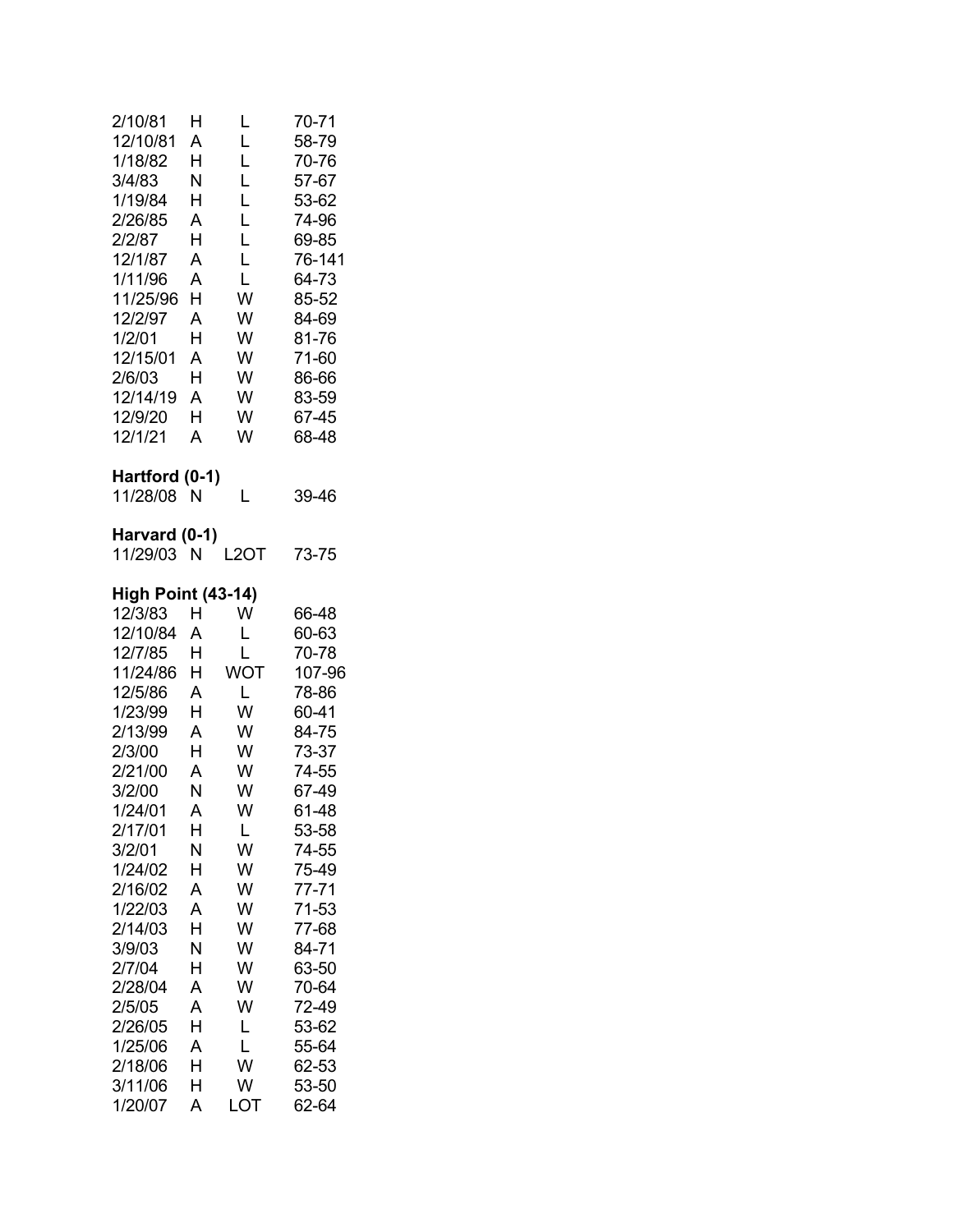| 2/10/07<br>1/29/08<br>2/23/08<br>3/15/08<br>1/31/09<br>3/9/09<br>1/30/10<br>3/8/10<br>3/13/10<br>1/3/11<br>2/5/11<br>3/12/11<br>1/7/12<br>2/6/12<br>3/11/12<br>1/17/13<br>2/2/13<br>12/30/13<br>1/30/14<br>1/3/15<br>1/31/15<br>3/8/15<br>1/30/16<br>2/23/16<br>1/7/17<br>2/14/17<br>1/30/18<br>3/3/18<br>3/10/18<br>12/16/20<br>12/4/21 | н<br>Н<br>A<br>N<br>Н<br>A<br>A<br>H<br>A<br>A<br>H<br>A<br>Н<br>A<br>A<br>H<br>A<br>A<br>H<br>Н<br>A<br>N<br>Н<br>A<br>H<br>A<br>A<br>H<br>H<br>A<br>H | L<br>W<br>W<br>W<br>W<br>L<br>W<br>W<br>W<br>W<br>W<br>W<br>LOT<br>W<br>W<br>L<br>W<br>Г<br>L <sub>2</sub> OT<br>W<br>W<br>W<br>W<br>W<br>W<br>L<br>W<br>W<br>W<br>W<br>W | 61-67<br>76-57<br>78-68<br>80-43<br>65-42<br>53-58<br>75-62<br>73-48<br>73-55<br>68-60<br>58-57<br>76-55<br>69-73<br>73-65<br>81-73<br>63-71<br>67-59<br>70-75<br>89-94<br>64-47<br>58-41<br>74-64<br>56-43<br>73-68<br>81-74<br>69-78<br>65-42<br>57-49<br>78-54<br>76-66<br>70-47 |
|------------------------------------------------------------------------------------------------------------------------------------------------------------------------------------------------------------------------------------------------------------------------------------------------------------------------------------------|---------------------------------------------------------------------------------------------------------------------------------------------------------|---------------------------------------------------------------------------------------------------------------------------------------------------------------------------|-------------------------------------------------------------------------------------------------------------------------------------------------------------------------------------------------------------------------------------------------------------------------------------|
| Hollins (3-0)                                                                                                                                                                                                                                                                                                                            |                                                                                                                                                         |                                                                                                                                                                           |                                                                                                                                                                                                                                                                                     |
| 2/2/78                                                                                                                                                                                                                                                                                                                                   | Α                                                                                                                                                       | W                                                                                                                                                                         | 59-49                                                                                                                                                                                                                                                                               |
| 1/30/79                                                                                                                                                                                                                                                                                                                                  | A                                                                                                                                                       | W                                                                                                                                                                         | 89-56                                                                                                                                                                                                                                                                               |
| 12/6/86                                                                                                                                                                                                                                                                                                                                  | $\overline{A}$                                                                                                                                          | W                                                                                                                                                                         | 96-31                                                                                                                                                                                                                                                                               |
| Houston (1-1)<br>11/24/07 N<br>11/24/17 N                                                                                                                                                                                                                                                                                                |                                                                                                                                                         | W<br>L                                                                                                                                                                    | 70-61<br>68-75                                                                                                                                                                                                                                                                      |
|                                                                                                                                                                                                                                                                                                                                          |                                                                                                                                                         |                                                                                                                                                                           |                                                                                                                                                                                                                                                                                     |
| Indiana (0-1)<br>11/30/91 A                                                                                                                                                                                                                                                                                                              |                                                                                                                                                         | L                                                                                                                                                                         | 46-97                                                                                                                                                                                                                                                                               |
|                                                                                                                                                                                                                                                                                                                                          |                                                                                                                                                         |                                                                                                                                                                           |                                                                                                                                                                                                                                                                                     |
| lowa State (0-1)                                                                                                                                                                                                                                                                                                                         |                                                                                                                                                         |                                                                                                                                                                           |                                                                                                                                                                                                                                                                                     |
| 12/9/00 A                                                                                                                                                                                                                                                                                                                                |                                                                                                                                                         | L                                                                                                                                                                         | 72-93                                                                                                                                                                                                                                                                               |
| Jacksonville (8-1)                                                                                                                                                                                                                                                                                                                       |                                                                                                                                                         |                                                                                                                                                                           |                                                                                                                                                                                                                                                                                     |
| 1/12/19 H                                                                                                                                                                                                                                                                                                                                |                                                                                                                                                         | $\mathsf{L}$                                                                                                                                                              | 52-64                                                                                                                                                                                                                                                                               |
| 1/26/19 A                                                                                                                                                                                                                                                                                                                                |                                                                                                                                                         | <b>WOT</b>                                                                                                                                                                | 85-75                                                                                                                                                                                                                                                                               |
| 3/8/19                                                                                                                                                                                                                                                                                                                                   | H                                                                                                                                                       | W                                                                                                                                                                         | 65-53                                                                                                                                                                                                                                                                               |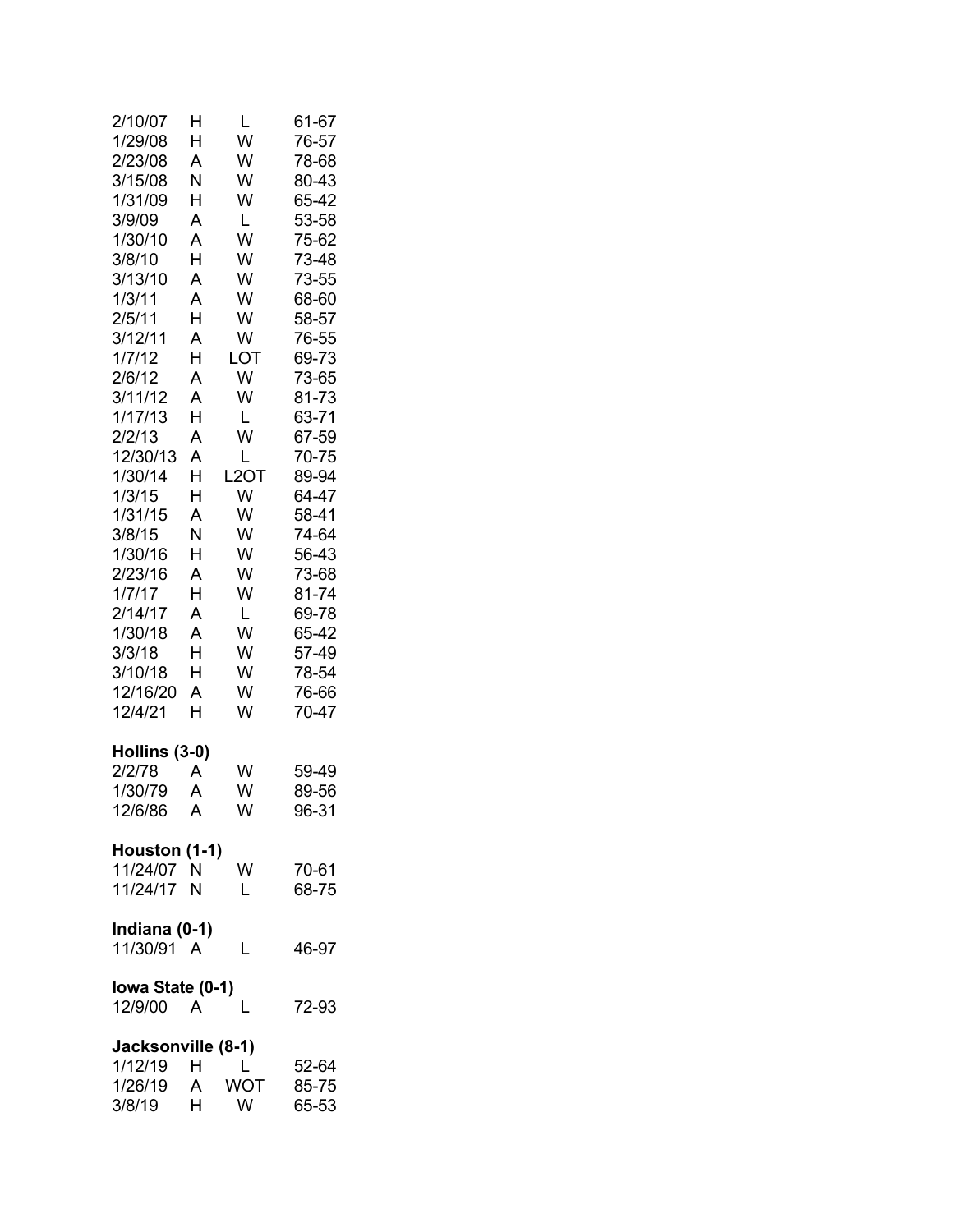| 1/11/20<br>2/10/20<br>1/30/21<br>1/31/21<br>1/19/22<br>2/12/22                                                                                                                                                     | н<br>Α<br>н<br>н<br>Н<br>A                                                   | W<br>W<br>W<br>W<br>W<br>W                                                            | 85-76<br>65-59<br>78-46<br>78-52<br>49-48<br>61-45                                                                                           |
|--------------------------------------------------------------------------------------------------------------------------------------------------------------------------------------------------------------------|------------------------------------------------------------------------------|---------------------------------------------------------------------------------------|----------------------------------------------------------------------------------------------------------------------------------------------|
| Jacksonville State (1-1)<br>1/29/22<br>3/9/22                                                                                                                                                                      | H<br>A                                                                       | W<br>L                                                                                | 62-57<br>57-59                                                                                                                               |
| <b>James Madison (3-13)</b><br>11/25/85<br>2/2/91<br>11/29/06<br>12/4/07<br>12/2/08<br>12/1/09<br>12/5/10<br>12/1/11<br>12/4/12<br>11/12/13<br>11/23/15<br>11/15/16<br>12/6/17<br>11/29/18<br>11/24/19<br>11/18/21 | A<br>A<br>A<br>H<br>A<br>H<br>A<br>H<br>A<br>H<br>A<br>Н<br>A<br>H<br>A<br>H | L<br>L<br>L<br>W<br>L<br>L<br>L<br>L<br>W<br>L<br>L<br>L<br>L<br>Ĺ<br>L<br><b>WOT</b> | 48-94<br>56-81<br>64-74<br>79-66<br>64-77<br>50-60<br>51-54<br>58-62<br>60-48<br>56-67<br>56-72<br>48-62<br>47-58<br>53-74<br>53-76<br>66-61 |
| Kansas City (1-0)<br>12/21/19 A                                                                                                                                                                                    |                                                                              | W                                                                                     | 68-44                                                                                                                                        |
| Kansas State (1-0)<br>12/4/04                                                                                                                                                                                      | $\overline{A}$                                                               | W                                                                                     | 77-56                                                                                                                                        |
| Kennesaw State (9-0)<br>1/15/19<br>2/26/19<br>2/3/20<br>3/2/20<br>3/7/20<br>1/9/21<br>1/10/21<br>1/8/22<br>2/26/22                                                                                                 | A<br>Η<br>Н<br>A<br>Н<br>A<br>A<br>Н<br>A                                    | W<br>W<br>W<br>W<br>W<br>W<br>W<br>W<br>W                                             | 67-61<br>68-55<br>76-66<br>76-70<br>91-86<br>76-59<br>60-50<br>68-58<br>63-57                                                                |
| Kentucky (1-2)<br>12/12/98<br>12/11/99<br>3/20/10                                                                                                                                                                  | A<br>Н<br>Ν                                                                  | W<br>Г<br>L                                                                           | 80-76<br>57-69<br>77-83                                                                                                                      |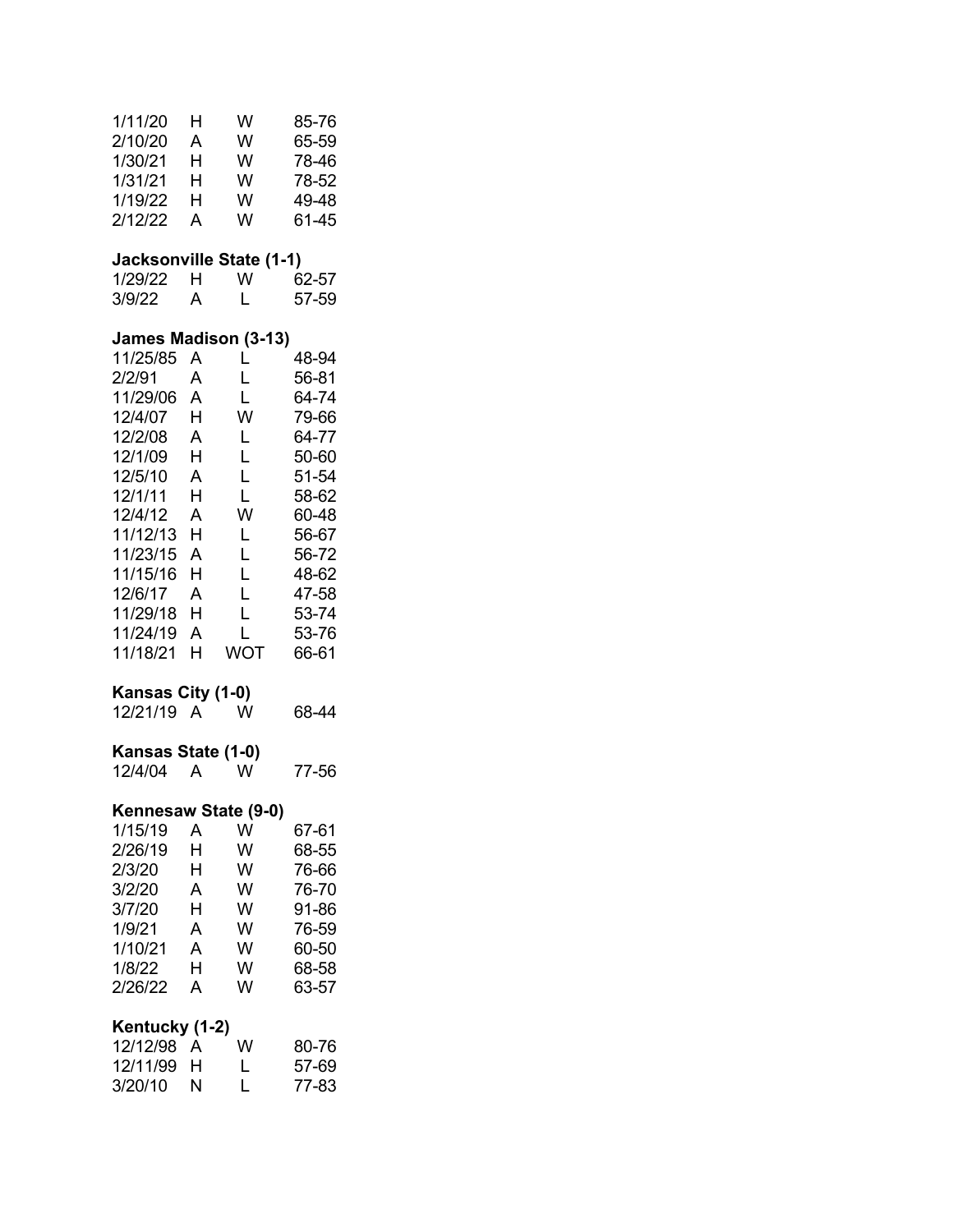| Kutztown (1-0)<br>11/25/13 A                                                                                                                                |                                                          |                                                             | 72-56                                                                                                    |                                                                      |
|-------------------------------------------------------------------------------------------------------------------------------------------------------------|----------------------------------------------------------|-------------------------------------------------------------|----------------------------------------------------------------------------------------------------------|----------------------------------------------------------------------|
| Lafayette (2-0)<br>11/28/09 A<br>11/20/10 H                                                                                                                 |                                                          | W<br>W                                                      | 90-55<br>64-52                                                                                           |                                                                      |
| La Salle (1-0)<br>12/29/10 N                                                                                                                                |                                                          | W                                                           | 73-53                                                                                                    |                                                                      |
| Lee (1-0)<br>12/30/21 H                                                                                                                                     |                                                          | W                                                           | 75-39                                                                                                    |                                                                      |
| Lenoir-Rhyne (0-1)<br>2/5/77                                                                                                                                | H.                                                       | L                                                           | 52-85                                                                                                    |                                                                      |
| Limestone (1-0)<br>11/28/17 H                                                                                                                               |                                                          | w                                                           | 68-38                                                                                                    |                                                                      |
| Lindsey Wilson (1-0)<br>2/1/92 H                                                                                                                            |                                                          | <b>W</b>                                                    | 75-67                                                                                                    |                                                                      |
| Lipscomb (8-0)<br>11/26/11<br>1/29/19<br>2/12/19<br>1/18/20<br>2/29/20<br>1/2/21<br>1/3/21<br>2/9/22                                                        |                                                          | N<br>A<br>H.<br>H<br>A<br>H.<br>H.<br>H                     | W<br>W<br>W<br><b>WOT</b><br>W<br><b>W</b><br>WOT<br>W                                                   | 70-27<br>77-60<br>74-60<br>64-60<br>79-70<br>88-59<br>76-66<br>64-51 |
| Long Beach State (1-0)<br>12/29/96 N                                                                                                                        |                                                          | W                                                           | 66-55                                                                                                    |                                                                      |
| Long Island (1-0)<br>12/28/91                                                                                                                               | N.                                                       | W                                                           | 56-49                                                                                                    |                                                                      |
| <b>Longwood (26-15)</b><br>1/25/79<br>1/22/80<br>2/19/80<br>12/4/80<br>2/19/81<br>12/3/81<br>2/13/82<br>12/4/82<br>1/27/83<br>2/26/83<br>2/11/84<br>2/21/84 | Α<br>Н<br>Α<br>Α<br>н<br>н<br>A<br>Ν<br>Α<br>н<br>A<br>H | L.<br>W<br>L<br>L<br>W<br>L<br>L<br>WOT<br>L<br>L<br>L<br>W | 35-80<br>63-61<br>63-79<br>50-73<br>71-52<br>58-62<br>42-47<br>70-66<br>44-45<br>47-58<br>58-67<br>74-62 |                                                                      |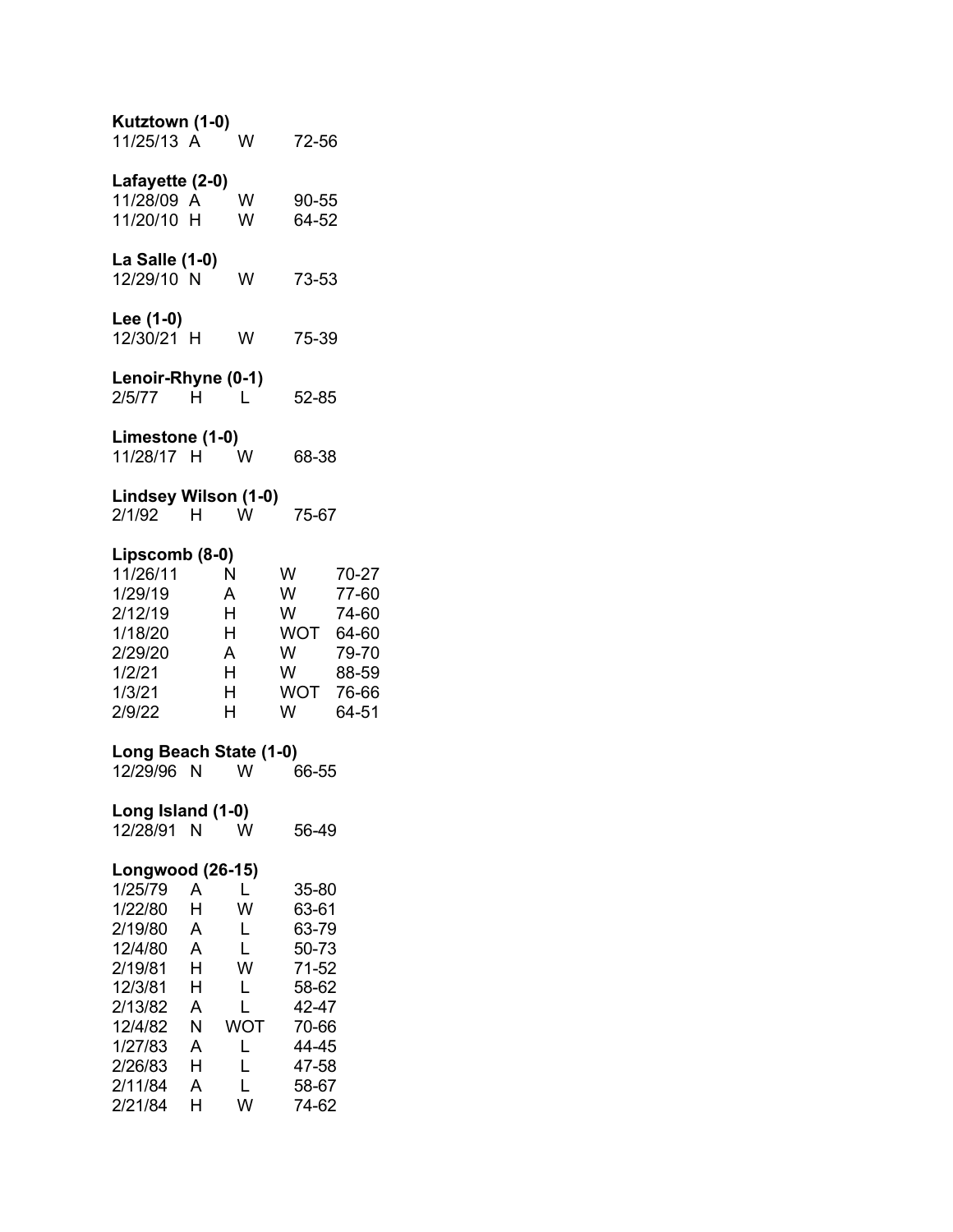| 1/22/85            | Н  | WOT | 78-71 |
|--------------------|----|-----|-------|
| 2/8/85             | А  | L   | 66-69 |
| 3/2/85             | H  | L   | 66-79 |
| 1/21/86            | Н  | W   | 84-78 |
| 2/11/86            | А  | LOT | 89-93 |
| 2/27/86            | N  | W   | 74-71 |
| 1/29/87            | A  | L   | 66-67 |
| 2/22/87            | A  | L   | 82-94 |
| 1/26/88            | H  | Ĺ   | 75-87 |
| 2/12/88            | A  | L   | 88-95 |
| 2/19/91            | H  | W   | 81-50 |
| 1/20/05            | Н  | W   | 76-58 |
| 2/1/06             | A  | W   | 77-50 |
| 1/5/07             | Н  | W   | 82-48 |
| 1/12/10            | Н  | W   | 78-55 |
| 1/14/11            | A  | W   | 75-71 |
| 1/26/13            | Н  | W   | 91-58 |
| 2/9/13             | A  | W   | 97-56 |
| 3/10/13            | N  | W   | 54-45 |
| 1/23/14            | Н  | W   | 74-41 |
| 3/1/14             | A  | W   | 69-47 |
| 1/13/15            | H  | W   | 70-48 |
| 2/17/15            | A  | W   | 65-60 |
| 1/24/16            | A  | W   | 72-67 |
| 2/27/16            | H  | W   | 67-47 |
| 1/17/17            | H  | W   | 92-47 |
| 2/21/17            | A  | W   | 71-38 |
| 1/23/18            | A  | W   | 63-51 |
| 2/27/18            | H  | W   | 73-36 |
| Louisville (0-2)   |    |     |       |
| 12/30/96           | Α  | L   | 60-82 |
| 3/22/09            | N  | Ĺ   | 42-62 |
| Loyola (Md.) (3-0) |    |     |       |
| 12/29/03 N W       |    |     | 70-62 |
| 1/4/05             | A  | W   | 80-69 |
| 1/10/06            | H. | W   | 70-63 |
| <b>LSU (0-2)</b>   |    |     |       |
| 3/17/00            | A  | L   | 54-77 |
| 3/26/05            | Ν  | L   | 48-90 |
| Lynchburg (2-0)    |    |     |       |
| 2/18/78 A          |    | W   | 69-62 |
| 2/2/85             | A  | W   | 71-57 |
| Manhattan (0-1)    |    |     |       |
| 12/29/00 A L       |    |     | 45-70 |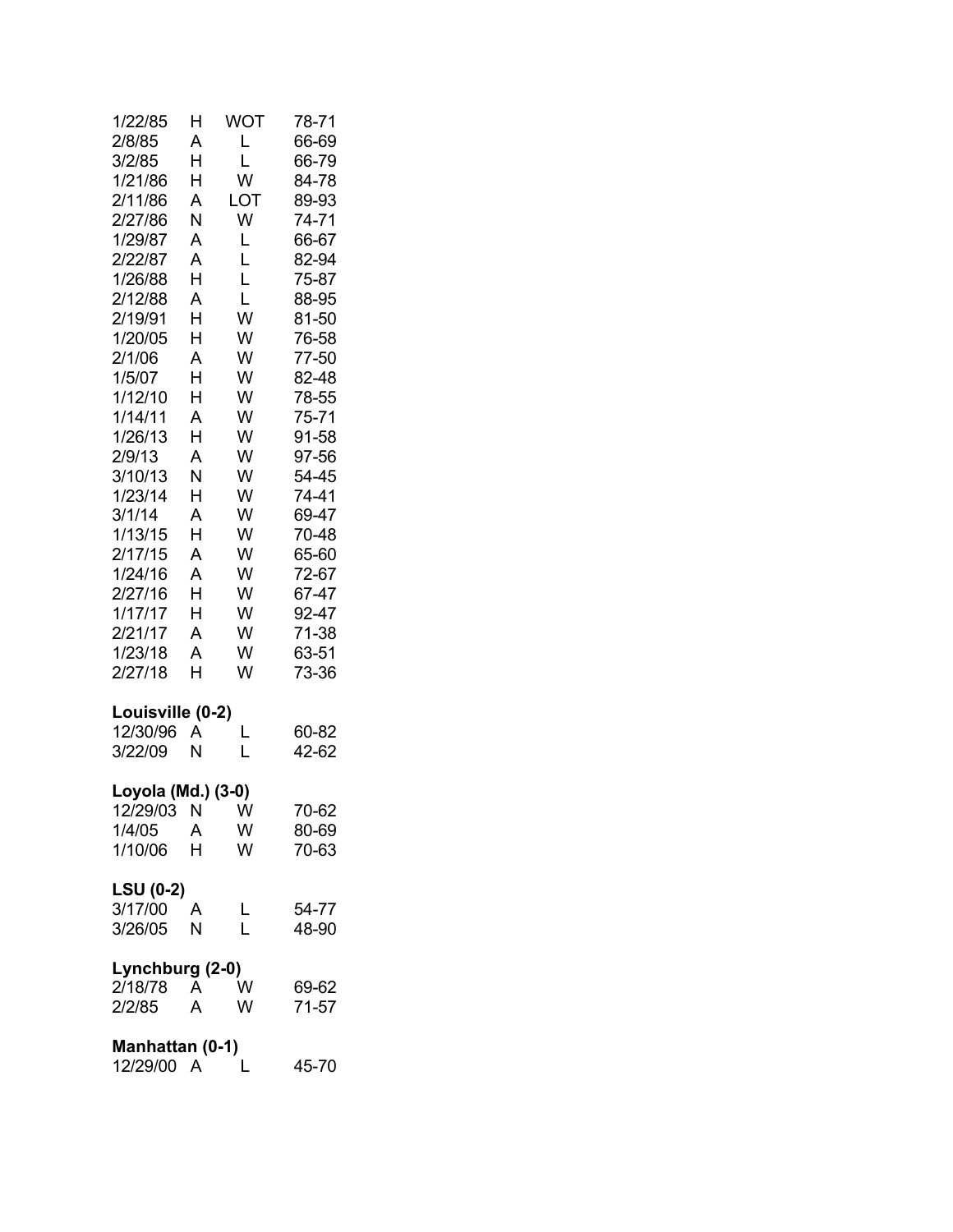| <b>Marist (0-1)</b><br>12/29/06<br>N                           | L           | 43-76                    |
|----------------------------------------------------------------|-------------|--------------------------|
| Marshall (0-3)<br>1/17/90<br>А<br>1/31/91<br>H<br>12/7/91<br>н | L<br>L<br>Ĺ | 53-104<br>56-65<br>62-64 |
| Mary Washington (3-1)                                          |             |                          |
| 2/8/83<br>A                                                    | L           | 65-85                    |
| 12/5/83<br>H<br>1/29/85                                        | W<br>W      | 74-52                    |
| A<br>11/22/85<br>H.                                            | W           | 66-57<br>95-52           |
| <b>Maryland-Eastern Shore (3-3)</b>                            |             |                          |
| 11/27/88<br>N                                                  | w           | 83-56                    |
| 2/1/90<br>H<br>2/8/90<br>A                                     | L<br>L      | 58-64<br>63-85           |
| 11/25/90 N                                                     | W           | 59-58                    |
| 1/4/92<br>N                                                    | L.          | 48-50                    |
| 11/22/97<br>H.                                                 | W           | 72-36                    |
| <b>Massachusetts (0-2)</b>                                     |             |                          |
| 12/29/93<br>N                                                  | L           | 34-69                    |
| 11/25/17<br>A                                                  | Ĺ           | 61-64                    |
| McNeese State (1-0)                                            |             |                          |
| 11/23/07<br>N                                                  | W           | 92-52                    |
| Memphis (0-2)                                                  |             |                          |
| 12/6/20<br>A<br>11/23/21<br>н                                  | L<br>Ĺ      | 67-72<br>51-53           |
|                                                                |             |                          |
| Mercer (0-1)<br>12/15/95<br>N                                  | L           | 51-58                    |
|                                                                |             |                          |
| Meredith (1-0)<br>1/29/88<br>H                                 | w           | 83-48                    |
|                                                                |             |                          |
| Messiah (1-0)<br>11/25/95 H                                    | w           | 53-49                    |
|                                                                |             |                          |
| Miami, Ohio (1-1)                                              |             |                          |
| 12/8/95<br>N.                                                  | L           | 40-78                    |
| 11/29/19 N                                                     | W           | 65-53                    |
| Michigan (0-1)                                                 |             |                          |
| 11/12/17 A                                                     | L           | 50-74                    |
| Midway (1-0)                                                   |             |                          |

| 1/5/96 | н | w | 59-36 |
|--------|---|---|-------|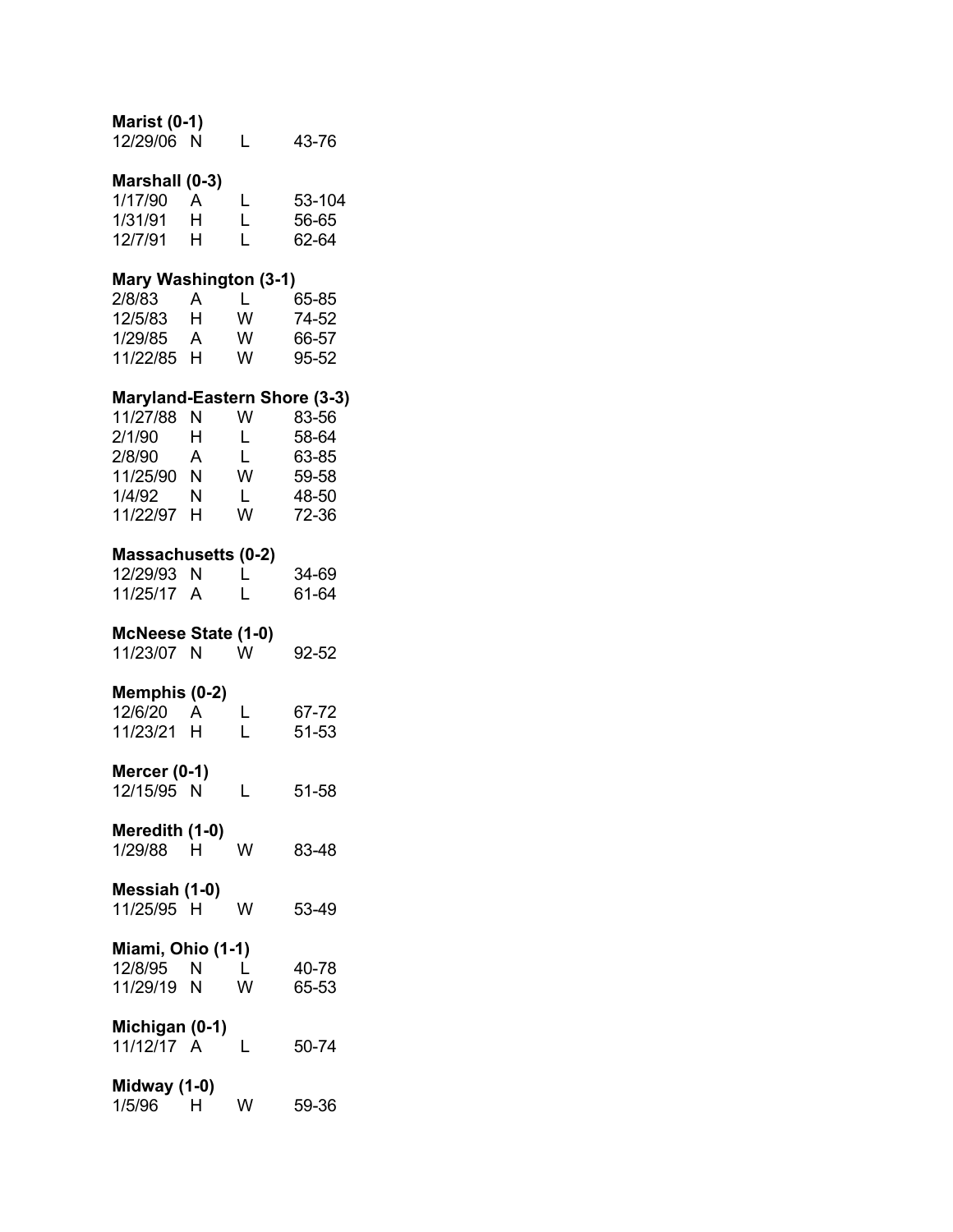| Minnesota (0-1)<br>12/20/14 A                                                                                                                    |                                                                                  | Ĺ                                                   | 60-74                                                                                           |
|--------------------------------------------------------------------------------------------------------------------------------------------------|----------------------------------------------------------------------------------|-----------------------------------------------------|-------------------------------------------------------------------------------------------------|
| Morehead State (0-1)<br>12/6/91                                                                                                                  | н                                                                                | L                                                   | 67-74                                                                                           |
| Morgan State (1-0)<br>11/22/02 H                                                                                                                 |                                                                                  | w                                                   | 90-35                                                                                           |
| Mount Olive (5-0)<br>1/23/87<br>11/25/87 A<br>2/9/88<br>2/7/89<br>12/2/89                                                                        | N<br>H<br>H<br>Н.                                                                | W<br>W<br>W<br>W<br>W                               | 83-78<br>70-47<br>84-70<br>96-51<br>77-48                                                       |
| Mount St. Mary's (0-11)<br>1/28/84<br>2/1/85<br>2/16/85<br>1/30/86<br>2/7/86<br>2/28/86<br>12/18/86 H<br>2/6/87<br>1/16/88 H<br>2/6/88<br>3/4/88 | н<br>H<br>$\overline{A}$<br>H<br>$\overline{A}$<br>N<br>$\overline{A}$<br>A<br>N | L<br>L<br>Г<br>L<br>L<br>L<br>L<br>L<br>L<br>L<br>L | 66-77<br>61-81<br>67-77<br>71-98<br>65-98<br>64-85<br>72-85<br>57-84<br>81-86<br>68-92<br>73-98 |
| <b>Mount Vernon Nazarene (0-2)</b><br>2/4/78<br>1/17/79                                                                                          | H<br>A                                                                           | L<br>L                                              | 62-63<br>33-49                                                                                  |
| Navy (3-5)<br>12/9/83<br>1/7/87<br>1/7/92<br>12/7/92<br>12/2/95<br>11/21/09<br>12/4/16<br>11/27/21                                               | A<br>Η<br>A<br>н<br>н<br>A<br>A<br>A                                             | <b>WOT</b><br>L<br>LOT<br>L<br>L<br>W<br>L<br>W     | 90-86<br>58-83<br>89-92<br>45-54<br>47-55<br>55-43<br>66-67<br>63-42                            |
| <b>NC State (0-3)</b><br>12/4/05<br>12/17/14<br>11/20/15                                                                                         | Α<br>A<br>H.                                                                     | L<br>L<br>L                                         | 69-83<br>64-67<br>53-61                                                                         |
| <b>New Hampshire (1-0)</b><br>12/7/03                                                                                                            | N                                                                                | W                                                   | 87-64                                                                                           |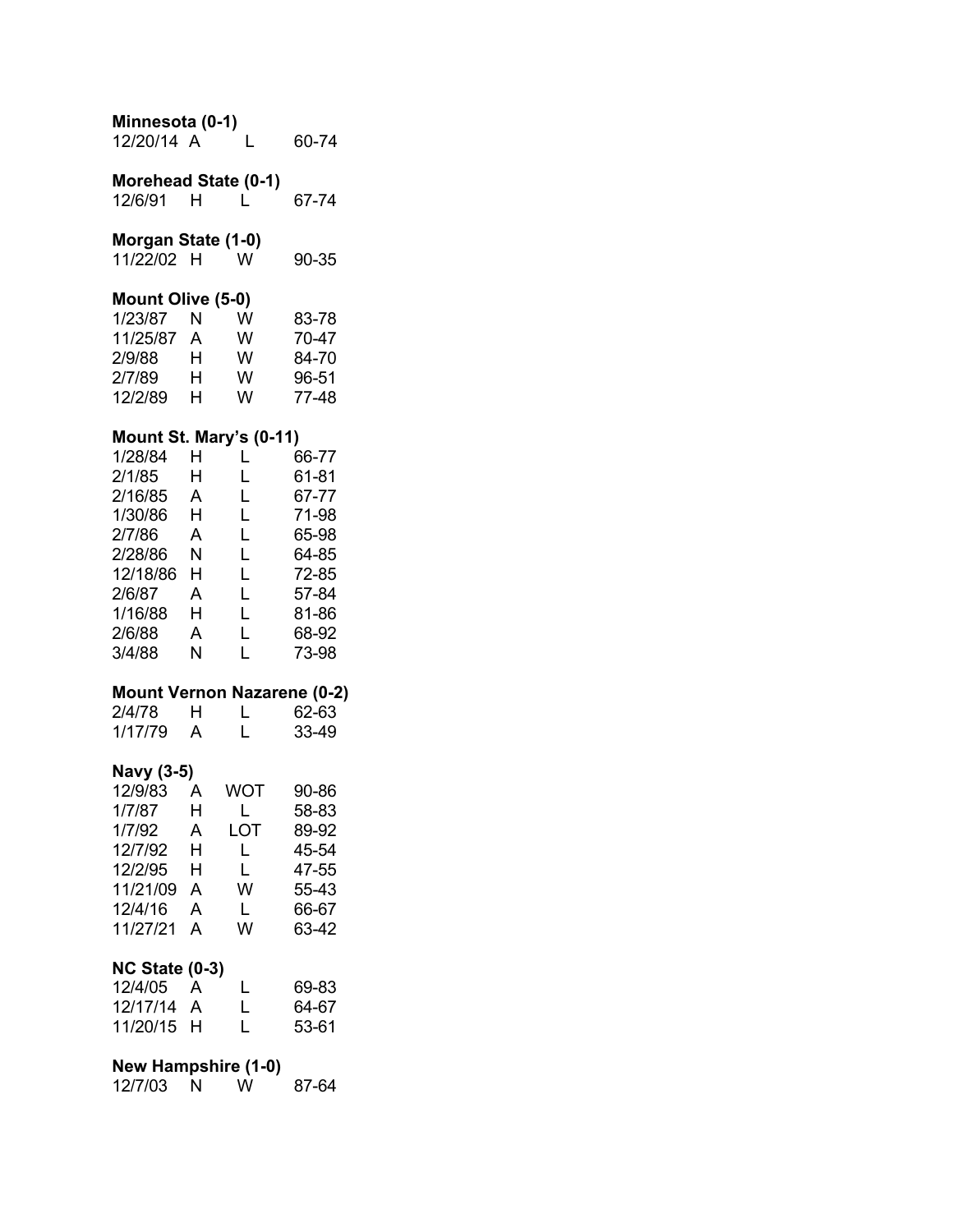| <b>New Orleans (1-0)</b><br>1/5/98                                                                                                     | A                                              | W                                               | 74-73                                                                                  |
|----------------------------------------------------------------------------------------------------------------------------------------|------------------------------------------------|-------------------------------------------------|----------------------------------------------------------------------------------------|
| Nicholls State (2-1)<br>11/25/89<br>1/7/98<br>11/20/98                                                                                 | N<br>A<br>н                                    | L<br>W<br>W                                     | 53-68<br>68-56<br>67-49                                                                |
| <b>NJIT (4-0)</b><br>2/2/19<br>3/2/19<br>1/4/20<br>2/15/20                                                                             | н<br>A<br>A<br>Н                               | W<br>W<br>W<br>W                                | 58-47<br>58-39<br>67-53<br>66-48                                                       |
| Norfolk State (9-1)<br>12/2/00<br>1/9/02<br>12/21/02<br>12/10/03<br>12/18/04<br>12/19/05<br>11/11/06<br>11/25/18<br>11/5/19<br>12/1/20 | Н<br>A<br>H<br>A<br>H<br>A<br>H<br>Ν<br>A<br>Н | W<br>W<br>W<br>W<br>W<br>W<br>W<br>L<br>W<br>W  | 64-58<br>64-60<br>74-51<br>76-54<br>84-56<br>75-50<br>91-53<br>53-66<br>67-48<br>76-53 |
| North Alabama (6-2)<br>2/16/19<br>3/5/19<br>1/13/20<br>2/8/20<br>3/11/20<br>1/16/21<br>1/17/21<br>1/27/22                              | A<br>H<br>H<br>Α<br>A<br>H<br>H<br>Н           | W<br>W<br>LOT<br>L<br><b>WOT</b><br>W<br>W<br>W | 61-57<br>61-48<br>71-76<br>75-86<br>90-87<br>86-63<br>77-60<br>75-63                   |
| <b>North Carolina (0-3)</b><br>11/21/05<br>12/30/07<br>3/21/15                                                                         | $\overline{A}$<br>A<br>A                       | L<br>L<br>L                                     | 36-87<br>67-88<br>65-71                                                                |
| North Carolina A&T (7-5)<br>12/3/93<br>11/30/94<br>2/15/96<br>11/30/96<br>11/29/97<br>11/24/98<br>11/23/99<br>11/16/07<br>12/29/08     | Н<br>A<br>H<br>Α<br>Н<br>A<br>H<br>A<br>N      | L<br>L<br>L<br>W<br>W<br>W<br>W<br>W<br>W       | 43-48<br>55-72<br>43-44<br>72-69<br>58-47<br>57-43<br>85-46<br>68-64<br>72-58          |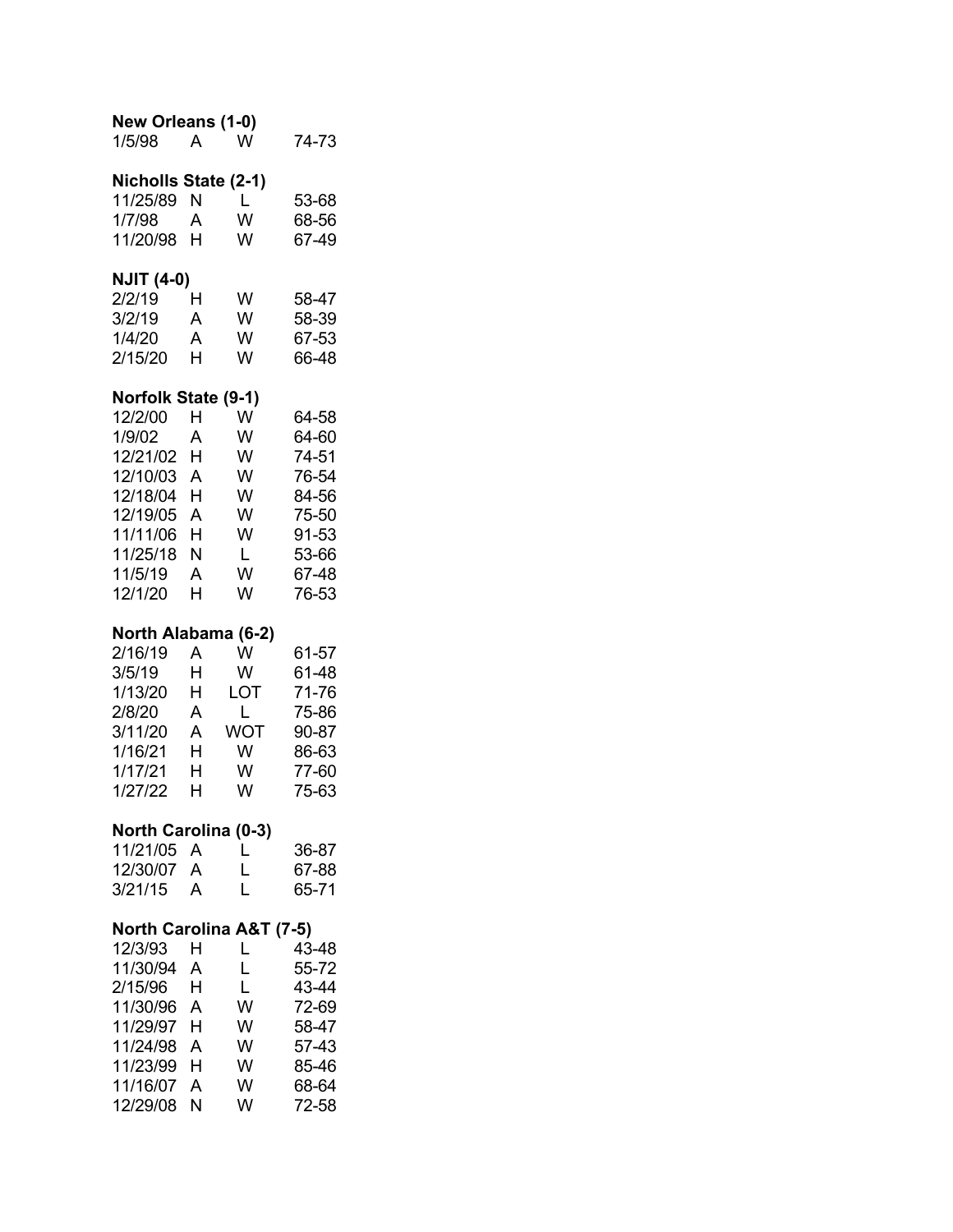| 1/5/10 H<br>11/18/11 A<br>12/15/12 H                                                                                                |                                                                           | W<br>L.<br>L                                     | 57-51<br>74-81<br>56-60                                                                |
|-------------------------------------------------------------------------------------------------------------------------------------|---------------------------------------------------------------------------|--------------------------------------------------|----------------------------------------------------------------------------------------|
| <b>North Carolina Central (1-1)</b><br>2/4/10<br>12/18/10 A                                                                         | H.                                                                        | W<br>L.                                          | 64-44<br>48-50                                                                         |
| 3/1/79<br>11/17/84 H<br>11/23/85 H<br>1/9/86                                                                                        | N<br>A                                                                    | $L =$<br>W<br>L.<br>W                            | North Carolina Wesleyan (2-2)<br>57-74<br>64-47<br>66-69<br>70-59                      |
| North Florida (6-4)<br>1/19/19<br>2/23/19 A<br>3/13/19 H<br>1/27/20<br>2/24/20<br>2/6/21<br>2/7/21<br>3/12/21<br>1/12/22<br>2/17/22 | H<br>$\overline{A}$<br>H<br>$\overline{A}$<br>$\mathsf{A}$<br>N<br>H<br>A | W<br>L.<br>W<br>L<br>W<br>L<br>L.<br>W<br>W<br>W | 69-53<br>54-66<br>65-51<br>50-65<br>76-54<br>80-85<br>67-68<br>65-52<br>61-50<br>56-38 |
| <b>Northeastern Illinois (1-0)</b>                                                                                                  |                                                                           |                                                  |                                                                                        |
| 1/3/91                                                                                                                              | N                                                                         | W l                                              | 61-53                                                                                  |
| <b>Northern Colorado (0-1)</b><br>12/20/17 N                                                                                        |                                                                           | L.                                               | 57-65                                                                                  |
| Notre Dame (0-3)<br>11/24/89<br>12/5/99<br>3/18/12                                                                                  | N<br>N<br>A                                                               | L<br>L<br>Ĺ                                      | 35-113<br>68-85<br>43-74                                                               |
| Oakland (1-0)<br>11/21/98 H                                                                                                         |                                                                           | w                                                | 69-59                                                                                  |
| <b>Ohio (1-1)</b><br>11/25/20 A<br>11/13/21 H                                                                                       |                                                                           | L.<br>W                                          | 72-76<br>66-63                                                                         |
| Ohio State (0-2)<br>1/9/05<br>11/27/15 N                                                                                            | <b>A</b>                                                                  | L<br>L                                           | 51-66<br>65-75                                                                         |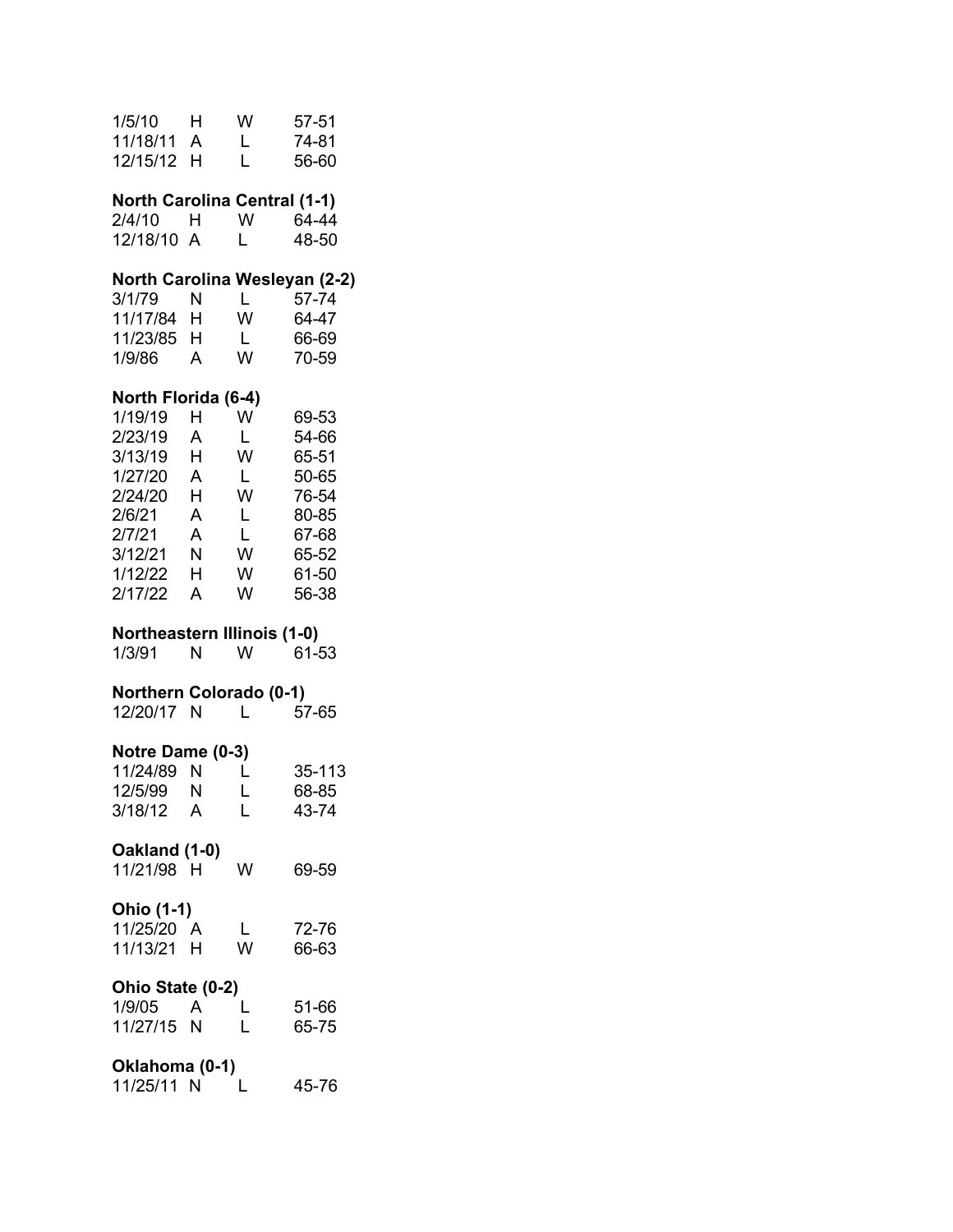| Old Dominion (1-2)<br>3/14/97<br>3/23/08<br>11/10/17 A                                                                 | $\overline{A}$<br>$\overline{A}$                    | L<br>L<br>W                                         | 52-102<br>62-82<br>63-55                                                                        |
|------------------------------------------------------------------------------------------------------------------------|-----------------------------------------------------|-----------------------------------------------------|-------------------------------------------------------------------------------------------------|
| Oregon State (0-1)<br>11/30/19 N                                                                                       |                                                     | L                                                   | 55-68                                                                                           |
| Penn State (2-0)<br>3/20/05<br>11/28/14                                                                                | N<br>N                                              | W<br>W                                              | 78-70<br>80-68                                                                                  |
| Pittsburgh (0-1)<br>12/20/06 N                                                                                         |                                                     | L                                                   | 47-54                                                                                           |
| Pitt-Johnstown (1-8)<br>1/19/85<br>2/22/85<br>1/18/86<br>2/22/86<br>1/11/87<br>1/16/87<br>1/31/87<br>1/22/88<br>2/5/88 | н<br>A<br>A<br>H<br>N<br>H<br>A<br>H<br>A           | L<br>L<br>L<br>Ĺ<br>L<br>W<br>L<br>L<br>L           | 56-74<br>63-81<br>75-86<br>62-78<br>78-87<br>82-80<br>59-86<br>78-87<br>76-100                  |
| Presbyterian (16-5)<br>1/26/08                                                                                         | н                                                   | W                                                   | 88-41                                                                                           |
| 1/17/09<br>3/2/09<br>1/16/10<br>3/1/10<br>1/8/11<br>3/7/11<br>1/21/12<br>2/20/12<br>1/3/13<br>1/11/14<br>2/13/14       | A<br>H.<br>н<br>A<br>A<br>H.<br>н<br>A<br>Η         | W<br>W<br>W<br>W<br>W<br>W<br>W<br>W<br>L           | 59-49<br>71-33<br>73-27<br>55-40<br>51-40<br>49-40<br>59-39<br>69-64<br>49-51                   |
| 3/6/14<br>1/5/15<br>2/14/15<br>1/9/16<br>3/5/16<br>1/10/17<br>2/11/17<br>1/2/18<br>2/3/18<br>Purdue (0-1)              | Н<br>A<br>Ν<br>Η<br>А<br>A<br>Η<br>н<br>Α<br>A<br>Н | W<br>L<br>W<br>W<br>W<br>L<br>L<br>W<br>L<br>W<br>W | 59-51<br>43-46<br>67-42<br>59-42<br>63-41<br>42-60<br>49-57<br>68-60<br>55-56<br>76-64<br>63-55 |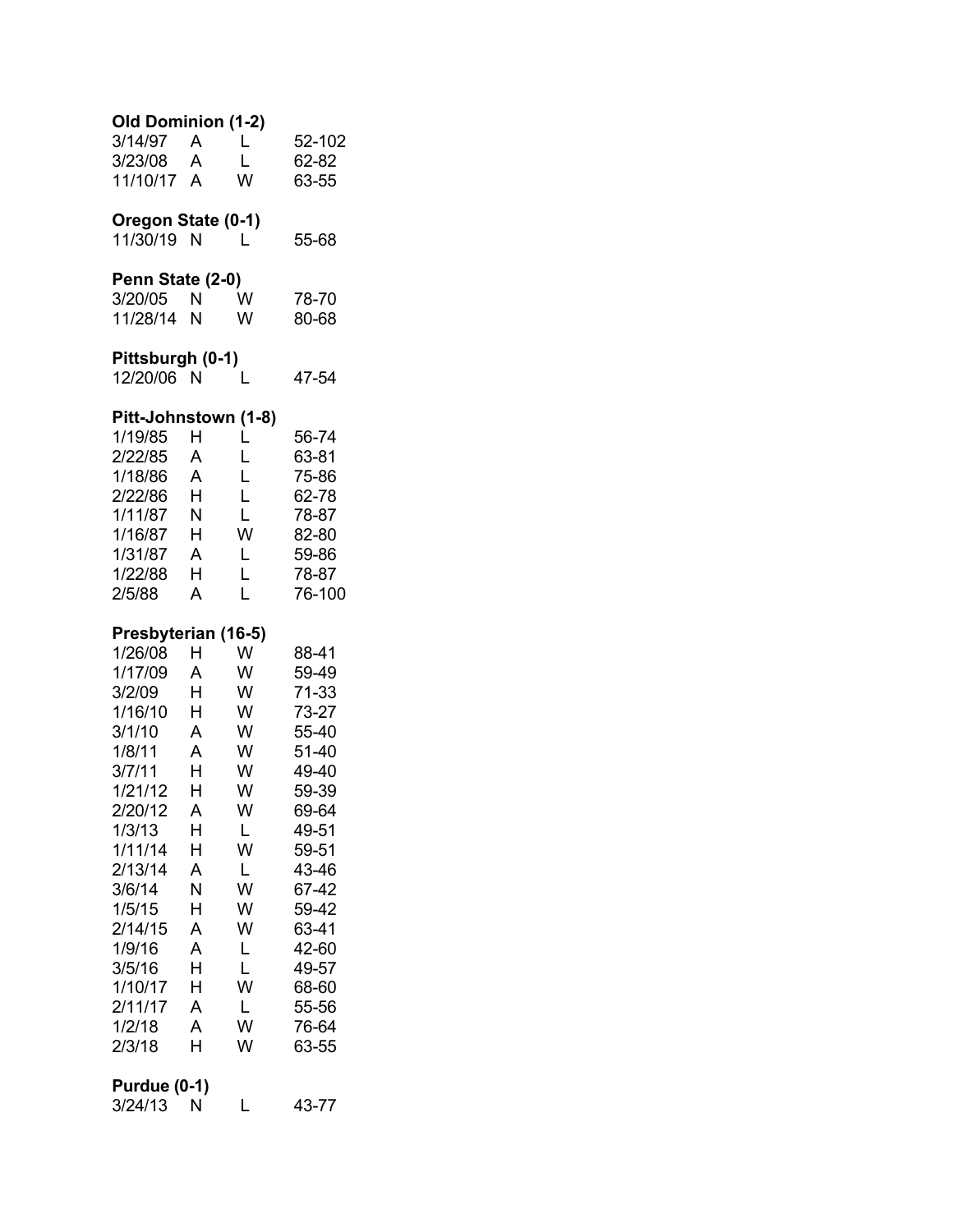### **Radford (44-26)**

| 2/5/80   | A      | L      | 62-78  |
|----------|--------|--------|--------|
| 1/24/81  | A      | L      | 72-102 |
| 2/3/81   | H      | W      | 68-64  |
| 12/14/81 | H      | L      | 65-74  |
| 2/9/82   | A      | Ĺ      | 56-61  |
| 1/29/83  | H      | L      | 57-76  |
| 2/15/83  | A      | Ĺ      | 53-78  |
| 1/24/84  | H      | Ĺ      | 64-73  |
| 2/13/84  | A      | L      | 48-84  |
| 12/10/91 | A      | L      | 70-77  |
| 2/6/92   | H      | L      | 60-75  |
| 1/28/93  | H      | L      | 65-74  |
| 2/27/93  | A      | Ĺ      | 66-77  |
| 3/12/93  | A      | Ĺ      | 62-70  |
| 1/8/94   | A      | L      | 67-77  |
| 2/12/94  | H      | L      | 80-84  |
| 3/10/94  | N      | L      | 70-80  |
| 1/28/95  | H      | L      | 48-51  |
| 3/4/95   | A      | L      | 60-68  |
| 1/25/96  | A      | L      | 52-104 |
| 2/3/96   | H      | L      | 54-73  |
| 1/23/97  | H      | W      | 72-50  |
| 2/1/97   | A      | W      | 88-72  |
| 1/31/98  | H      | W      | 79-66  |
| 2/21/98  | H      | W      | 73-67  |
| 1/30/99  | H      | W      | 85-71  |
| 2/20/99  | A      | W      | 76-50  |
| 1/29/00  | A      | L      | 51-56  |
| 2/26/00  | H      | W      | 79-36  |
| 1/27/01  | H      | W      | 36-32  |
| 2/24/01  | A      | W      | 62-49  |
| 1/26/02  | A      | W      | 62-52  |
| 2/23/02  | H      | W      | 52-43  |
| 1/25/03  | H      | W      | 59-45  |
| 3/1/03   | A      | W      | 58-46  |
| 1/13/04  | A      | W      | 63-45  |
| 3/6/04   | Н      | W      | 62-42  |
| 3/11/04  | Н      | W      | 82-59  |
| 1/29/05  | Н      | W      | 86-71  |
| 3/5/05   | A      | W      | 77-55  |
| 2/4/06   | A      | W      | 58-50  |
| 3/4/06   | Н      | W      | 69-58  |
| 1/27/07  | Н      | W      | 79-66  |
| 3/3/07   | A      | L      | 54-77  |
| 3/9/07   | Ν      | L      | 55-57  |
| 2/6/08   | A      | W      | 63-50  |
| 3/7/08   | Н      | W      | 70-62  |
| 3/16/08  | Ν<br>Н | W<br>W | 66-65  |
| 2/2/09   | A      | W      | 80-38  |
| 3/6/09   |        |        | 80-61  |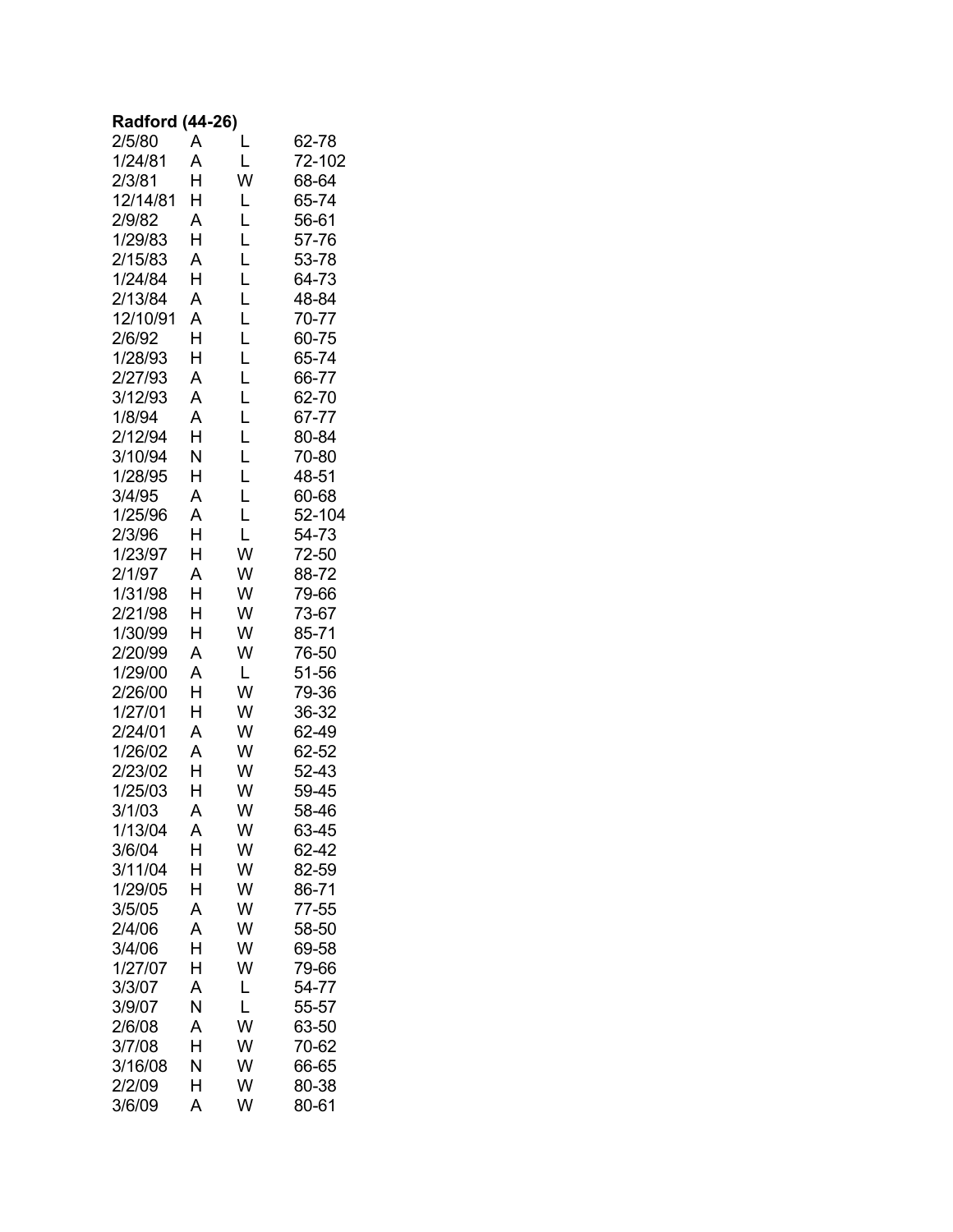| 2/1/10<br>3/5/10<br>3/12/10<br>1/17/11<br>2/19/11<br>12/31/11<br>3/2/12<br>12/1/12<br>2/16/13<br>12/7/13<br>2/27/14<br>12/6/14<br>2/2/15<br>1/2/16<br>2/7/16<br>3/12/16<br>1/24/17<br>2/7/17<br>1/28/18<br>2/13/18                            | А<br>Η<br>Ν<br>H<br>A<br>Α<br>н<br>A<br>H<br>Н<br>Α<br>A<br>Н<br>A<br>Н<br>Ν<br>Α<br>H<br>н<br>A  | W<br>W<br>W<br>L<br>W<br>W<br>W<br>W<br>W<br>W<br>W<br>W<br>W<br>W<br>W<br>W<br>L<br>W<br>W<br>L | 63-45<br>66-33<br>70-52<br>53-62<br>66-50<br>76-68<br>72-66<br>67-65<br>69-60<br>70-49<br>90-46<br>72-63<br>75-39<br>49-43<br>67-53<br>51-41<br>68-76<br>49-48<br>61-56<br>45-52 |  |
|-----------------------------------------------------------------------------------------------------------------------------------------------------------------------------------------------------------------------------------------------|---------------------------------------------------------------------------------------------------|--------------------------------------------------------------------------------------------------|----------------------------------------------------------------------------------------------------------------------------------------------------------------------------------|--|
| Randolph-Macon (7-13)<br>1/17/77<br>12/6/77<br>12/5/78<br>12/1/79<br>12/9/80<br>12/1/81<br>11/19/82<br>2/10/83<br>11/18/83<br>2/7/84<br>2/5/85<br>2/19/85<br>1/23/86<br>2/4/86<br>2/3/87<br>2/13/87<br>2/26/87<br>2/1/88<br>2/26/88<br>3/3/88 | Α<br>Н<br>Α<br>H<br>A<br>H.<br>Н<br>Α<br>Н<br>A<br>A<br>Н<br>Α<br>н<br>н<br>A<br>N<br>Н<br>A<br>A | L<br>L<br>L<br>L<br>L<br>W<br>W<br>L<br>W<br>L<br>W<br>L<br>L<br>w<br>L<br>L<br>L<br>W<br>L<br>W | 26-31<br>63-67<br>54-55<br>59-67<br>54-58<br>75-45<br>84-73<br>56-67<br>66-56<br>69-71<br>72-68<br>64-66<br>70-80<br>72-71<br>73-85<br>75-86<br>60-72<br>87-75<br>83-90<br>82-69 |  |
| 1975-76<br>12/1/76<br>1/21/77<br>2/21/78<br>2/27/79<br>11/30/79<br>2/14/80                                                                                                                                                                    | A<br>н<br>A<br>A<br>H<br>A<br>H                                                                   | W<br>L<br>W<br>L<br>W<br>W<br>W                                                                  | Randolph-Macon Woman's (7-2)<br>76-52<br>61-66<br>78-20<br>59-65<br>76-72<br>60-53<br>66-63                                                                                      |  |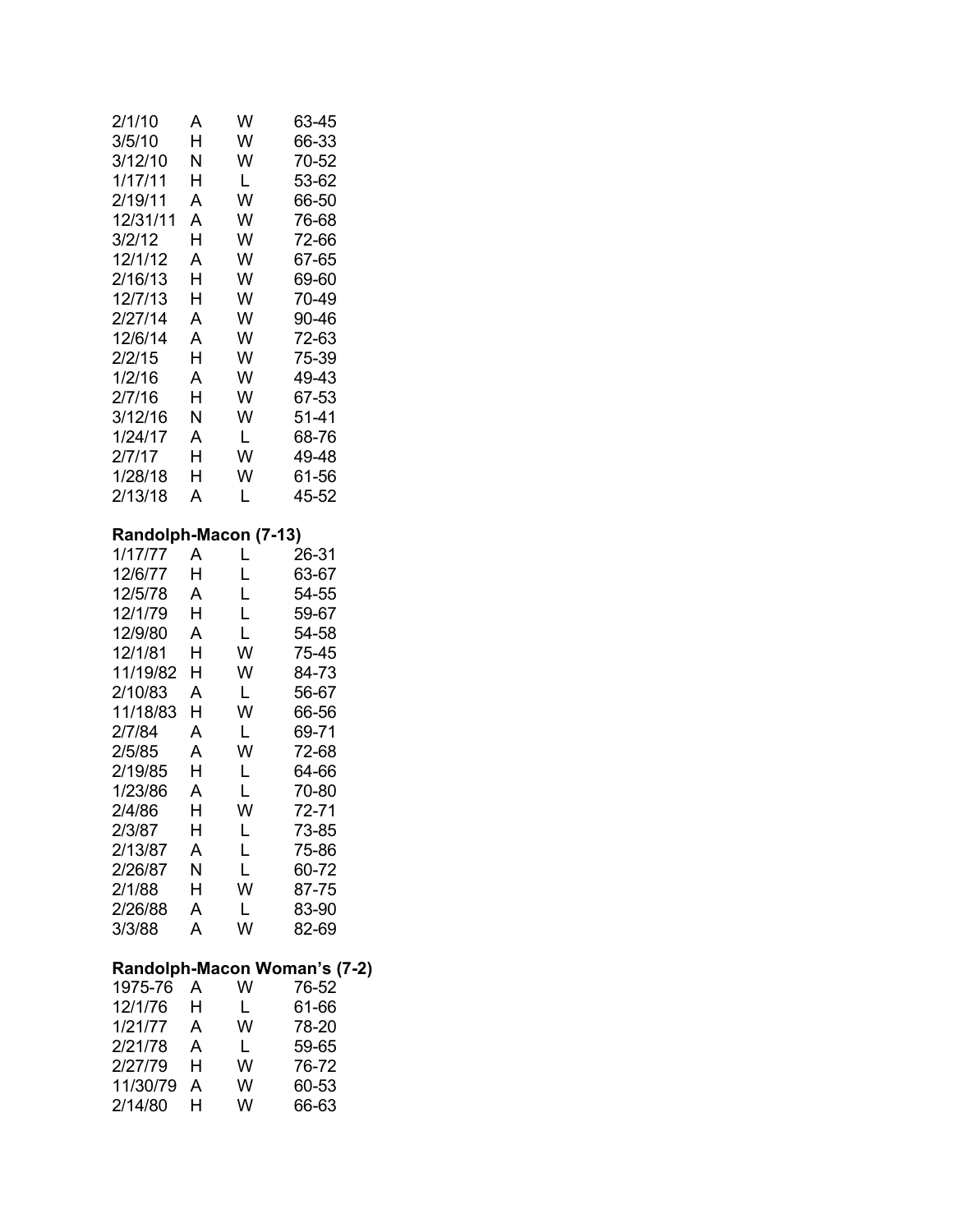| 11/22/80<br>2/18/82                                                                                                                                                                                                                                                                                       | A<br>н                                                                                                                    | W<br>W                                                                                                                    | 68-49<br>72-45                                                                                                                                                                                                                |
|-----------------------------------------------------------------------------------------------------------------------------------------------------------------------------------------------------------------------------------------------------------------------------------------------------------|---------------------------------------------------------------------------------------------------------------------------|---------------------------------------------------------------------------------------------------------------------------|-------------------------------------------------------------------------------------------------------------------------------------------------------------------------------------------------------------------------------|
| Rhode Island (1-0)<br>12/30/05                                                                                                                                                                                                                                                                            | N                                                                                                                         | W                                                                                                                         | 67-57                                                                                                                                                                                                                         |
| <b>Richmond (4-21)</b><br>2/12/80<br>11/18/80<br>2/7/81<br>11/17/81<br>2/6/82<br>3/2/82<br>2/5/83<br>2/18/83<br>1/16/86<br>2/23/87<br>1/11/88<br>2/2/89<br>2/28/90<br>2/14/91<br>3/4/91<br>12/4/99<br>11/21/00<br>12/17/01<br>12/4/02<br>12/14/03<br>11/22/04<br>1/5/08<br>12/20/11<br>12/3/13<br>12/3/16 | н<br>A<br>H<br>Н<br>A<br>A<br>н<br>A<br>Н<br>A<br>H<br>Н<br>A<br>н<br>A<br>A<br>н<br>A<br>A<br>A<br>Н<br>Н<br>A<br>Н<br>N | W<br>L<br>L<br>L<br>L<br>L<br>L<br>Ĺ<br>Ĺ<br>Ĺ<br>Ĺ<br>Ĺ<br>L<br>L<br>L<br>W<br>L<br>Ĺ<br>Ĺ<br>L<br>L<br>W<br>L<br>W<br>L | 65-57<br>48-59<br>64-65<br>58-74<br>41-69<br>51-86<br>72-87<br>62-69<br>59-68<br>49-78<br>67-89<br>39-73<br>55-84<br>40-71<br>54-79<br>94-75<br>67-74<br>71-84<br>74-88<br>68-82<br>45-65<br>45-38<br>54-66<br>76-61<br>54-63 |
| <b>Rider (0-1)</b><br>1/6/90                                                                                                                                                                                                                                                                              | А                                                                                                                         | L                                                                                                                         | 72-88                                                                                                                                                                                                                         |
| <b>Roanoke (10-2)</b><br>2/26/76<br>2/9/78<br>2/6/79<br>1/24/80<br>1/20/81<br>1/25/82<br>11/20/82<br>1/20/83<br>1/17/84<br>1/14/85<br>2/13/86<br>1/30/88                                                                                                                                                  | н<br>A<br>A<br>н<br>A<br>Н<br>н<br>A<br>A<br>A<br>н<br>Н                                                                  | W<br>W<br>L<br>W<br>L<br>W<br>W<br>W<br>W<br>W<br>W<br>W                                                                  | 142-22<br>77-59<br>77-87<br>82-80<br>65-84<br>69-59<br>67-62<br>69-66<br>81-71<br>60-58<br>85-74<br>69-61                                                                                                                     |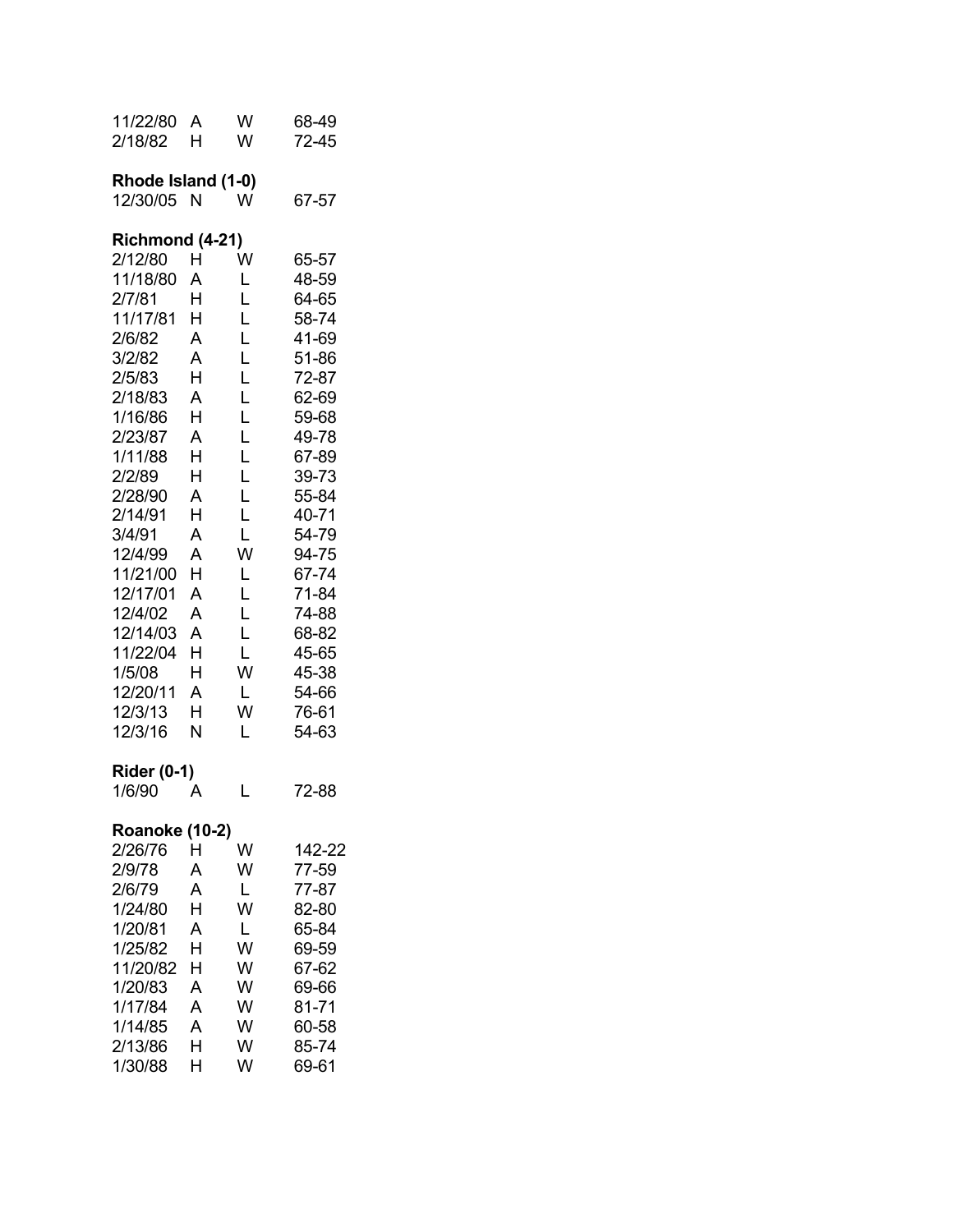| Sacred Heart (1-0)<br>11/17/12 H W                    |              |               | 68-63                   |
|-------------------------------------------------------|--------------|---------------|-------------------------|
| Saint Francis (Pa.) (2-0)<br>11/17/18 H<br>12/18/19 A |              | <b>W</b><br>W | 82-53<br>71-52          |
| St. John's (0-1)<br>12/28/10 N                        |              | L             | 66-81                   |
| St. Joseph's (1-1)<br>11/23/13 A<br>11/22/14 H WOT    | $\mathbf{L}$ |               | 65-77<br>76-75          |
| St. Paul's (1-2)<br>12/6/87 H<br>1/6/88<br>12/13/08 H | A            | L<br>L<br>W   | 79-81<br>80-82<br>92-68 |
| <b>St. Peter's (1-1)</b><br>12/4/92 H<br>12/30/93 A   |              | W<br>L        | 69-66<br>48-61          |
| Samford (1-0)<br>11/21/97 H                           |              | W             | 85-49                   |
| Savannah State (1-0)<br>11/30/13 N W                  |              |               | 89-79                   |
| Seton Hall (0-1)<br>12/12/15 H                        |              | L             | 56-92                   |
| Shepherd (2-0)<br>12/19/15 H<br>2/21/21 H             |              | W<br>W        | 69-57<br>73-65          |
| Shippensburg (1-0)<br>12/16/17 H                      |              | W             | 105-43                  |
| <b>SMU (1-0)</b><br>12/16/05 H                        |              | W             | 71-61                   |
| South Alabama (0-2)<br>12/3/94<br>11/29/08 N          | H            | L<br>L        | 56-70<br>61-65          |
| South Carolina (0-2)<br>3/16/02<br>12/21/14           | A<br>N       | L<br>Ĺ        | 61-69<br>44-84          |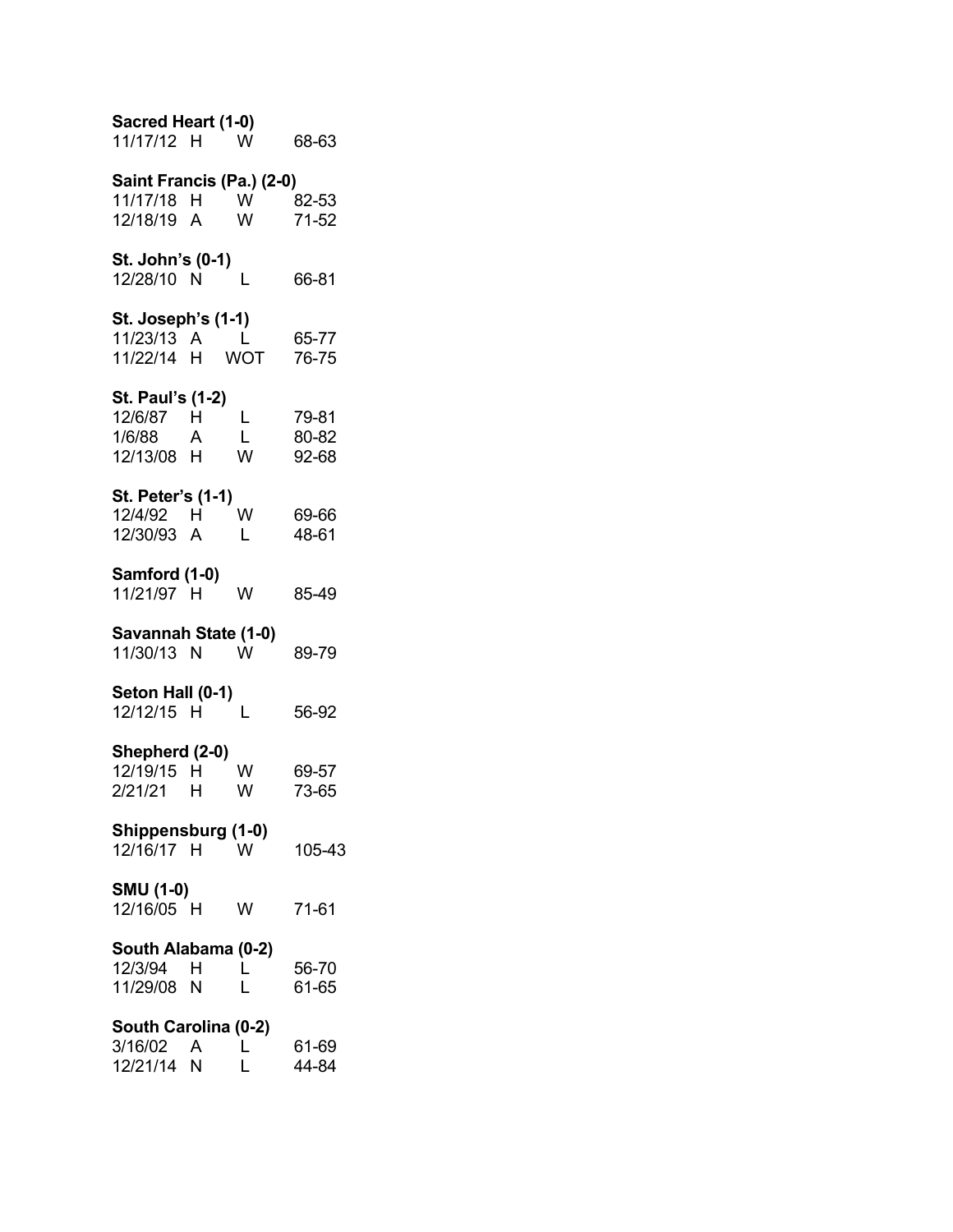| South Carolina State (4-1) |   |          |        |  |
|----------------------------|---|----------|--------|--|
| 12/4/93                    | н | L        | 68-70  |  |
| 1/2/97                     | A | W        | 77-53  |  |
| 12/15/97                   | H | W        | 85-53  |  |
| 1/10/03                    | A | W        | 68-54  |  |
| 12/3/03                    | н | W        | 75-52  |  |
|                            |   |          |        |  |
| South Florida (0-1)        |   |          |        |  |
| 1/4/91                     | Ν | L        | 68-86  |  |
| Southern Miss (1-0)        |   |          |        |  |
| 12/3/05                    | N | W        | 71-60  |  |
|                            |   |          |        |  |
| Stetson (6-3)              |   |          |        |  |
| 12/6/96                    | н | L        | 68-82  |  |
| 1/8/19                     | A | Ĺ        | 52-69  |  |
| 2/5/19                     | H | L        | 56-68  |  |
| 1/25/20                    | A | W        | 57-48  |  |
| 2/22/20                    | H | W        | 73-53  |  |
| 2/27/21                    | Н | W        | 62-58  |  |
| 2/28/21                    | Н | W        | 66-55  |  |
| 1/5/22                     | A | W        | 65-49  |  |
| 2/19/22                    | H | W        | 65-53  |  |
| Sweet Briar (3-0)          |   |          |        |  |
| 2/18/76                    | H | W        | 91-43  |  |
| 2/17/77                    | A | W        | 70-33  |  |
| 2/7/78                     | A | W        | 63-37  |  |
|                            |   |          |        |  |
| Tennessee (0-2)            |   |          |        |  |
| 3/14/98                    | A | L        | 58-102 |  |
| 3/16/18                    | A | L        | 60-100 |  |
|                            |   |          |        |  |
| Tennessee-Martin (0-1)     |   |          | 71-75  |  |
| 12/20/98                   | N | L        |        |  |
| Tennessee State (1-0)      |   |          |        |  |
| 12/3/04 N                  |   | W        | 74-38  |  |
|                            |   |          |        |  |
| Tennessee Temple (1-0)     |   |          |        |  |
| 12/2/78 N                  |   | <b>W</b> | 83-38  |  |
| <b>Texas A&amp;M (0-2)</b> |   |          |        |  |
| 11/22/10 A                 |   | L        | 49-81  |  |
| 11/20/12 A                 |   | Ĺ        | 55-70  |  |
|                            |   |          |        |  |
| Texas-Arlington (0-1)      |   |          |        |  |
| 12/19/06 N                 |   | L        | 54-58  |  |
|                            |   |          |        |  |
| Texas-San Antonio (0-1)    |   |          |        |  |
| 12/20/16 A                 |   | L        | 64-80  |  |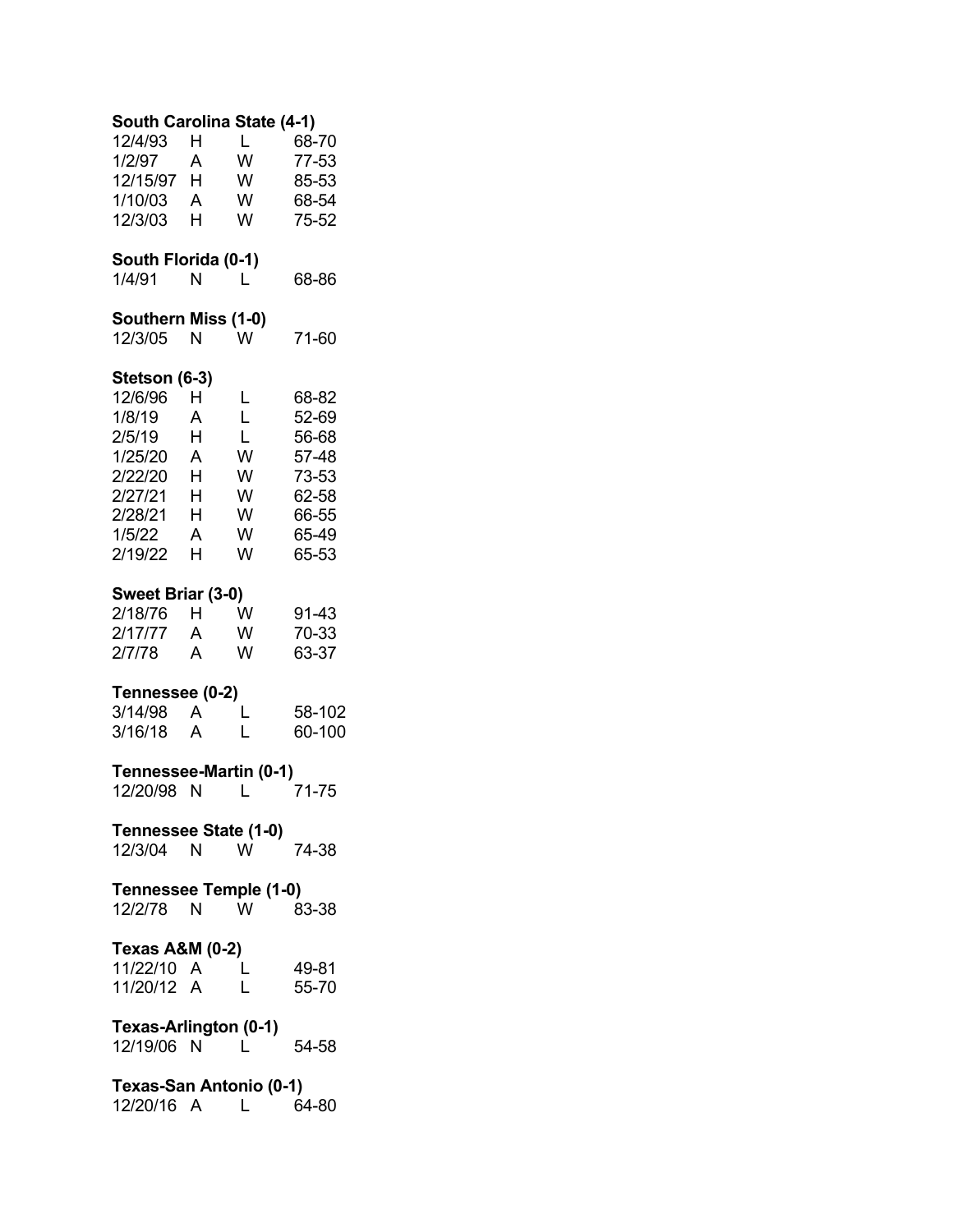| <b>Towson (4-5)</b><br>1/10/90<br>1/8/91<br>2/11/93<br>2/18/93<br>1/28/94<br>3/4/94<br>1/20/95<br>2/6/95<br>3/9/95                                                                                                                                                                                            | A<br>H<br>Н<br>Α<br>A<br>H<br>H<br>Α<br>N                                                                                      | L<br>W<br>WOT<br>Г<br><b>WOT</b><br>W<br>L<br>L<br>L                                                                             | 53-78<br>79-62<br>77-72<br>57-69<br>67-62<br>71-59<br>62-72<br>60-68<br>69-77                                                                                                                                                              |
|---------------------------------------------------------------------------------------------------------------------------------------------------------------------------------------------------------------------------------------------------------------------------------------------------------------|--------------------------------------------------------------------------------------------------------------------------------|----------------------------------------------------------------------------------------------------------------------------------|--------------------------------------------------------------------------------------------------------------------------------------------------------------------------------------------------------------------------------------------|
| <b>Tulane (1-0)</b><br>11/20/09                                                                                                                                                                                                                                                                               | N                                                                                                                              | W                                                                                                                                | 63-52                                                                                                                                                                                                                                      |
| <b>UCF (0-2)</b><br>1/2/91<br>12/21/18                                                                                                                                                                                                                                                                        | А<br>N                                                                                                                         | L<br>Ĺ                                                                                                                           | 59-66<br>45-53                                                                                                                                                                                                                             |
| <b>UCLA (0-1)</b><br>11/16/01 N                                                                                                                                                                                                                                                                               |                                                                                                                                | L                                                                                                                                | 55-62                                                                                                                                                                                                                                      |
| UC Riverside (1-0)<br>11/21/08                                                                                                                                                                                                                                                                                | N                                                                                                                              | W                                                                                                                                | 45-44                                                                                                                                                                                                                                      |
| <b>UMBC (9-17)</b><br>1/14/83<br>11/29/83<br>1/20/84<br>1/26/85<br>2/15/85<br>3/1/85<br>1/28/86<br>2/20/86<br>12/2/86<br>12/10/88<br>1/9/89<br>11/30/89<br>2/17/90<br>2/13/93<br>2/20/93<br>1/29/94<br>3/5/94<br>1/23/95<br>2/5/95<br>2/6/96<br>3/3/96<br>2/4/97<br>2/13/97<br>1/13/98<br>1/29/98<br>12/29/16 | Н<br>A<br>н<br>H<br>Α<br>H<br>A<br>H<br>A<br>Α<br>H<br>Н<br>A<br>Н<br>A<br>A<br>H<br>Н<br>A<br>H<br>A<br>A<br>H<br>A<br>H<br>N | LOT<br>W<br>L<br>L<br>L<br>L<br>L<br>L<br>L<br>W<br>L<br>L<br>L<br>L<br>L<br>L<br>W<br>W<br>L<br>W<br>L<br>W<br>W<br>W<br>W<br>L | 67-79<br>74-64<br>66-69<br>60-61<br>53-67<br>68-81<br>75-85<br>80-87<br>55-59<br>75-67<br>61-73<br>82-92<br>$71 - 81$<br>56-64<br>53-65<br>49-69<br>65-51<br>56-53<br>48-57<br>69-46<br>37-60<br>58-47<br>68-40<br>67-50<br>65-39<br>51-62 |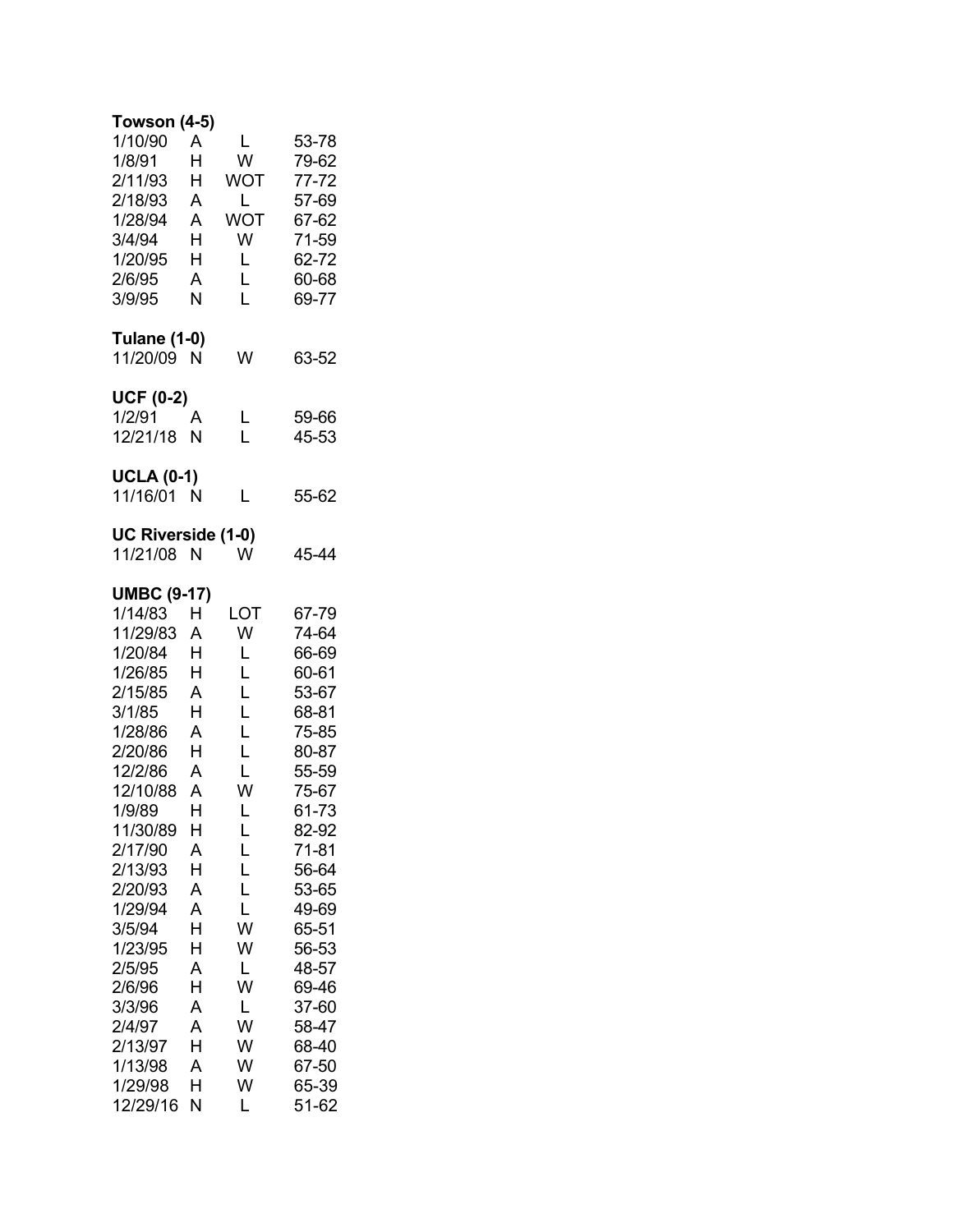#### **UNC Asheville (54-13)**

| 1/25/90           | A      | W      | 76-70          |
|-------------------|--------|--------|----------------|
| 2/12/90           | H      | L      | 78-81          |
| 1/10/91           | H      | W      | 78-54          |
| 2/11/91           | A      | W      | 81-74          |
| 1/9/92            | A      | L      | 62-72          |
| 2/22/92           | H      | W      | 79-65          |
| 2/1/93            | H      | W      | 68-50          |
| 3/1/93            | A      | W      | 49-48          |
| 1/22/94           | H      | W      | 74-69          |
| 2/26/94           | A      | L      | 71-84          |
| 1/12/95           | A      | L      | 71-76          |
| 2/9/95            | H      | W      | 68-52          |
| 1/13/96           | A      | L      | 57-70          |
| 2/10/96           | H      | W      | 72-70          |
| 12/16/96          | Н      | W      | 68-67          |
| 2/8/97            | A      | L      | 59-68          |
| 1/10/98<br>2/9/98 | A      | W      | 72-61          |
| 2/28/98           | H<br>H | W<br>W | 83-61          |
| 1/9/99            | A      | W      | 65-53<br>71-56 |
| 2/18/99           | H      | W      | 74-53          |
| 1/15/00           | A      | W      | 71-66          |
| 2/12/00           | H      | W      | 83-49          |
| 1/16/01           | A      | W      | 68-53          |
| 2/8/01            | H      | W      | 66-58          |
| 2/28/01           | N      | W      | 57-49          |
| 1/12/02           | H      | W      | 73-53          |
| 2/4/02            | A      | W      | 71-59          |
| 2/27/02           | N      | W      | 76-52          |
| 1/15/03           | A      | W      | 80-45          |
| 2/8/03            | H      | W      | 61-42          |
| 3/4/03            | N      | W      | 70-39          |
| 1/27/04           | A      | W      | 65-46          |
| 2/24/04           | H      | W      | 67-50          |
| 1/22/05           | A      | W      | 70-43          |
| 2/12/05           | Н      | W      | 74-62          |
| 3/12/05           | Н      | W      | 88-41          |
| 2/7/06            | Н      | W      | 66-50          |
| 2/25/06           | A      | W      | 67-60          |
| 2/3/07            | A      | W      | 66-62          |
| 2/24/07           | Н      | L      | 51-54          |
| 2/9/08            | Н      | W      | 69-55          |
| 3/1/08<br>1/19/09 | A<br>A | W<br>W | 60-46          |
| 2/28/09           | H      | W      | 75-48<br>77-41 |
| 1/18/10           | Н      | W      | 82-40          |
| 2/27/10           | A      | W      | 94-66          |
| 1/9/11            | A      | W      | 61-44          |
| 3/4/11            | Н      | W      | 72-58          |
| 1/28/12           | A      | W      | 78-56          |
|                   |        |        |                |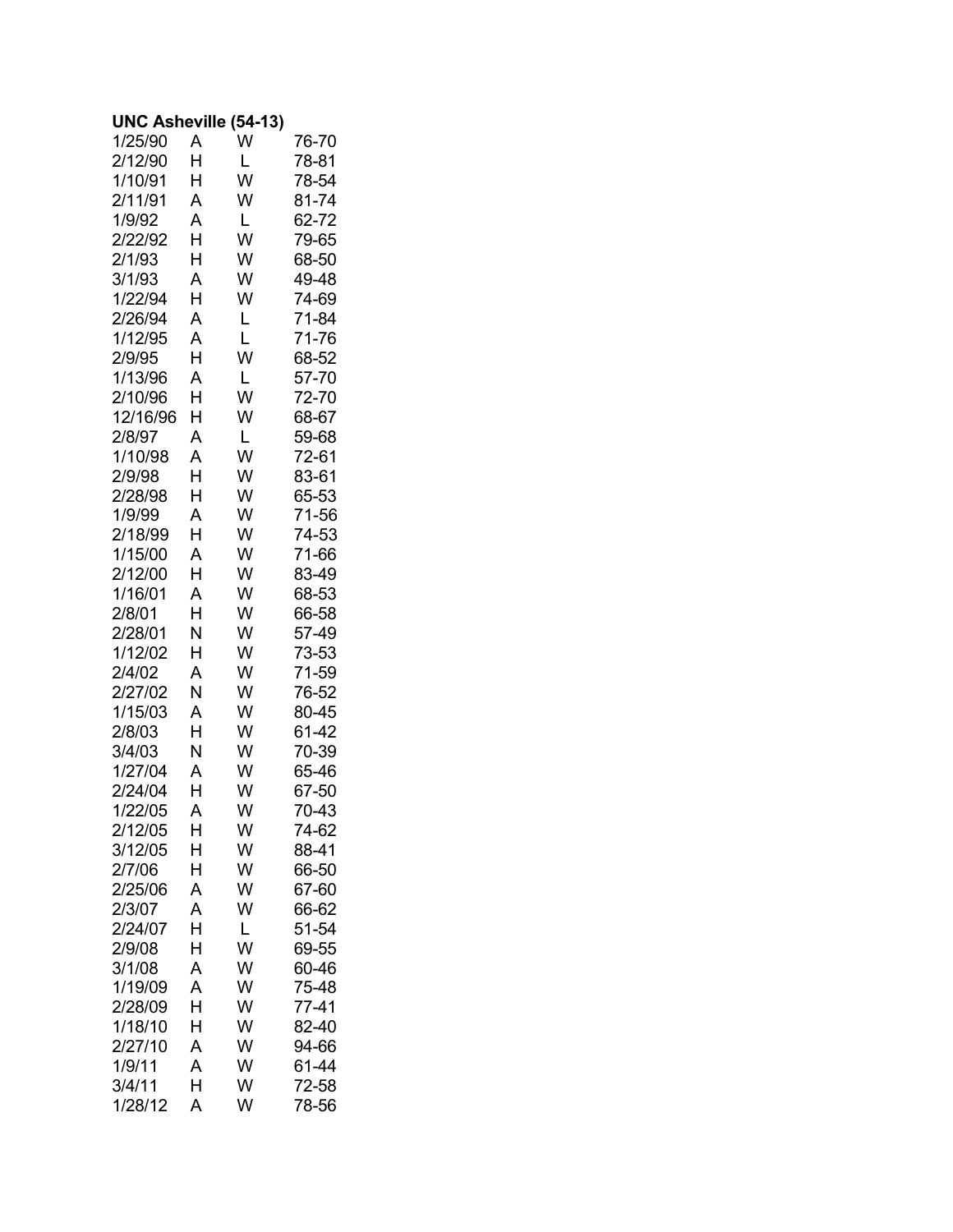| 2/27/12<br>3/9/12<br>1/5/13<br>2/21/13<br>1/18/14<br>2/20/14<br>12/30/14<br>1/27/15<br>3/5/15<br>1/4/16<br>2/13/16<br>3/13/16<br>1/21/17<br>2/27/17<br>1/16/18<br>2/17/18<br>3/11/18                                                                                                          | H<br>Ν<br>Н<br>A<br>A<br>H<br>A<br>Н<br>Ν<br>H<br>A<br>A<br>A<br>H<br>A<br>H<br>H                                    | W<br>W<br>W<br>W<br>LOT<br>W<br>W<br>W<br>W<br>W<br>Г<br>L <sub>2</sub> OT<br>L<br>L<br>L<br>W<br>W                  | 84-53<br>71-50<br>75-49<br>75-43<br>80-83<br>64-49<br>67-55<br>62-58<br>59-51<br>71-53<br>51-56<br>62-64<br>54-64<br>53-57<br>41-48<br>53-48<br>60-42                                                                |
|-----------------------------------------------------------------------------------------------------------------------------------------------------------------------------------------------------------------------------------------------------------------------------------------------|----------------------------------------------------------------------------------------------------------------------|----------------------------------------------------------------------------------------------------------------------|----------------------------------------------------------------------------------------------------------------------------------------------------------------------------------------------------------------------|
| <b>UNCG (8-16)</b><br>2/18/87<br>2/16/88<br>2/16/89<br>1/23/92<br>2/27/92<br>12/1/92<br>2/23/93<br>1/14/94<br>2/18/94<br>2/14/95<br>3/2/95<br>1/9/96<br>1/30/96<br>3/7/96<br>1/28/97<br>2/20/97<br>3/1/97<br>12/30/06<br>11/13/07<br>11/17/09<br>11/11/11<br>11/27/12<br>12/16/18<br>11/21/19 | A<br>H<br>H<br>A<br>Н<br>H<br>A<br>A<br>H<br>H<br>A<br>A<br>H<br>N<br>A<br>H<br>Н<br>Ν<br>A<br>H<br>A<br>н<br>A<br>H | L<br>W<br>W<br>L<br>L<br>L<br>L<br>W<br>L<br>L<br>L<br>L<br>L<br>L<br>L<br>Ĺ<br>W<br>L<br>W<br>W<br>W<br>W<br>L<br>L | 75-87<br>96-90<br>95-86<br>72-79<br>47-67<br>48-50<br>52-77<br>67-61<br>59-64<br>57-67<br>54-74<br>63-84<br>55-76<br>40-84<br>64-80<br>70-86<br>89-82<br>59-67<br>62-44<br>60-42<br>61-46<br>76-56<br>45-48<br>53-58 |
| <b>UNCW (2-0)</b><br>12/8/12<br>12/19/13                                                                                                                                                                                                                                                      | H<br>A                                                                                                               | W<br>W                                                                                                               | 84-34<br>64-55                                                                                                                                                                                                       |
| <b>UNLV</b> (2-0)<br>12/20/99<br>12/21/07                                                                                                                                                                                                                                                     | N<br>Α                                                                                                               | W<br>W                                                                                                               | 75-71<br>70-68                                                                                                                                                                                                       |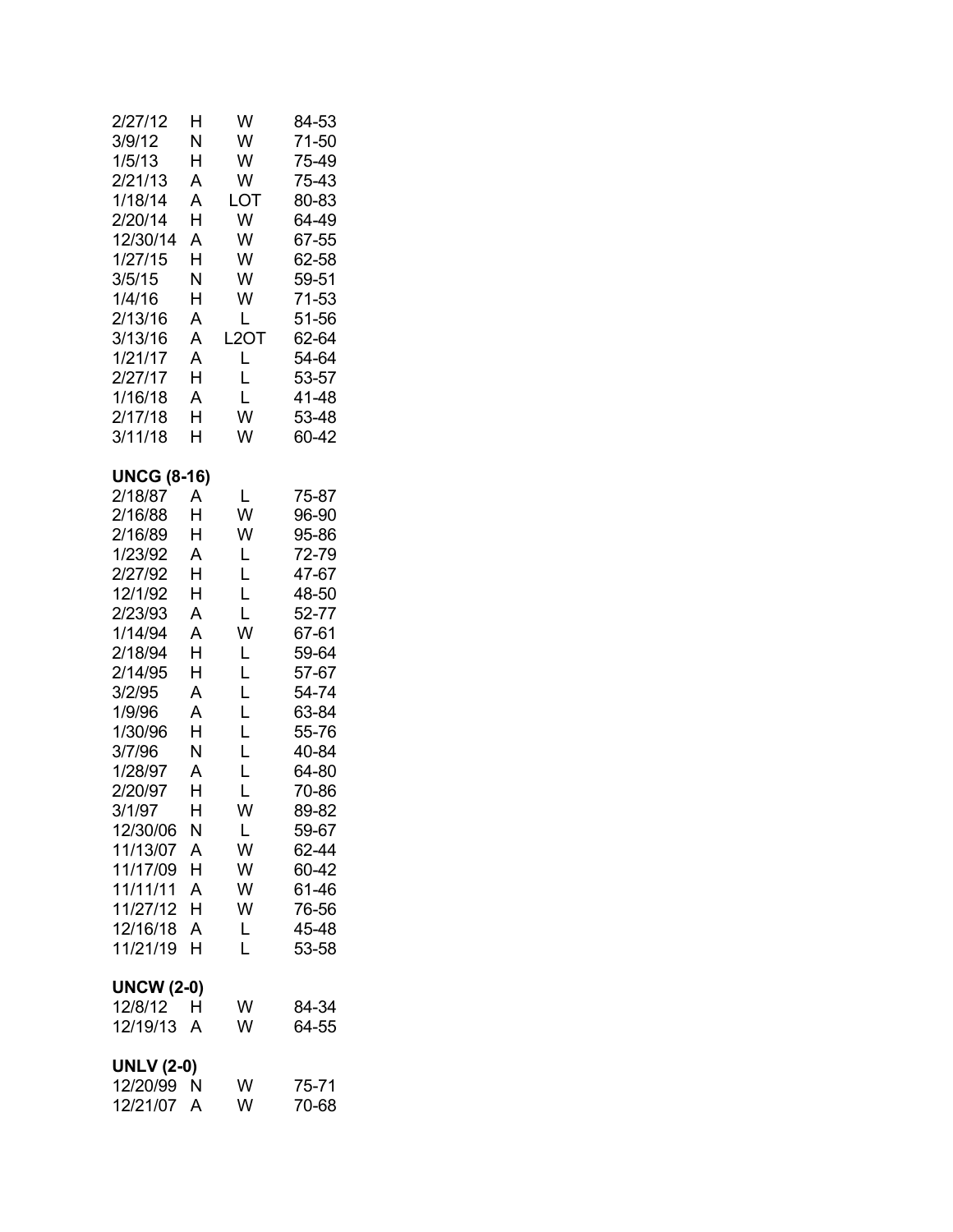## **UTRGV (1-1)**

| 12/8/00<br>12/18/21                       | N<br>A | L<br>W | 59-65<br>54-32 |  |  |
|-------------------------------------------|--------|--------|----------------|--|--|
| Valley Forge (1-0)<br>1/14/95 H           |        | W      | 104-19         |  |  |
| Valparaiso (1-1)<br>11/25/16 A<br>12/2/17 | - H    | L<br>W | 68-70<br>61-40 |  |  |
| Vanderbilt (0-3)                          |        |        |                |  |  |
| 3/22/03                                   | N      | L      | 44-54          |  |  |
| 12/22/08                                  | A      | L      | 50-67          |  |  |
| 3/21/22                                   | A      | L      | 45-71          |  |  |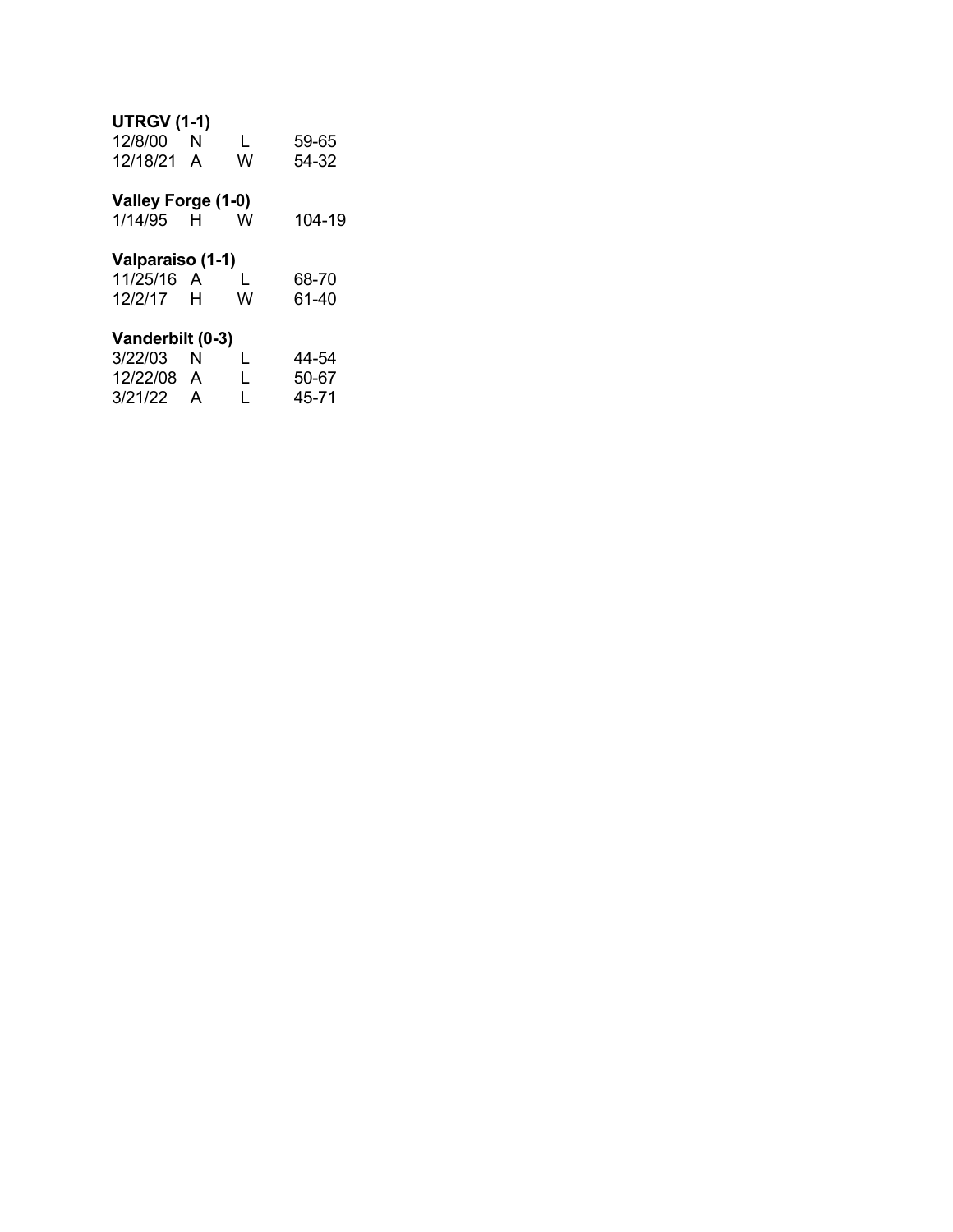| <b>VCU (12-23)</b>  |   |      |       |
|---------------------|---|------|-------|
| 12/9/76             | A | L    | 29-80 |
| 12/10/77            | A | L    | 57-65 |
| 12/7/78             | H | Ĺ    | 58-78 |
| 1/15/80             | A | L    | 82-91 |
| 2/28/80             | A | Ĺ    | 59-80 |
| 1/15/81             | A | L    | 58-72 |
| 2/24/81             | H | Ĺ    | 69-73 |
| 2/4/82              | A | L    | 42-50 |
| 2/25/82             | H | L    | 62-67 |
| 2/3/83              | A | W    | 81-77 |
| 2/25/83             | H | W    | 57-49 |
| 1/26/84             | A | W    | 78-62 |
| 2/25/84             | H | W    | 71-57 |
| 1/24/85             | A | L    | 64-70 |
| 2/1/86              | A | L    | 69-89 |
| 1/27/87             | H | Ĺ    | 55-75 |
| 1/9/88              | A | Ĺ    | 61-94 |
| 11/26/88            | A | Ĺ    | 65-88 |
| 1/28/89             | H | Ĺ    | 76-77 |
| 3/4/92              | A | Ĺ    | 55-80 |
| 1/16/93             | A | L    | 59-78 |
| 1/18/94             | H | W    | 64-44 |
| 11/26/94            | A | L    | 56-91 |
| 12/5/95             | H | Ĺ    | 46-69 |
| 12/1/98             | A | L    | 56-65 |
| 1/4/00              | H | W    | 81-54 |
| 12/16/00            | A | L    | 60-62 |
| 11/27/01            | H | W    | 65-60 |
| 11/24/02            | A | W    | 69-52 |
| 11/25/03            | H | W    | 62-43 |
| 11/14/08            | H | L    | 57-59 |
| 12/21/10            | A | W    | 59-57 |
| 11/15/11            | H | L    | 47-52 |
| 12/20/12            | A | W    | 76-63 |
| 11/18/14            | H | W    | 69-53 |
| Villano<br>- פ<br>ν | m | .4 Y |       |

| VIIIdIIUVA (U-T) |  |       |
|------------------|--|-------|
| 3/17/16          |  | 51-67 |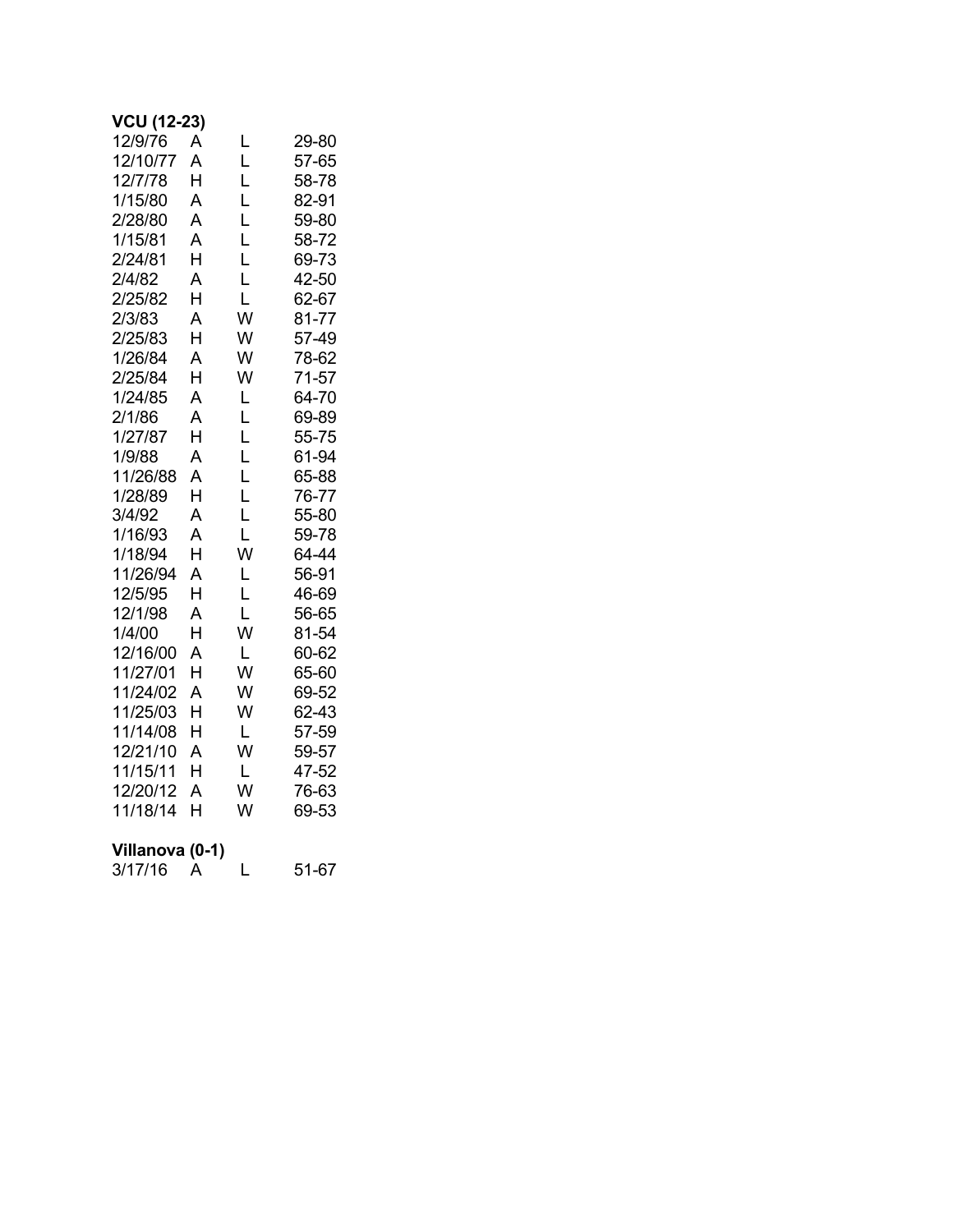# **Virginia (2-9)**

| 1/30/82  | н | L   | 46-87  |
|----------|---|-----|--------|
| 12/17/83 | А | L   | 37-81  |
| 1/8/89   | A | L   | 61-102 |
| 12/20/00 | A | L   | 46-73  |
| 11/20/01 | A | L   | 52-69  |
| 11/26/02 | н | WOT | 77-69  |
| 11/30/04 | A | L   | 58-67  |
| 11/20/06 | А | w   | 75-71  |
| 12/29/09 | А | L   | 54-63  |
| 12/7/11  | A | L   | 38-64  |
| 11/19/13 | н | L   | 60-61  |

## **Virginia Intermont (1-1)**

| 1/28/78 |   |   | 63-70 |
|---------|---|---|-------|
| 12/6/97 | H | w | 96-40 |

# **Virginia State (0-3)**

| 2/24/79 | A | L | 42-108 |
|---------|---|---|--------|
| 2/9/80  | н | L | 46-75  |
| 2/10/87 | н | L | 67-68  |

# **Virginia Tech (2-17)**

| 2/16/82  | A | L | 44-77 |
|----------|---|---|-------|
| 2/28/83  | н | L | 74-78 |
| 1/8/90   | А | L | 54-80 |
| 2/4/90   | н | L | 56-77 |
| 11/13/98 | н | L | 55-69 |
| 11/15/99 | А | L | 45-60 |
| 11/17/00 | А | L | 51-72 |
| 12/8/01  | н | L | 40-56 |
| 12/14/02 | н | L | 50-53 |
| 1/2/04   | А | L | 45-52 |
| 12/7/04  | н | L | 55-66 |
| 12/10/05 | А | L | 60-70 |
| 12/5/06  | н | L | 52-55 |
| 11/19/07 | А | L | 68-73 |
| 12/30/08 | А | W | 45-43 |
| 11/13/18 | н | L | 61-72 |
| 11/15/19 | А | L | 69-73 |
| 11/28/20 | А | L | 66-81 |
| 12/7/21  | н | W | 59-40 |

# **Virginia Union (7-0)**

| 11/19/04 H |   | w | 83-56  |
|------------|---|---|--------|
| 11/18/05   | н | w | 74-49  |
| 12/16/06 H |   | w | 66-49  |
| 11/30/07 H |   | w | 100-29 |
| 11/16/10   | н | w | 71-19  |
| 12/15/11   | н | w | 82-37  |
| 12/17/12   | н | W | 95-39  |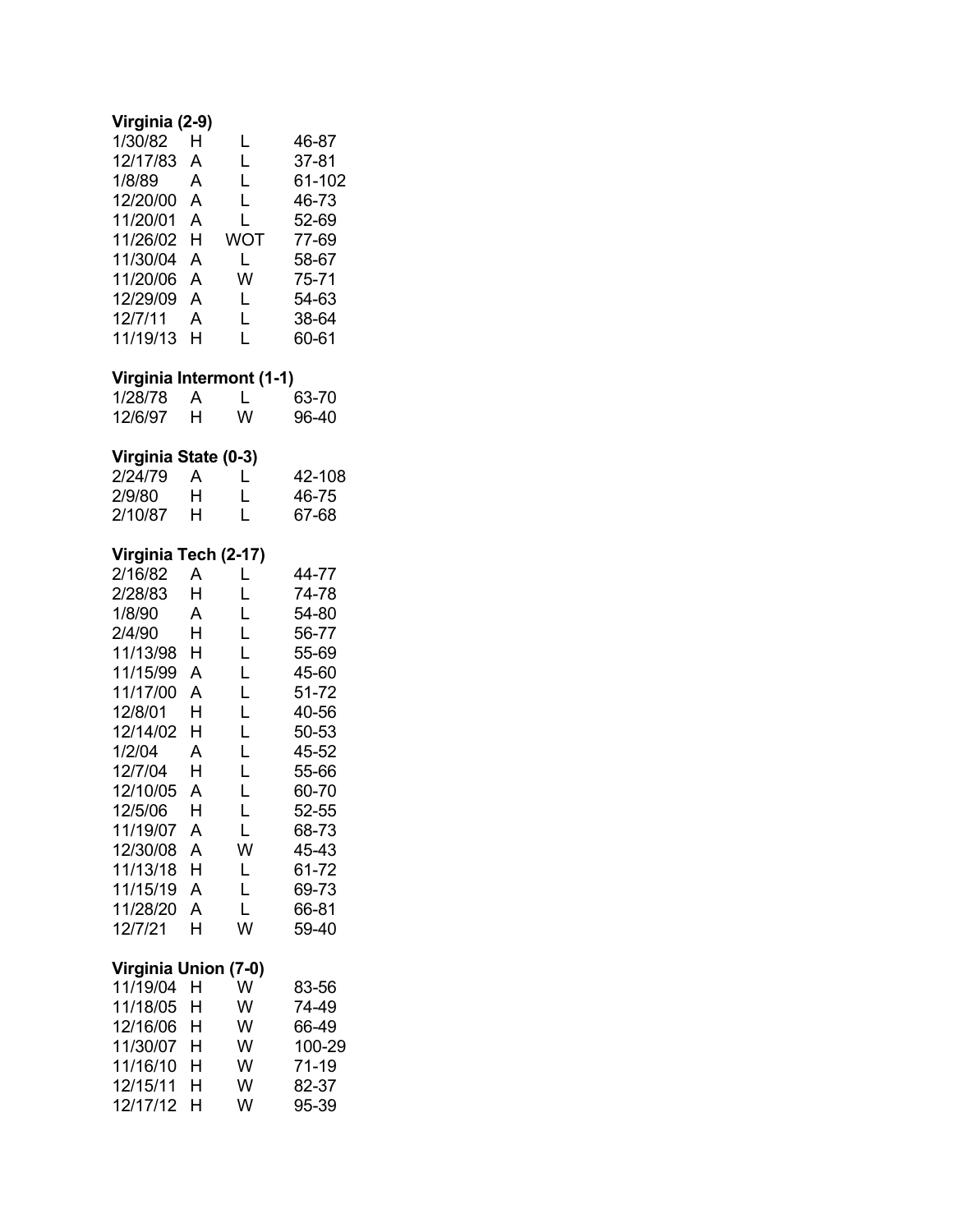| Virginia Wesleyan (3-0)                                                                                                                               |                                                     |                                                     |                                                                                                 |  |  |  |
|-------------------------------------------------------------------------------------------------------------------------------------------------------|-----------------------------------------------------|-----------------------------------------------------|-------------------------------------------------------------------------------------------------|--|--|--|
| 2/12/77<br>2/22/77<br>2/28/78                                                                                                                         | $\mathsf{A}$<br>H.<br>H                             | W<br>W<br>W                                         | 67-35<br>69-52<br>73-48                                                                         |  |  |  |
| Virginia-Wise (4-3)<br>1/27/78<br>2/16/79<br>2/25/80<br>12/11/80<br>12/5/81<br>11/28/94<br>11/22/11                                                   | A<br>Н<br>$\mathsf{A}$<br>H<br>A<br>H.<br>H         | L<br>Ĺ<br>L<br>W<br>W<br>W<br>W                     | 48-68<br>53-71<br>70-83<br>79-46<br>67-58<br>73-53<br>82-39                                     |  |  |  |
| Wake Forest (1-3)<br>11/30/82<br>11/22/83<br>12/30/99<br>12/5/00                                                                                      | Α<br>H.<br>H<br>A                                   | L<br>L<br>W<br>L                                    | 70-88<br>46-56<br>64-40<br>50-54                                                                |  |  |  |
| <b>Washington (0-1)</b><br>12/19/98 A                                                                                                                 |                                                     | L                                                   | 76-94                                                                                           |  |  |  |
| West Chester (3-0)<br>1/18/88<br>2/15/88<br>1/2/19                                                                                                    | H.<br>A<br>H.                                       | W<br>W<br>W                                         | 80-79<br>71-64<br>61-42                                                                         |  |  |  |
| West Liberty (1-0)<br>12/10/16                                                                                                                        | H.                                                  | W                                                   | 64-38                                                                                           |  |  |  |
| <b>West Virginia (2-1)</b><br>1/7/95<br>1/2/00<br>11/25/00 H                                                                                          | N<br>$\mathsf{A}$                                   | $\mathsf{L}$<br>W<br>W                              | 69-80<br>69-57<br>78-67                                                                         |  |  |  |
| <b>Western Carolina (3-8)</b><br>12/17/88<br>2/9/89<br>3/2/89<br>2/3/90<br>2/22/90<br>1/26/91<br>2/9/91<br>1/11/92<br>2/15/92<br>12/16/95<br>11/22/08 | N<br>A<br>H<br>Н<br>A<br>H<br>A<br>A<br>H<br>Ν<br>A | L<br>W<br>L<br>L<br>L<br>W<br>L<br>L<br>W<br>L<br>L | 64-77<br>77-72<br>65-74<br>69-81<br>78-86<br>71-58<br>64-68<br>62-70<br>84-62<br>60-88<br>53-73 |  |  |  |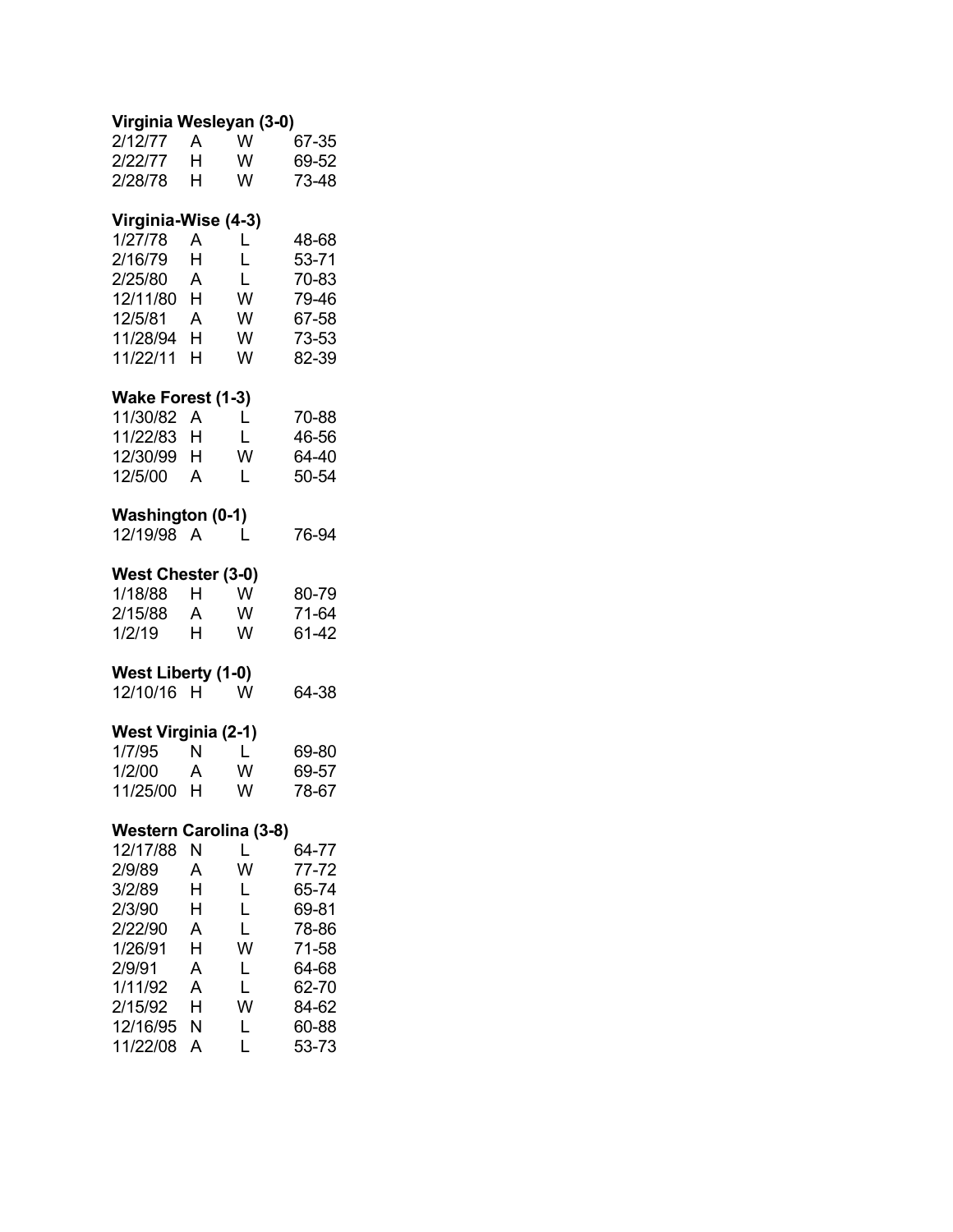#### **Western Kentucky (2-0)**

| 12/30/02                  | А      | W      | 71-57          |  |  |  |
|---------------------------|--------|--------|----------------|--|--|--|
| 1/8/04                    | H      | W      | $77 - 71$      |  |  |  |
|                           |        |        |                |  |  |  |
| William & Mary (7-11)     |        |        |                |  |  |  |
| 1/27/79                   | Н      | L      | 49-77          |  |  |  |
| 2/8/80                    | А      | L      | 66-72          |  |  |  |
| 11/21/80                  | Н      | L      | 64-76          |  |  |  |
| 2/21/81                   | Α      | L      | 64-71          |  |  |  |
| 11/21/81                  | н      | W      | 49-42          |  |  |  |
| 2/20/82                   | A      | L      | 50-62          |  |  |  |
| 2/19/83                   | A      | L      | 60-73          |  |  |  |
| 3/5/83                    | N      | L      | 59-62          |  |  |  |
| 2/17/84                   | Н      | W      | 65-51          |  |  |  |
| 12/1/84                   | A      | W      | 75-59          |  |  |  |
| 11/29/88                  | H      | W      | 78-66          |  |  |  |
| 2/14/89                   | A<br>H | W      | 78-76          |  |  |  |
| 12/7/89                   | A      | L<br>Ĺ | 53-69<br>55-73 |  |  |  |
| 2/15/90<br>1/12/91        | H      | L      | 45-64          |  |  |  |
| 2/27/91                   | A      | L      | 54-65          |  |  |  |
| 12/28/04                  | A      | W      | 70-47          |  |  |  |
| 11/26/05                  | H      | W      | 73-56          |  |  |  |
|                           |        |        |                |  |  |  |
| Winston-Salem State (2-0) |        |        |                |  |  |  |
| 12/20/08                  | A      | W      | 55-43          |  |  |  |
| 11/13/09                  | н      | W      | 71-26          |  |  |  |
| <b>Winthrop (53-10)</b>   |        |        |                |  |  |  |
| 1/13/86                   | A      | L      | 62-79          |  |  |  |
| 12/3/88                   | A      | L      | 66-84          |  |  |  |
| 1/13/89                   | Н      | W      | 73-71          |  |  |  |
| 2/23/91                   | A      | W      | 66-65          |  |  |  |
| 1/25/92                   | H      | W      | 78-77          |  |  |  |
| 1/14/93                   | H      | W      | 82-51          |  |  |  |
| 2/8/93                    | A      | W      | 62-59          |  |  |  |
| 1/21/94                   | H      | W      | 58-49          |  |  |  |
| 2/25/94                   | A      | W      | 67-61          |  |  |  |
| 2/11/95                   | Н      | W      | 70-52          |  |  |  |
| 2/22/95                   | A      | LOT    | 71-77          |  |  |  |
| 1/27/96                   | A      | L      | 61-62          |  |  |  |
| 2/24/96                   |        |        |                |  |  |  |
| 1/25/97                   | Н      |        | 46-55          |  |  |  |
|                           | H      | L<br>W | 75-49          |  |  |  |
| 2/22/97                   | A      | L      | 66-71          |  |  |  |
| 2/28/97                   | Н      | W      | 63-50          |  |  |  |
| 1/17/98                   | Н      | W      | 83-73          |  |  |  |
| 2/7/98                    | A      | WOT    | 77-72          |  |  |  |
| 1/11/99                   | Н      | W      | 64-49          |  |  |  |
| 2/1/99                    | A      | W      | 84-55          |  |  |  |
| 1/20/00                   | A      | W      | 72-58          |  |  |  |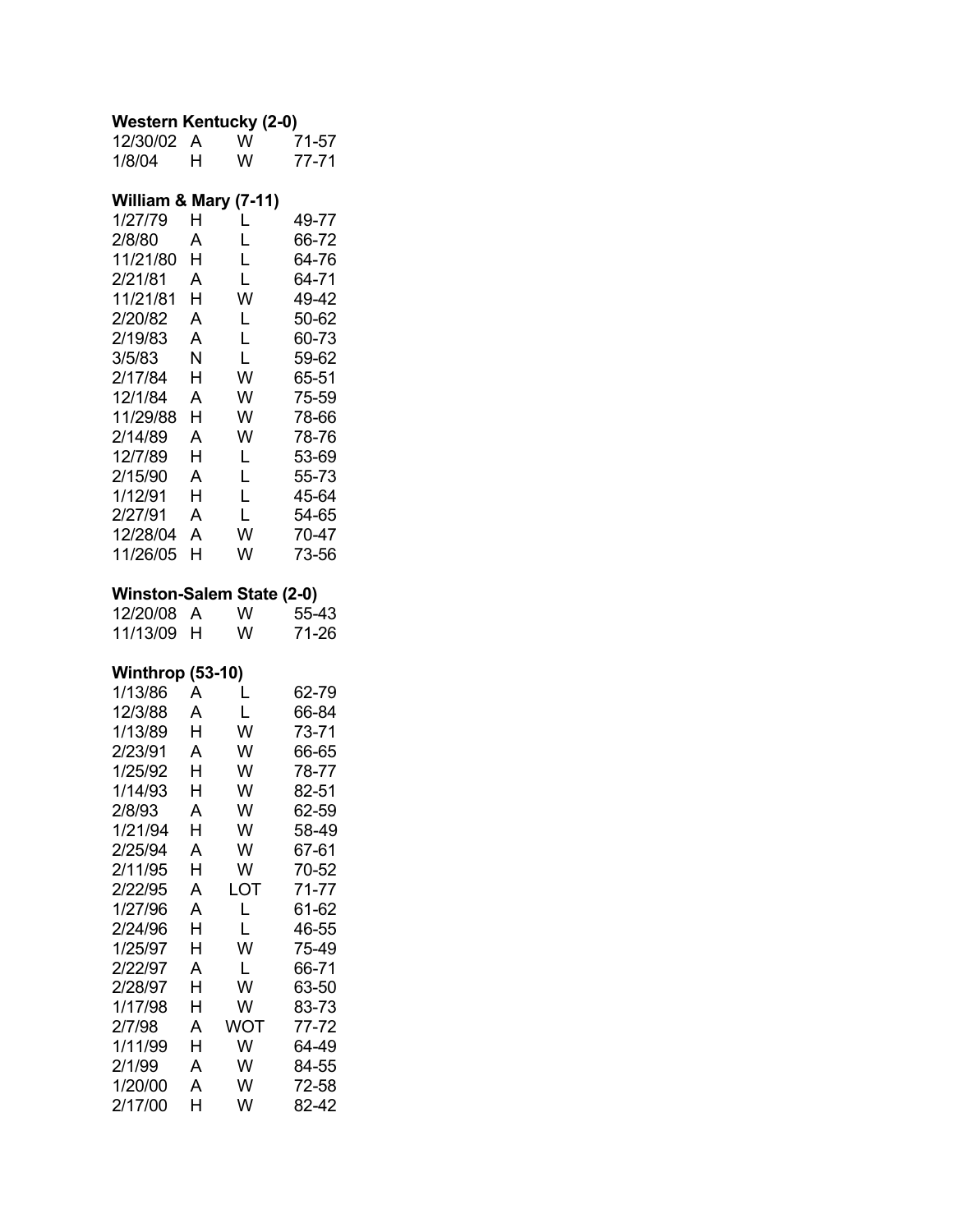| 1/13/01                          | Н | W   | 74-63 |  |  |  |  |
|----------------------------------|---|-----|-------|--|--|--|--|
| 2/3/01                           | A | W   | 69-62 |  |  |  |  |
| 1/19/02                          | A | W   | 74-64 |  |  |  |  |
| 2/7/02                           | H | W   | 76-59 |  |  |  |  |
| 1/7/03                           | A | W   | 67-57 |  |  |  |  |
| 2/25/03                          | Н | W   | 53-35 |  |  |  |  |
| 2/3/04                           | H | W   | 79-47 |  |  |  |  |
| 3/3/04                           | A | W   | 79-44 |  |  |  |  |
| 3/9/04                           | H | W   | 81-47 |  |  |  |  |
| 2/9/05                           | A | W   | 74-50 |  |  |  |  |
| 2/28/05                          | H | W   | 79-26 |  |  |  |  |
| 3/8/05                           | H | W   | 83-36 |  |  |  |  |
| 1/21/06                          | Н | W   | 56-44 |  |  |  |  |
| 2/22/06                          | A | W   | 61-51 |  |  |  |  |
| 3/10/06                          | H | W   | 53-45 |  |  |  |  |
| 1/22/07                          | Н | W   | 69-42 |  |  |  |  |
| 2/13/07                          | A | W   | 77-52 |  |  |  |  |
| 2/2/08                           | Н | W   | 76-51 |  |  |  |  |
| 2/27/08                          | A | L   | 52-56 |  |  |  |  |
| 1/10/09                          | A | W   | 55-51 |  |  |  |  |
| 2/16/09                          | H | W   | 63-48 |  |  |  |  |
| 3/14/09                          | N | W   | 61-42 |  |  |  |  |
| 1/9/10                           | Н | W   | 67-38 |  |  |  |  |
| 2/15/10                          | A | W   | 52-18 |  |  |  |  |
| 1/29/11                          | A | W   | 70-33 |  |  |  |  |
| 2/14/11                          | Н | W   | 72-38 |  |  |  |  |
| 1/23/12                          | Н | W   | 74-49 |  |  |  |  |
| 2/18/12                          | A | L   | 69-71 |  |  |  |  |
| 12/29/12                         | A | W   | 90-57 |  |  |  |  |
| 2/14/13                          | H | W   | 69-54 |  |  |  |  |
| 1/16/14                          | A | WOT | 77-70 |  |  |  |  |
| 2/22/14                          | H | W   | 80-69 |  |  |  |  |
| 3/8/14                           | N | L   | 59-65 |  |  |  |  |
| 1/20/15                          | A | L   | 58-63 |  |  |  |  |
| 2/24/15                          | H | W   | 91-71 |  |  |  |  |
| 1/16/16                          | Н | W   | 77-61 |  |  |  |  |
| 3/1/16                           | Α | W   | 59-42 |  |  |  |  |
| 1/28/17                          | H | W   | 80-51 |  |  |  |  |
| 2/25/17                          | A | W   | 78-63 |  |  |  |  |
| 1/9/18                           | H | W   | 63-37 |  |  |  |  |
| 2/20/18                          | A | W   | 73-53 |  |  |  |  |
|                                  |   |     |       |  |  |  |  |
| <b>Wisconsin-Milwaukee (0-1)</b> |   |     |       |  |  |  |  |
| 11/30/03 N                       |   | L   | 56-65 |  |  |  |  |
|                                  |   |     |       |  |  |  |  |
| Wofford (3-0)<br>12/1/95         | Н | W   | 61-50 |  |  |  |  |
| 12/14/96                         | H | W   | 69-62 |  |  |  |  |
| 1/4/97                           | A | W   | 74-53 |  |  |  |  |
|                                  |   |     |       |  |  |  |  |